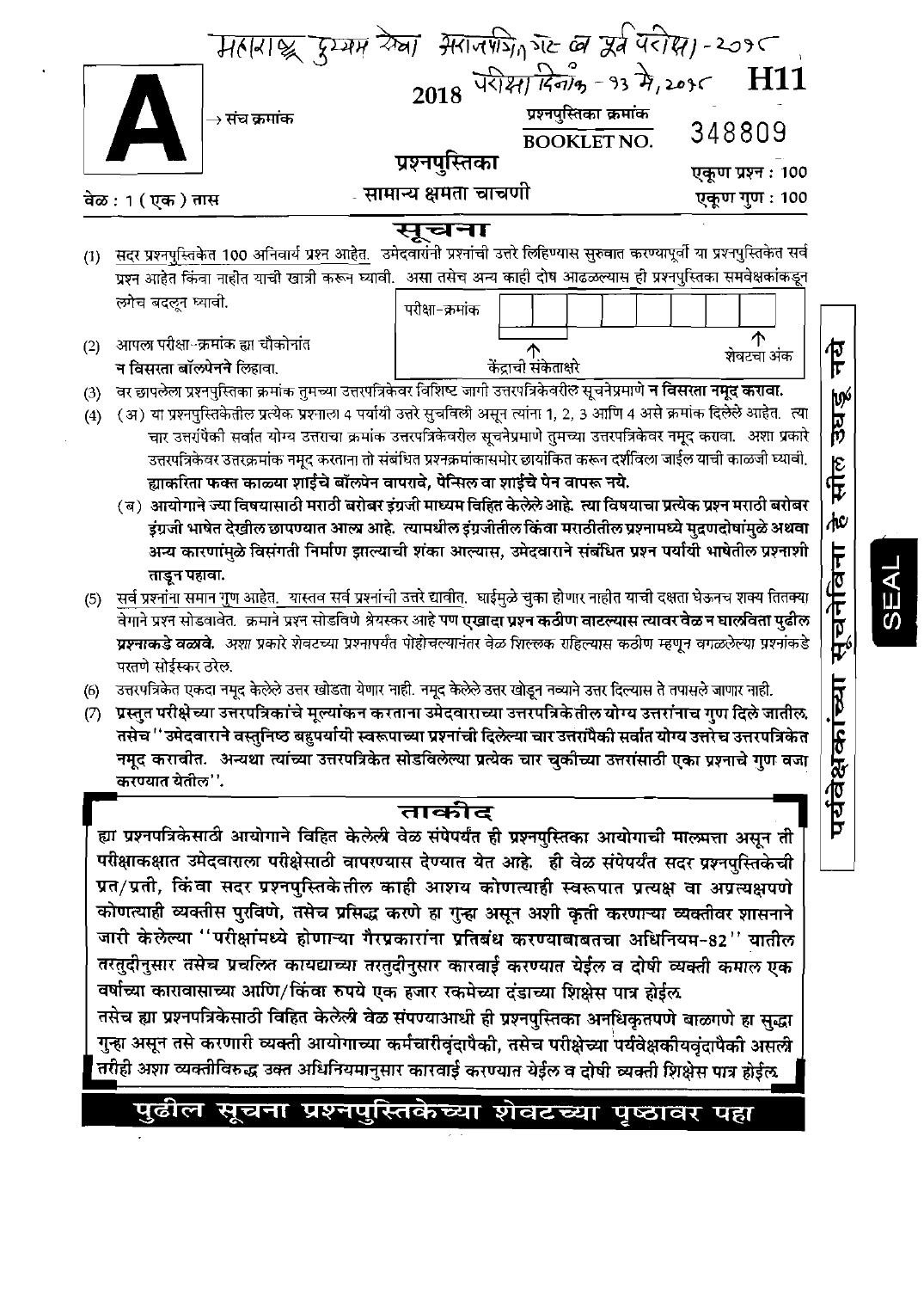$\sim 10^{-10}$ 

ر<br>2<br>कच्च्या कामासाठी जागा /SPACE FOR ROUGH WORK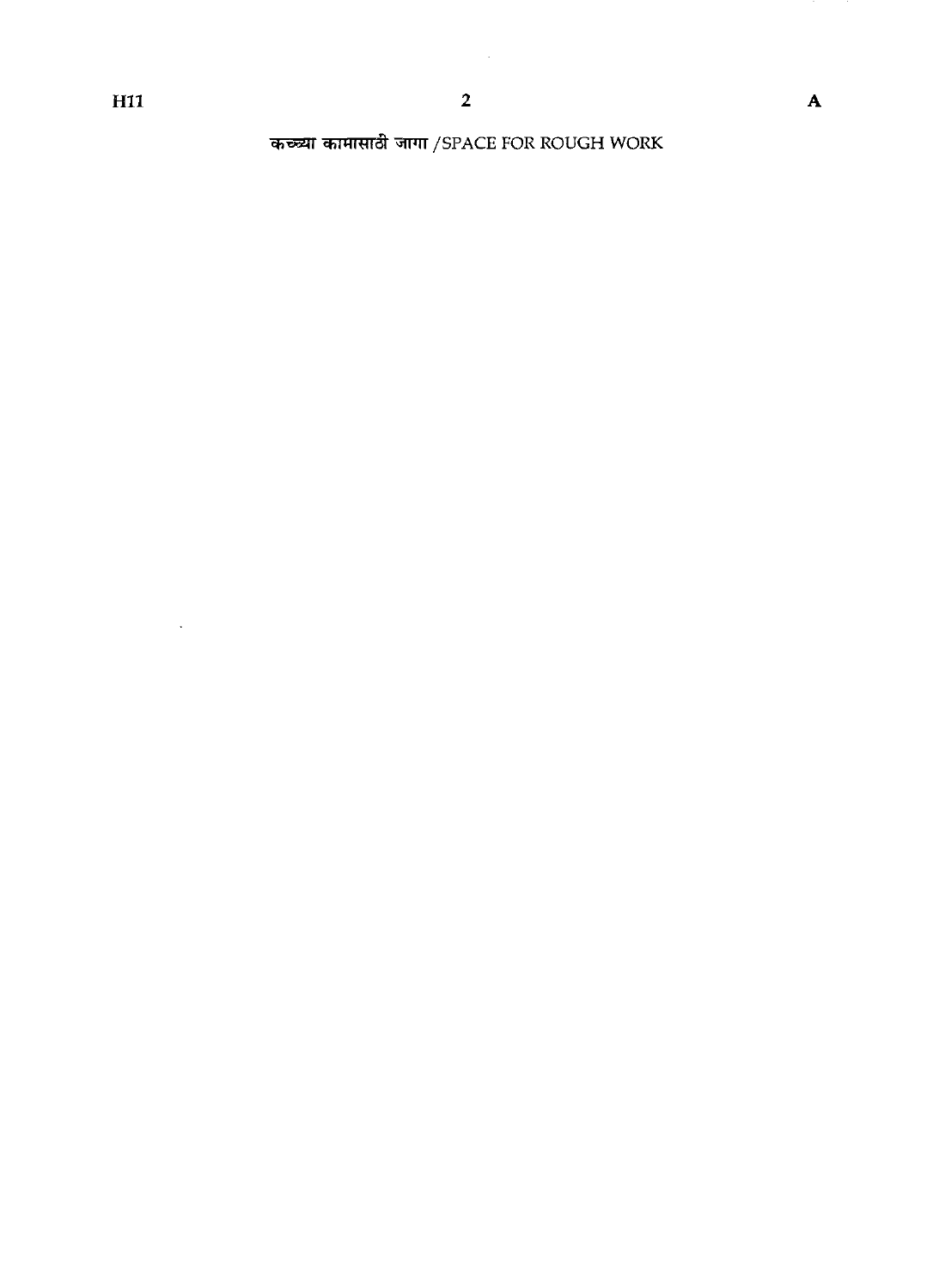A

3

'प्रधानमंत्री मातृत्त्व (मातृ) वंदना' योजनेबाबत खालील विधाने विचारात घ्या : 1.

- (a) सदरहू योजना 1 एप्रिल 2016 रोजी केन्द्र शासनाने लागू केली आहे.
- या योजनेनुसार शासन गर्भवती आणि स्तनदा मातांना रू 8,000 वित्त सहाय्य देते.  $(b)$
- गर्भवती महिलांना आणि स्तनदा मातांना रोख रकमेद्वारे त्यांचे आरोग्य सुधारणे हे देखील या योजनेचे उद्दिष्ट  $(c)$ आहे.

- **पर्यायी उत्तरे :**<br>(1) विधाने (a)*,* (b)*,* (c) बरोबर आहेत (2) विधाने (b)*,* (c) बरोबर आहेत
- (1) विधाने (a), (b), (c) बरोबर आहेत (2) विधाने (b), (c) बरोबर आहेत<br>(3) केवळ विधान (a) बरोबर आहे (4) केवळ विधान (c) बरोबर आहे

Consider the following statements about the 'Pradhan Mantri Matritva (Matru) Vandana Yojana' :

- (a) This scheme was launched by the Central Government on April 1, 2016.
- @) Under the Scheme government would provide **7** 8,000 financial aid to pregnant and lactating mothers.
- (c) It also aims at improving the health of pregnant women and lactating mothers through cash incentives.

## Answer options :

- (1) Statements (a), (b), (c) are correct (2) Statements (b), (c) are correct
- **(3)** Only statement (a) is correct (4) Only statement (c) is correct

कच्च्या कामासाठी जागा /SPACE FOR ROUGH WORK

**P.T.O.** 

**H11**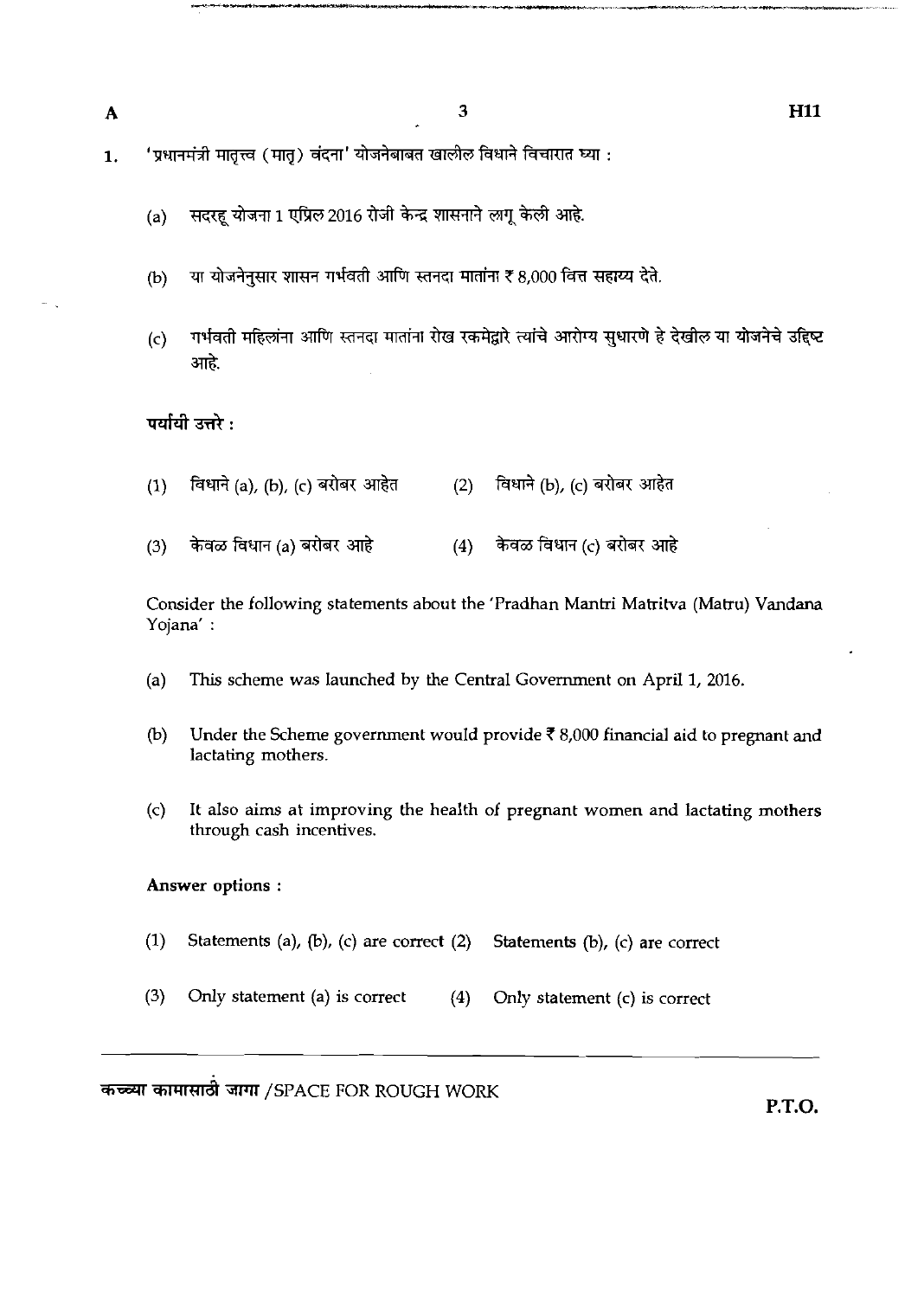| H <sub>11</sub><br>2. | $\sim 10^6$ | 'दि कोएलिशन ईअर्स' (The Coalition Years) या पुस्तकाचे लेखक कोण आहेत? | $\boldsymbol{4}$ |                | A |
|-----------------------|-------------|----------------------------------------------------------------------|------------------|----------------|---|
|                       | (1)         | प्रणव मुखर्जी                                                        | (2)              | पी. चिदंबरम्   |   |
|                       | (3)         | डॉ. मनमोहन सिंग                                                      | (4)              | कपिल सिब्बल    |   |
|                       |             | Who is the author of the book 'The Coalition Years'?                 |                  |                |   |
|                       | (1)         | Pranab Mukherjee                                                     | (2)              | P. Chidambaram |   |
|                       | (3)         | Dr. Manmohan Singh                                                   | (4)              | Kapil Sibbal   |   |
|                       |             |                                                                      |                  |                |   |

- 2018 च्या आय.पी.एल. टी-20 क्रिकेट स्पर्धेच्या खेळाडूंच्या लिलावामध्ये जयदेव उनाडकट हा सर्वाधिक बोलीने  $3.$ करारबद्ध झाला. त्याला कोणत्या संघाने करारबद्ध केले?
	- किंग्ज इलेव्हन पंजाब राजस्थान रॉयल्स्  $(1)$  $(2)$
	- चेत्रई सुपर किंग्ज् कोलकाता नाईट रायडर्स  $(3)$  $(4)$

Jaydev Unadkat emerged as the most expensive Indian Player in 2018 IPL auction. He is signed by \_\_\_\_\_\_\_\_.

 $\bar{z}$ 

| (1) | Rajasthan Royals        |     | (2) Kings XI Punjab   |
|-----|-------------------------|-----|-----------------------|
|     | (3) Chennai Super Kings | (4) | Kolkata Knight Riders |

- - - -- -- कच्च्या कामासाठी जागा /SPACE FOR ROUGH WORK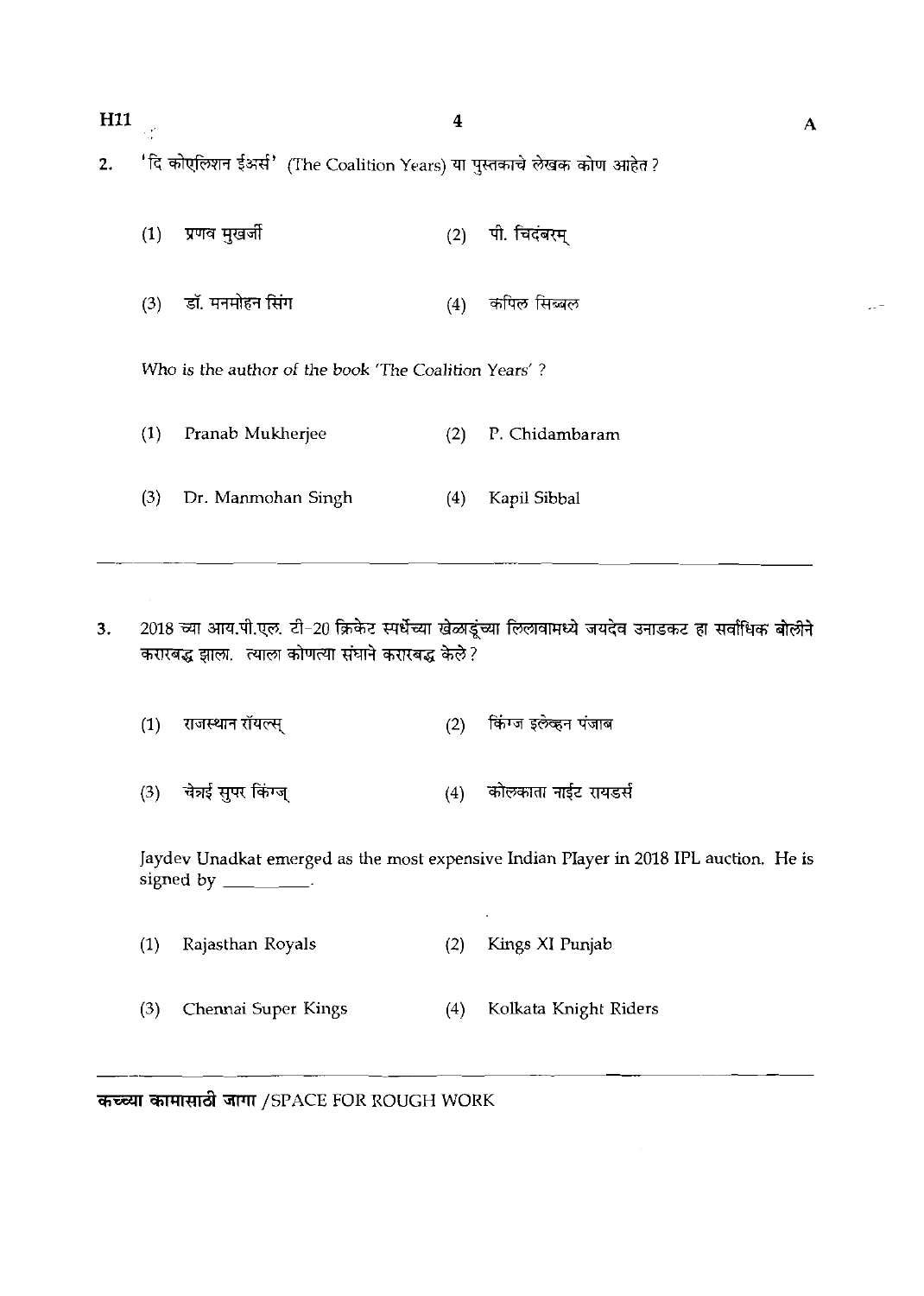महाराष्ट्र शासनाचा, यंदाचा डॉ. अशोक केळकर यांच्या नावे दिला जाणारा भाषा अभ्यासक पुरस्कार नुकताच कोणाला  $\overline{4}$ . देण्यात आला?

5

| $(1)$ डॉ. रंगनाथ पाठारे | (2) डॉ. मिलींद जोशी |
|-------------------------|---------------------|
| (3) हॉ. अविनाश बिनीवाले | (4) डॉ. अशोक कामत   |

 $\overline{\mathbf{A}}$ 

Who among the following is the recipient of the award for research on language in the name of Dr. Ashok Kelkar, given by the government of Maharashtra ?

- (1) Dr. Rangnath Pathare **(2)** Dr. Milind Joshi
- **(3)** Dr. Avinash Biniwale (-1) Dr. Ashok Kamat
- भारत सरकारच्या पर्यटन मंत्रालयाच्या विविध पुढाकारांपैकी पुढे दिलेल्या पुढाकारांच्या पर्यायांपैकी चुकीचा पर्याय  $5.$ कोणता आहेत ते सांगा?
	- प्रसाद प्रसिद्ध तीर्थक्षेत्रांच्या येथे भाविकांना नि:शुल्क अत्र वितरण.  $(1)$
	- हृदय भारताच्या वारसा असणाऱ्या शहरांचे जतन आणि नवजीवन घडवणे.  $(2)$
	- इनक्रेडीबल इंडिया 2.0 भारतात पर्यटनाचा विकास घडवणे.  $(3)$
	- पर्यटन स्थानी ई तिकिटांची सुविधा ताजमहल आणि हुमायूनची कबर येथे सुरुवात.  $(4)$

Following are the different initiatives by Tourism Ministry, Government of India. Which of them is incorrectly stated ?

- **(1)** PRASAD free food distribution to visitors at renowned pilgrimage sites.
- (2) HRIDAY preserve, revitalized India's heritage cities.
- **(3)** Incredible India **2.0**  to promote tourism in India.
- **(4)** e ticketing at Tourist sites started at Taj mahal and Humayun Tomb.

**कच्च्या कामासाठी जागा** /SPACE FOR ROUGH WORK

P.T.O.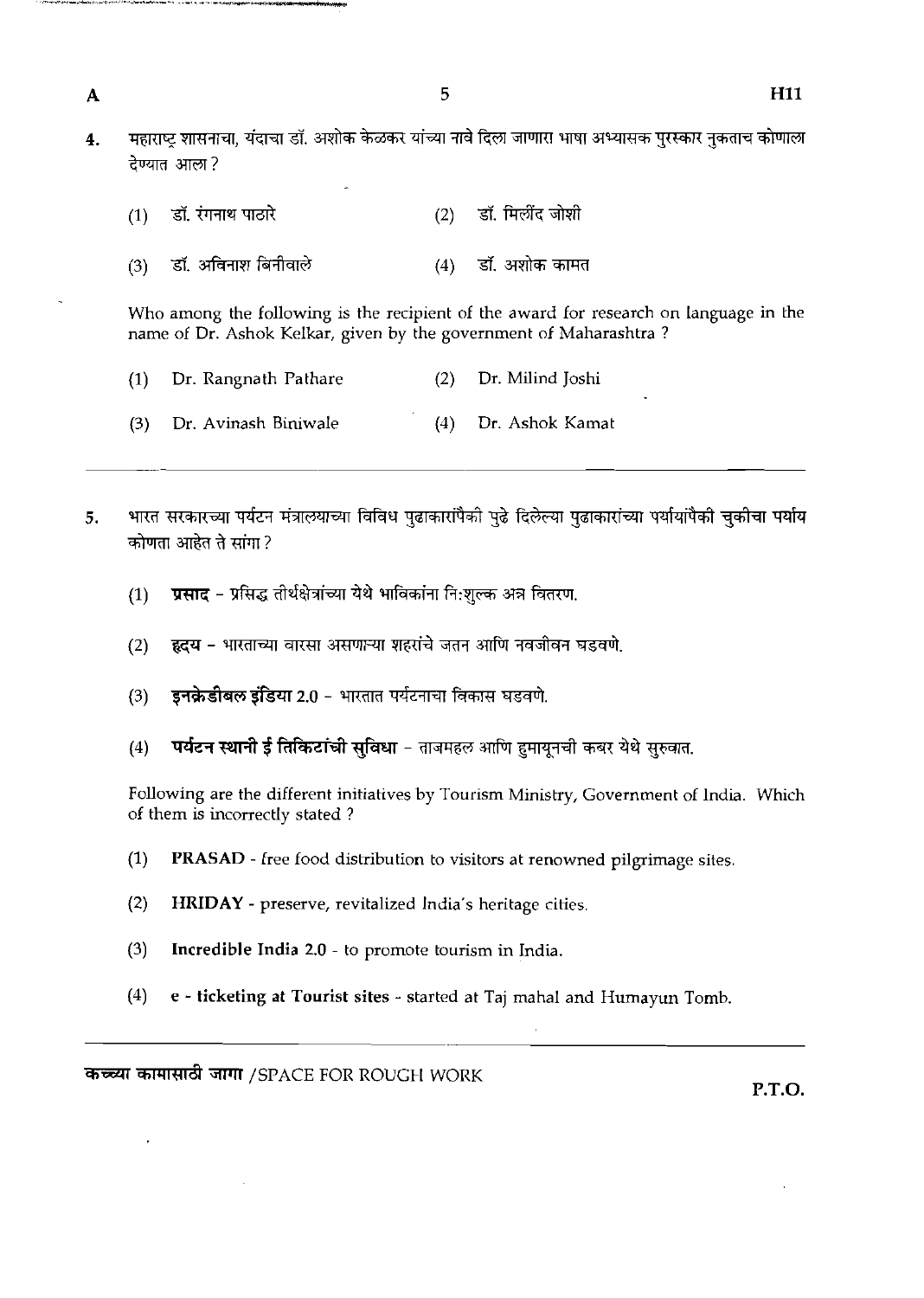- कैलास मानसरोवर यात्रा संबंधी पुढीलपैकी कोणती विधाने **सत्य** आहेत ? 6.
	- या यात्रेचे आयोजन परराष्ट्र मंत्रालयाद्वारा केले जाते.  $(a)$
	- $(b)$ यात्रेचे आयोजन दोन वेगवेगळ्या मार्गांनी होते एक मार्ग लिपलेखा खिंड (उत्तरांचल) आणि दसरा मार्ग नथला खिंड (सिक्कीम).
	- या यात्रेसाठी परकीय/परदेशी व्यक्ती पात्र नाहीत.  $(c)$
	- (d) यात्रैकरुंना या यात्रेसाठी परराष्ट्र मंत्रालय कोणतीही सवलत/आर्थिक सहाय्य देत नाही.

## पर्यायी उत्तरे :

| $(1)$ (a), (b), (c), (d) | $(2)$ (a), (b), (c) |
|--------------------------|---------------------|
|                          |                     |

(3) (b), (c) (4) (a), (b)

Which of the following statements about Kailash Mansarovar Yatra are true ?

- (a) It has been organised by Ministry of External Affairs.
- @) It has been organised through two different routes Lipulekh Pass (Uttarakhand) and Nathula Pass (Sikkim).
- (c) Foreign Nationals are not eligible to apply for this yatra.
- (d) Ministry of External Affairs does not provide any subsidy/financial assistance to Yatris.

## Answer options :

| $(1)$ (a), (b), (c), (d) | (2) (a), (b), (c) |
|--------------------------|-------------------|
| $(3)$ (b), (c)           | $(4)$ (a), (b)    |

7. अग्नी - 5 बॅलेस्टिक क्षेपणास्त्राची लक्ष्यवेधाची क्षमता किती आहे?

 $(1)$  5,000 - 5,500 कि.मी.  $(2)$  3,500 कि.मी.

 $(3)$  7,500 कि.मी.  $(4)$  10,000 कि.मी.

What is the range of Agni - 5 ballistic missile ?

- (1) 5,000 5,500 km (2) 3,500 km
- **(3)** 7,500 km (4) 10,000 km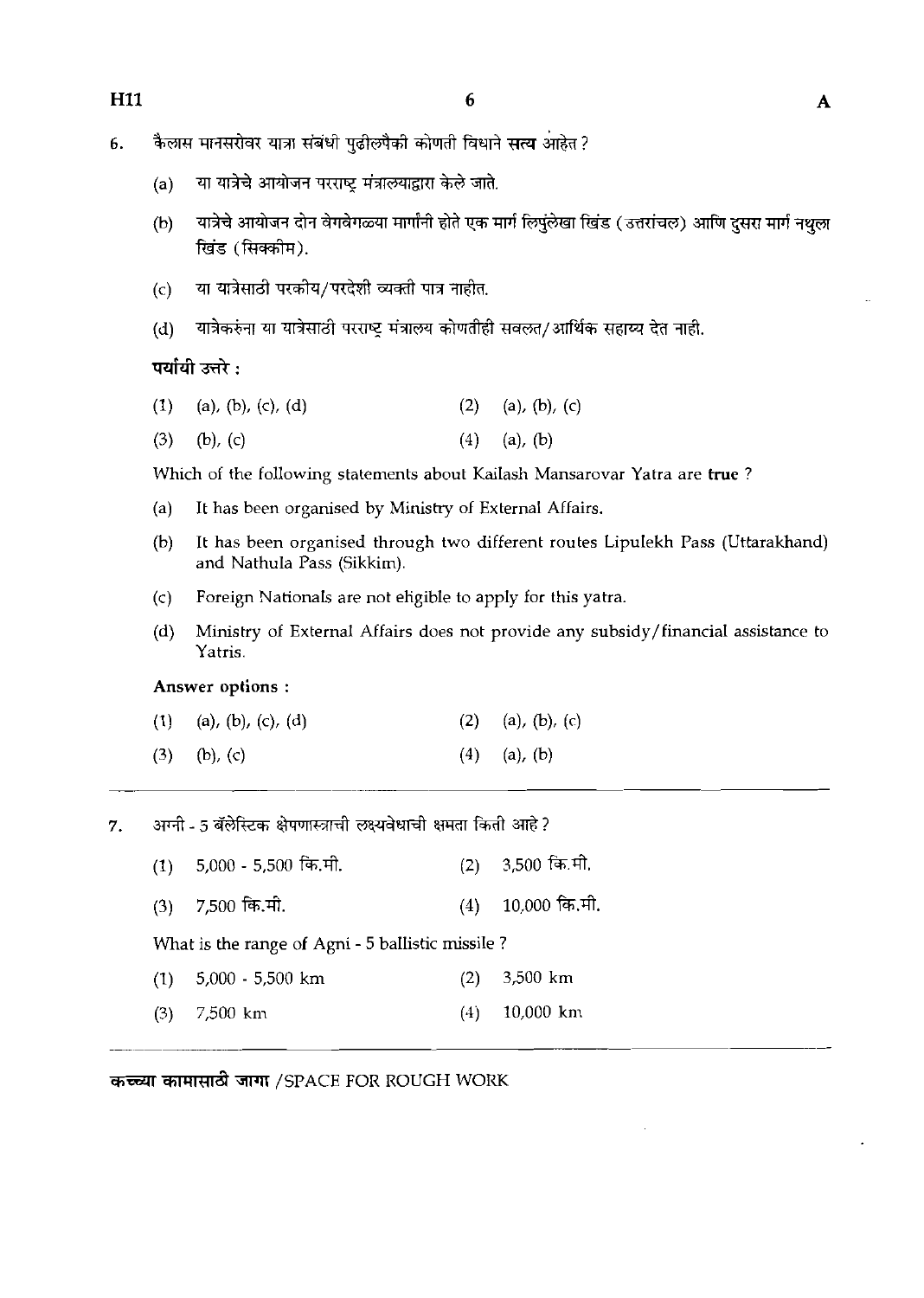$\overline{\mathbf{A}}$ 

**The Committee State** 

- $(1)$  लैंगिक अत्याचार आणि हल्ले
- (2) नैराश्य, आत्महत्या सारखे मानसशास्त्रीय मुद्यांविषयी
- (3) सोशल मिडीयावरील व्यक्तिगत माहिती सुरक्षेचे मुद्दे
- (4) मतदार अभियान

'#MeToo' campaign on social media is related with  $\frac{1}{1-\frac{1}{1-\frac{1}{1-\frac{1}{1-\frac{1}{1-\frac{1}{1-\frac{1}{1-\frac{1}{1-\frac{1}{1-\frac{1}{1-\frac{1}{1-\frac{1}{1-\frac{1}{1-\frac{1}{1-\frac{1}{1-\frac{1}{1-\frac{1}{1-\frac{1}{1-\frac{1}{1-\frac{1}{1-\frac{1}{1-\frac{1}{1-\frac{1}{1-\frac{1}{1-\frac{1}{1-\frac{1}{1-\frac{1}{1-\frac{1}{1-\frac$ 

- (1) sexual harassment and assault
- (2) depression, sucide like psychological issues  $(3)$  privacy issues at social media
- privacy issues at social media (3) privacy issues at social media<br>
(4) voter campaign<br>
जोड्या लावा :<br> **गांव/शहरे प्रकल्प**<br>(a) पवनी तालुका (i) नागझिरा व्या<br>(b) चिचपल्ली (ii) गोसीखुर्द<br>(c) नवेगाव (iii) माझी मेट्रो
- (4) voter campaign
- 9.

- (a) **Qd** ~FJ (i) **T\* ijsm** rn गाव/शहरे - प्रकल्प<br>(a) पवनी-तालुका - (i) नागझिरा व्याप्त<br>(b) चिचपल्ली - - (ii) गोसीखुर्द<br>(c) नवेगाव - - - (iii) माझी-मेट्रो<br>(d) नागपर - - - - (iv) बांब-संशोधन
- 
- 
- 
- (d) T (iv) **a** m~
- (d) नागपूर<br>**पर्या**यी उत्तरे :
	-
- (a) (b) (c) (d)<br>(ii) (iv) (i) (iii)  $(1)$   $(ii)$   $(iv)$
- (2) (ii) (iv) (iii) (i)
- (3) (i) (iv) (ii) **(iii)**
- $(4)$  (i) (ii) (iii) (iv)
- Match the following :

# **Village/ City Project**

- (a) Pawani Tahsil (i) Nagzira Tiger Project
- (b) Chichpalli (ii) Gosikhurd
- (c) Navegaon (iii) Mazi Metro
- (d) Nagpur (iv) Bamboo Research and Training Centre
- Answer options :
- (a) (b) (c) (d)<br>(ii) (iv) (i) (iii)
- $(1)$   $(ii)$   $(iv)$
- $(2)$   $(ii)$   $(iv)$   $(iii)$   $(i)$
- $(3)$   $(i)$   $(iv)$   $(ii)$   $(iii)$
- (4) (i) (i) **(iii)** (iv)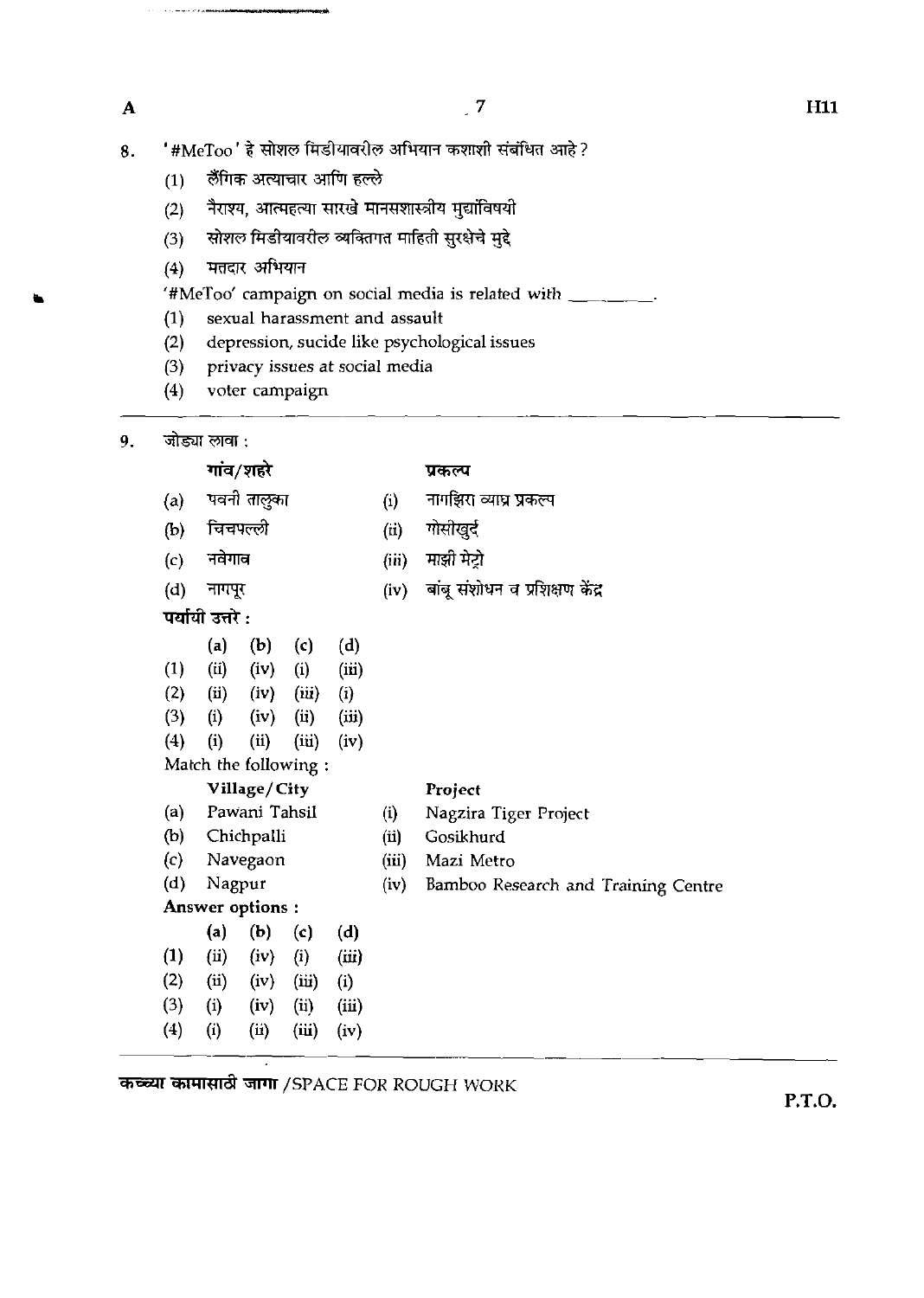महाराष्ट्र राज्य महिला आयोगाचे हे महत्वाचे कार्य आढळते. 10.

- 
- (a) राज्यातील स्त्रियांच्या सक्षमीकरणाच्या प्रगतीचे मूल्यमापन करणे<br>(b) संविधानाच्या अनुच्छेद 38, 39, 39-A आणि 42 मध्ये अंतर्भूत केलेली निर्देशक तत्वे अंमलात आणणे<br>(c) राज्य विधानसभा व स्थानिक स्वराज्य संस्थांमधील महिलांच्य
- $(c)$  राज्य विधानसभा व स्थानिक स्वराज्य संस्थांमधील महिलांच्या निवडणूका घेणे
- 

(a) आणि  $(b)$ (b) आणि  $(c)$  $(1)$ फक्त $(a)$  $(2)$  $(3)$  $(4)$ फक्त $(d)$ 

The main function of Maharashtra State Commission for women is \_\_\_\_\_\_\_\_.

- (a) To evaluate the progress of the women empowerment in the state
- (b) To implement the Directive Principles of the Constitution mentioned in the article 38, 39, 39-A and 42
- $(c)$  To conduct the elections of the women for the state legislative assembly as well as local self Government
- (d) None of the above

**Answer** options :

- (1) Only (a) *(2)* (a) and (b) *(3)* (b) and (c) *(4)* Only (d)
- अवनी चतुर्वेदी यांनी एकटीने लढाऊ विमान उडविणारी पहिली भारतीय महिला होण्याचा मान नुकताच मिळविला. 11. त्यांनी यावेळी कोणते लढाऊ विमान उडविले?
	- सखोई मिग - 21 बायसन मिग - 27 बायसन  $(1)$  $(2)$  $(3)$  $(4)$ सु - 57

Avani Chaturvedi has become the first Indian woman to fly a fighter jet solo. Which aircraft did she fly ?

(1) Mig - 21 Bison (2) Mig - 27 Bison (3) Sukhoi (4) Su - 57

कच्च्या कामासाठी जागा /SPACE FOR ROUGH WORK

-- -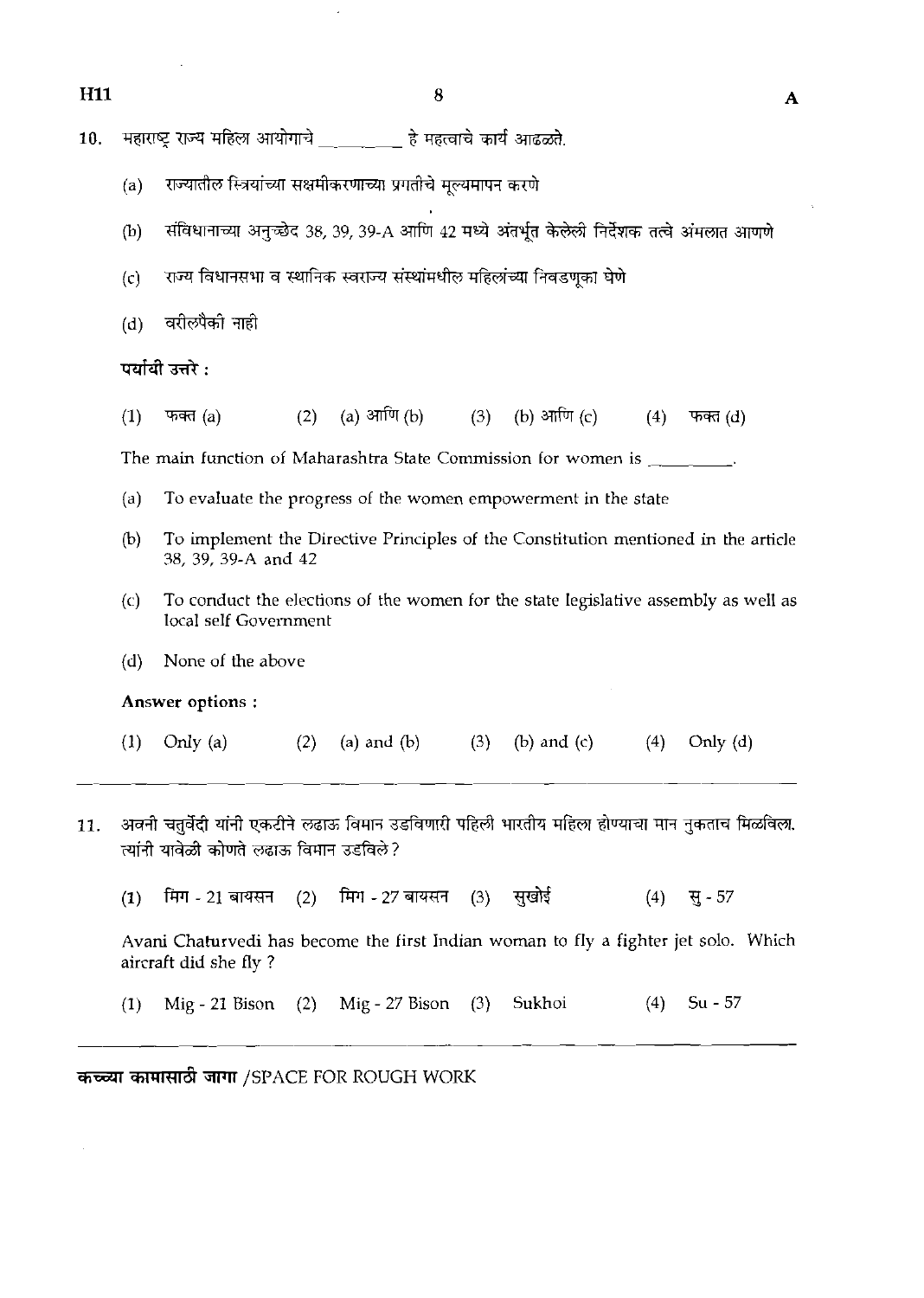- दारिद्व्यरेषेखालील श्रेणीतील ज्येष्ठ नागरिकांना भौतिक साधने आणि सहाय्यक साधने उपलब्ध करून देण्यासाठी  $12.$ केंद्र शासनाने कोणती योजना सुरू केली आहे ?
	- राष्टीय वयोश्री योजना दिन दयाल वयोश्री योजना  $(1)$  $(2)$
	- अटल वयोश्री योजना प्रधानमंत्री वयोश्री योजना  $(4)$  $(3)$

Which Yojana has been launched by central government for providing Physical Aids and Assisted - living Devices to Senior Citizens belonging to below poverty line category ?

- (1) Deen Dayal Vayoshri Yojana (2) Rashtriya Vayoshri Yojana
- (3) Pradhanmantri Vayoshri Yojana (4) Atal Vayoshri Yojana
- 'न्य वर्ल्ड वेल्थ' या संस्थेच्या अहवालानसार मंबई हे जगातील सर्वाधिक श्रीमंत शहरांच्या यादीमध्ये पहिल्या 15 मध्ये  $13.$ आहे. मुंबई नंतर कोणत्या शहराचा क्रमांक लगतो ?
	- $(1)$ रोरांटो फ्रॅंकफर्ट शिकागो  $(2)$  $(3)$  $(4)$ शांघाय

According to a report by 'New world wealth', Mumbai is among the Lop 15 richest cities in the world. Which city follows Mumbai in this report ?

- (1) Chicago (2) Toranto (3) Frankfurt (4) Shanghai
- कोणत्या राज्याने गरोदर स्त्रिया आणि नवजात बालकांच्या कल्याणाकरिता राज्यांमध्ये के.सी.आर. किट योजना सरू 14. केली आहे?
	- तेलंगाणा केरळ हरियाणा  $(1)$  $(2)$  $(3)$

Which state has launched KCR Kit Scheme for the welfare of pregnant women and new born babies in the states ?

(1) Telangana (2) Kerala (3) Haryana (4) Assam

**15. ~~~wW~W~~W~&~~\$~WT&TFT~~?** 

(1) Human Rights activist, Asma Jehangir recently Passed away, she was a citizen of भारत (2) CR Kit Scheme for<br>Kerala (<br>कार कार्यकर्त्या अस्मां<br>र<br>पाकिस्तान ()<br>ma Jehangir rece r ale wealth of pregram<br>(3) - Haryana<br>जहाँगिर ह्या कोणत्या देशाच्य<br>(3) - बांग्लादेश<br>ently Passed away, s **(4)** -

(1) India (2) Pakistan (3) Bangladesh (4) Afghanistan - -- - - -

कच्च्या कामासाठी जागा /SPACE FOR ROUGH WORK

 $\mathbf{A}$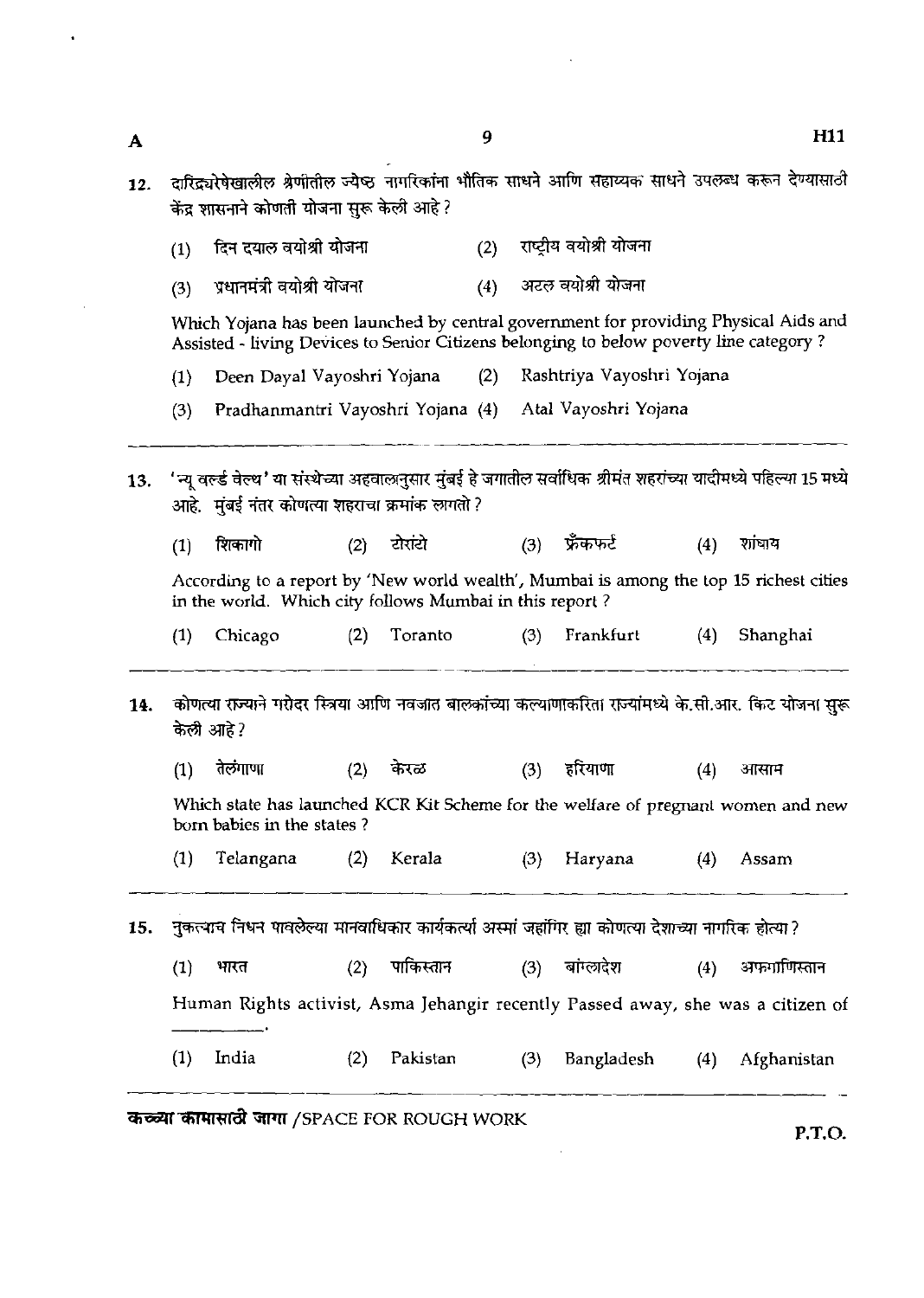10

| (a) | जिल्हा परिषद अंतर्गत विविध समित्या व रचना             | (i)   | कलम - 95  |
|-----|-------------------------------------------------------|-------|-----------|
| (b) | गटविकास अधिकाऱ्याची नेमणूक                            | (ii)  | कलम - 78  |
| (c) | पंचायत समिती सभापती व उप-सभापती यांचे अधिकार व कार्ये | (iii) | कलम - 97  |
| (d) | मुख्य कार्यकारी अधिकारी यांचे अधिकार व कार्ये         | (iv)  | कल्म - 76 |
|     | पर्यायी उत्तरे :                                      |       |           |

|                    | (a) (b) (c) (d) |  |
|--------------------|-----------------|--|
| $(1)$ $(iv)$ $(i)$ | $(ii)$ $(iii)$  |  |

- (2) (ii) (iii) (iv) (i)
- **(3)** (i) (iv) (iii) (ii)
- (4) (iii) (ii) (iv)

According to Maharashtra Zilla Parishad and Panchayat Samiti Act, 1961. Match the following pairs :

| Answer options: |                                                                          |              |              |  |  |
|-----------------|--------------------------------------------------------------------------|--------------|--------------|--|--|
| (d)             | Powers and Functions of Chief Executive Officers                         | (iv)         | Article - 76 |  |  |
| (c)             | Powers and Functions of Panchayat Samiti President<br>and Vice President | (iii)        | Article - 97 |  |  |
| (b)             | Appointment of Block Development Officer                                 | $\bar{u}$    | Article - 78 |  |  |
| (a)             | Various Committees and Structure in Zilla Parishad                       | $\mathbf{u}$ | Article - 95 |  |  |

| (a)      | (b)   | (c)        | (d)        |  |
|----------|-------|------------|------------|--|
| (iv)     | (i)   | $\rm (ii)$ | (iii)      |  |
| (ii)     | (iii) | (iv)       | $\rm(i)$   |  |
| $\rm(i)$ | (iv)  | (iii)      | $\rm (ii)$ |  |
| (iii)    | (ii)  | (i)        | (iv)       |  |
|          |       |            |            |  |

 $\mathbb{Z}$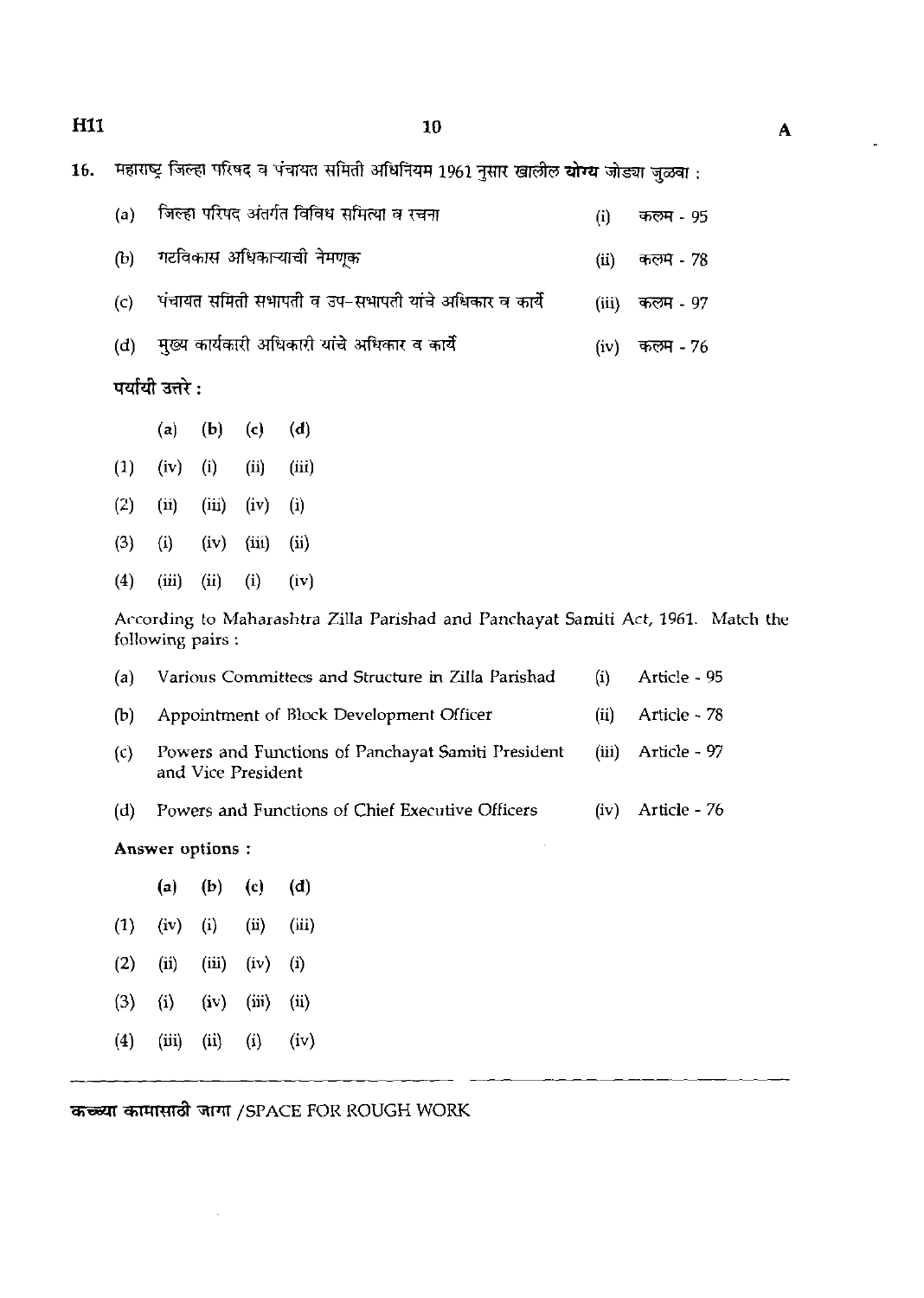| A   | 11                                                             |                                                                      |     |                                                             |     |                          | H11 |                                                                                        |  |
|-----|----------------------------------------------------------------|----------------------------------------------------------------------|-----|-------------------------------------------------------------|-----|--------------------------|-----|----------------------------------------------------------------------------------------|--|
| 17. |                                                                | खालीलपैकी कोणते विषय समवर्ती सूचीत समाविष्ट केले आहेत ?              |     |                                                             |     |                          |     |                                                                                        |  |
|     | (a)                                                            | বিল                                                                  |     |                                                             |     |                          |     |                                                                                        |  |
|     | (b)                                                            | विवाह आणि घटस्फोट, दत्तक                                             |     |                                                             |     |                          |     |                                                                                        |  |
|     | $\left( c\right)$                                              |                                                                      |     | वजन आणि मापे आणि त्यांच्या मानकांची स्थापना                 |     |                          |     |                                                                                        |  |
|     | (d)                                                            | कामगार संघटना                                                        |     |                                                             |     |                          |     |                                                                                        |  |
|     |                                                                | पर्यायी उत्तरे :                                                     |     |                                                             |     |                          |     |                                                                                        |  |
|     | (1)                                                            | (a)                                                                  | (2) | $(a)$ आणि $(c)$                                             |     | (3) (a), (b) आणि (d) (4) |     | वरील सर्व                                                                              |  |
|     |                                                                | Which of the following subjects are included in the concurrent list? |     |                                                             |     |                          |     |                                                                                        |  |
|     | (a)                                                            | Electricity                                                          |     |                                                             |     |                          |     |                                                                                        |  |
|     | (b)                                                            | Marriage and Divorce, adoption                                       |     |                                                             |     |                          |     |                                                                                        |  |
|     | Weights and measures and establishment of its standards<br>(c) |                                                                      |     |                                                             |     |                          |     |                                                                                        |  |
|     | (d)                                                            | Trade Union                                                          |     |                                                             |     |                          |     |                                                                                        |  |
|     |                                                                | Answer options:                                                      |     |                                                             |     |                          |     |                                                                                        |  |
|     | (1)                                                            | (a)                                                                  |     | (2) (a) and (c) (3) (a), (b) and (d) (4) All of above       |     |                          |     |                                                                                        |  |
| 18. |                                                                | पुढीलपैकी <b>अयोग्य</b> विधाने शोधा :                                |     |                                                             |     |                          |     |                                                                                        |  |
|     | (a)                                                            |                                                                      |     | मागासवर्गीय राष्ट्रीय आयोग ही वैधानिक संस्था आहे.           |     |                          |     |                                                                                        |  |
|     | (b)                                                            | हा आयोग गृह खात्या अंतर्गत काम करतो.                                 |     |                                                             |     |                          |     |                                                                                        |  |
|     | (c)                                                            | देण्याएवढे सक्षम करण्यात आलेले नाही.                                 |     |                                                             |     |                          |     | ह्या आयोगाला इतर मागासवर्गातील व्यक्तींच्या तक्रारीमधे लक्ष देऊन सोडवण्यासाठीचे अधिकार |  |
|     | (d)                                                            | या आयोगाची स्थापना 1990 साली झाली.                                   |     |                                                             |     |                          |     |                                                                                        |  |
|     |                                                                | पर्यायी उत्तरे :                                                     |     |                                                             |     |                          |     |                                                                                        |  |
|     | (1)                                                            | (a), (b), (c)                                                        | (2) | (b), (d)                                                    | (3) | (c), (d)                 | (4) | $(b)$ , $(c)$                                                                          |  |
|     |                                                                | Find out the incorrect statements:                                   |     |                                                             |     |                          |     |                                                                                        |  |
|     | (a)                                                            |                                                                      |     | National Commission for Backward Classes is statutory body. |     |                          |     |                                                                                        |  |
|     | (b)                                                            | It works under Home Ministry.                                        |     |                                                             |     |                          |     |                                                                                        |  |
|     | (c)                                                            | Backward classes.                                                    |     |                                                             |     |                          |     | NCBC is not yet been empowered to look into the grievances of persons of other         |  |
|     | (d)                                                            | It was established in year 1990.                                     |     |                                                             |     |                          |     |                                                                                        |  |
|     |                                                                | Answer options :                                                     |     |                                                             |     |                          |     |                                                                                        |  |
|     | (1)                                                            | (a), (b), (c)                                                        | (2) | $(b)$ , $(d)$                                               | (3) | (c), (d)                 | (4) | (b), $(c)$                                                                             |  |

.<br>Né<mark>sanya</mark>k termintan di Ka

*कच्च्या कामासाठी जागा /SPACE FOR ROUGH WORK* 

 $\epsilon$  .

 $\mathcal{A}$ 

 $P.T'$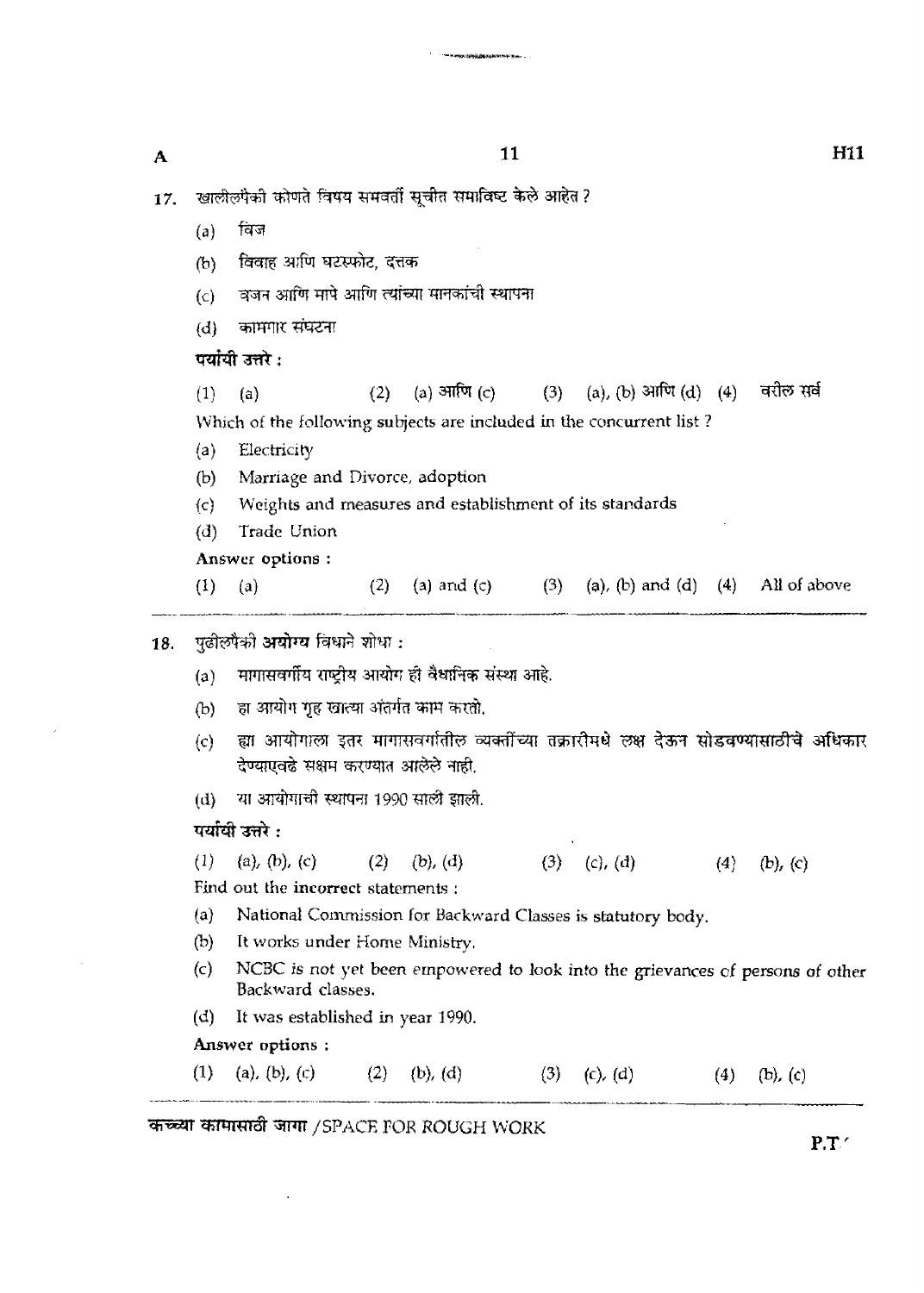- खालील विधाने विचारात घ्या : (उच्च न्यायालयाच्या संदर्भात) 19.
	- (a) उच्च न्यायालयात प्रलंबित कामे असतील तर दोन वर्षापेक्षा जास्त नसलेल्या तात्पुरत्या काळासाठी राष्ट्रपतीस उच्च न्यायालयात अतिरिक्त न्यायाधीश नेमण्याचा अधिकार आहे.
	- जेंव्हा मुख्य न्यायाधीशा व्यतिरिक्त उच्च न्यायालयाच्या कायमस्वरूपी न्यायाधिशाच्या तात्पुरत्या अनुपस्थितीमुळे  $(b)$ अथवा तो आपल्या पदाची कामे करू शकत नाही तेंव्हा राष्ट्रपती उच्च न्यायालयात प्रभारी न्यायाधीश नियुक्त करू शकतो.
	- अतिरिक्त न्यायाधीश असो अथवा प्रभारी न्यायाधीश असो वयाची 65 वर्षे पूर्ण झाल्यानंतर ते पदावर राह  $(c)$ शकत नाही.

वरील विधानांपैकी कोणते/ती विधान/ने **बरोबर** आहे/त?

(a) आणि (b) (4) (a), (b) आणि (c)  $(1)$  $(a)$  फक्त  $(2)$  $(c)$  फक्त  $(3)$ 

Consider the following statements : **(with reference** to **High** Court)

- (a) The **President has the power to appoint an** additional **judge** for **a** temporary period of **not exceeding two years for the clearance** of **the arrears** of the **work** in **a figh**  Court.
- **b** The **President** can **appoint an acting judge when a** permanent **judge of the High Court (other** than **a Chief Justice)** is twnporarily absent or unable **to perform his d-ufies.**
- &> **Neither an additicmal** nor **acting judge can** hold **office** beyond **the** age of 65 **years.**

Which of the **statements** given **above** %/are **correct** ?

(1) (a) only (2) (c) only (3) (a) and (b) (4)<br> $\frac{1}{2}$  (a) only (3) (a) and (b) (4)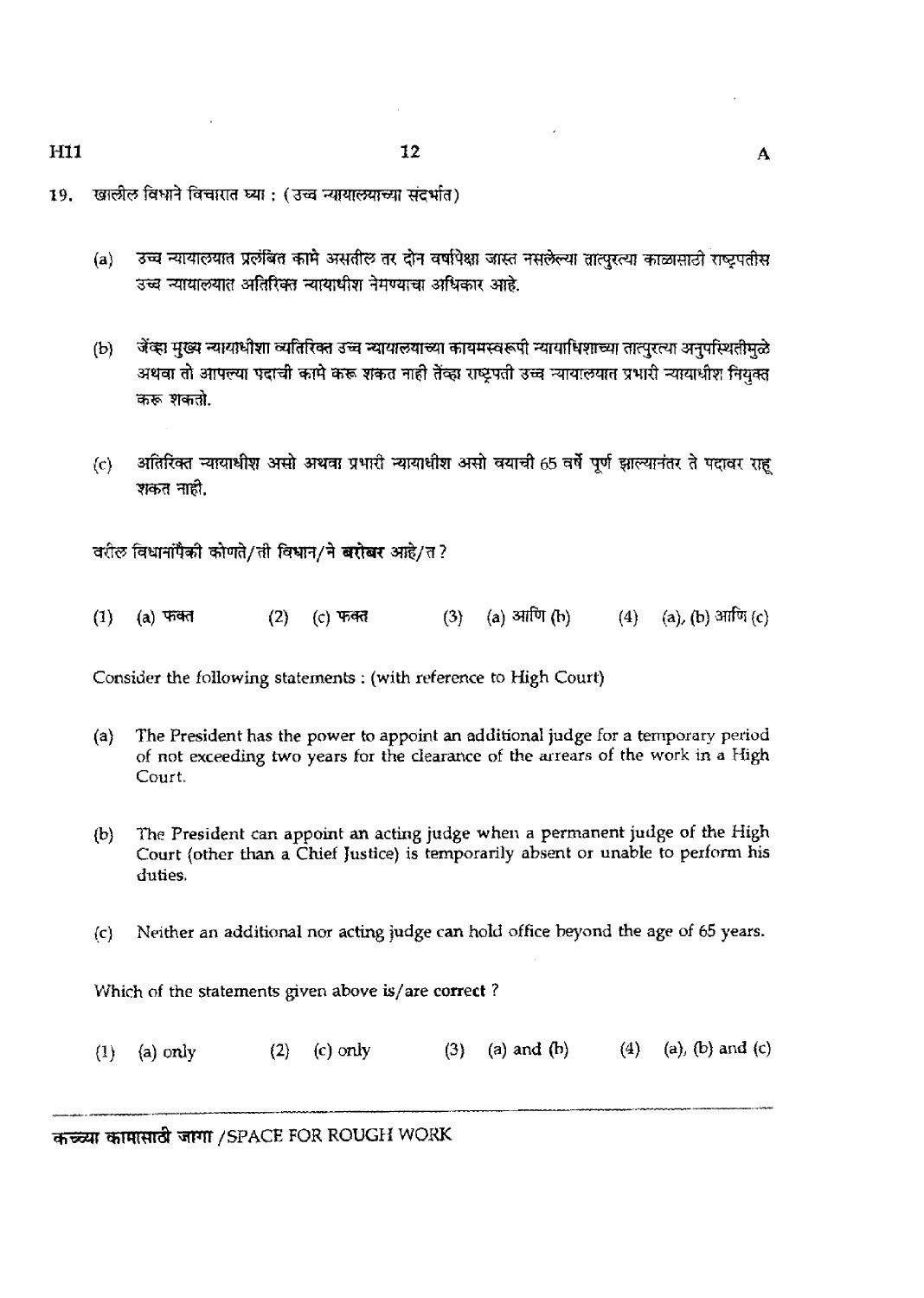- खालीलपैकी कोणत्या कारणास्तव राज्य भाषण व अभिव्यक्ति स्वातंत्र्यावर [अनुच्छेद 19 (1)(a)] वाजवी बंधने 20. घालू शकते ?
	- न्यायालयाचा अवमान  $(a)$
	- अल्पसंख्यांकाचे संरक्षण  $(b)$
	- परदेशांशी मित्रत्वाचे संबंध  $(c)$
	- (d) भारताचे सार्वभौमत्व व अखंडत्व
	- (e) सभ्यता अथवा नितीमत्ता

## पर्यायी उत्तरे :

 $(1)$ (a), (b), (c), (e)  $(b)$ ,  $(c)$ ,  $(d)$  $(2)$ वरील सर्व  $(3)$ (a), (c), (d), (e)  $(4)$ 

The state can impose reasonable restrictions on the freedom of speech and expression [Article - 19  $(1)(a)$ ] on which of the following grounds ?

- (a) Contempt of court
- (b) Protection of minorities
- *(c)* Friendly relations with foreign states
- (d) Sovereignty and integrity of India
- (e) Decency or morality

### Answer options :

- (1) (a), (b), (c), (e) (2) (b), (c), (d)
- (3) (a), (c), (d), (e) (4) **All above**

3iFIRTd 3TT **/SPACE** FOR ROUGH WORK

**P.T.O.** 

 $\overline{\mathbf{A}}$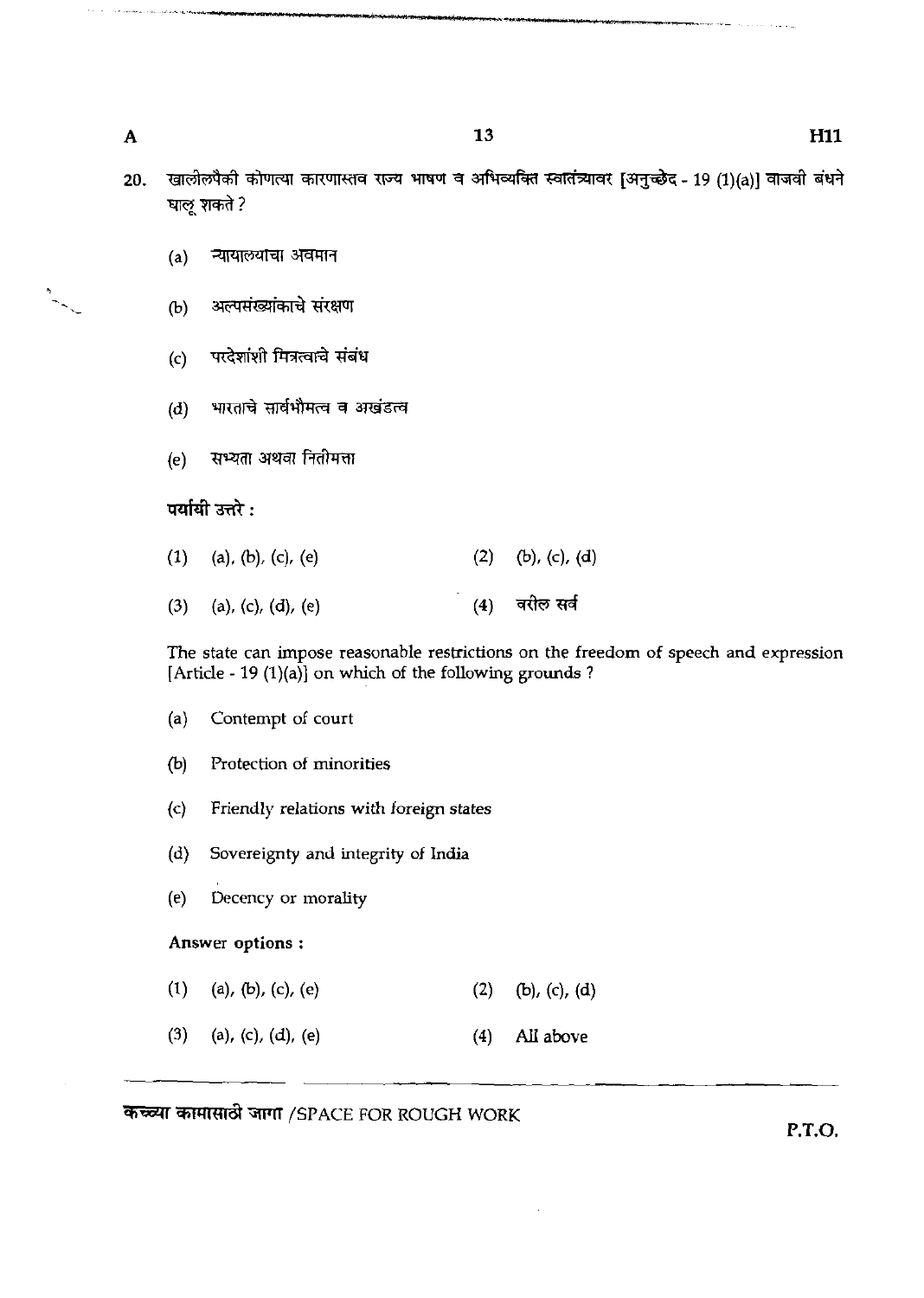- महाराष्ट्र विधिमंडळाबाबत खालीलपैकी कोणते विधान चुकीचे आहे? 21.
	- विधिमंडळामध्ये प्रलंबित असलेले विधेयक सभागृहांची सत्र समाप्ती झाल्याकारणाने रद्द होत नाही.  $(1)$
	- विधान परिषदेत प्रलंबित असलेले जे विधेयक विधानसभेने मंजर केलेले नसेल ते विधानसभेचे विसर्जन झाले  $(2)$ असता रद्द होत नाही.
	- जे विधेयक विधानसभेत प्रलंबित असेल किंवा विधानसभेकडून मंजूर होवून विधान परिषदेत प्रलंबित असेल  $(3)$ ते विधेयक विधानसभेचे विसर्जन झाले असता रद्द होते.<br>(4) यापैको एकही नाही
	-

Which one of the following statements regarding Maharashtra Legislature is incorrect?

- (1) A bill pending in the legislature is not lapsed by reason of prorogation of the houses.<br>(2) A bill pending in the Legislative council which has not been passed by the Legislative
- (2) A bill pending in the Legislafive council which has not been passed by the Legislative Assembly is not lapsed on a dissolution of the Assembly.
- **(3)** A bill pending in the Legislative Assembly or which, having been passed by the Legislative Assembly is pending in the council is lapsed on a dissolution of the Assembly.
- (4) None of these
- **22.** \*srmfmmmFT?,m~~:

|     | (4)                                                      |                            | None of these        |                      |                               |                                                         |  |  |  |
|-----|----------------------------------------------------------|----------------------------|----------------------|----------------------|-------------------------------|---------------------------------------------------------|--|--|--|
| 22. | प्रौढ मताधिकार प्राप्त करणाऱ्या देशांच्या जोड्या जुळवा : |                            |                      |                      |                               |                                                         |  |  |  |
|     | (a)                                                      | श्रीलंका                   |                      |                      | (i)                           | 1962                                                    |  |  |  |
|     |                                                          | (b) मलेशिया                |                      |                      | $\displaystyle \mathrm{(ii)}$ | 1994                                                    |  |  |  |
|     |                                                          | (c) ऑस्ट्रेलिया            |                      |                      | (iii)                         | 1931                                                    |  |  |  |
|     | (d)                                                      |                            | दक्षिण अफ्रिका       |                      | (iv)                          | 1955                                                    |  |  |  |
|     |                                                          | पर्यायी उत्तरे :           |                      |                      |                               |                                                         |  |  |  |
|     |                                                          | (a)                        |                      | (b) (c)              | (d)                           |                                                         |  |  |  |
|     | (1)                                                      |                            |                      | $(i)$ $(iv)$ $(iii)$ | (ii)                          |                                                         |  |  |  |
|     | (2)                                                      |                            | $(iii)$ $(iv)$ $(i)$ |                      | (ii)                          |                                                         |  |  |  |
|     |                                                          | $(3)$ $(iv)$               |                      | $(i)$ $(ii)$         | (iii)                         |                                                         |  |  |  |
|     | (4)                                                      | (i)                        | (iii)                | (i)                  | (iv)                          |                                                         |  |  |  |
|     |                                                          |                            |                      |                      |                               | Match the pairs of Adult Franchise obtained countries : |  |  |  |
|     | (a)                                                      |                            | Sri Lanka            |                      | (i)                           | 1962                                                    |  |  |  |
|     |                                                          | (b) Malaysia               |                      |                      | (ii)                          | 1994                                                    |  |  |  |
|     |                                                          | (c) Australia              |                      |                      |                               | $(iii)$ 1931                                            |  |  |  |
|     |                                                          | (d) South Africa           |                      |                      | (iv)                          | 1955                                                    |  |  |  |
|     |                                                          | Answer options :           |                      |                      |                               |                                                         |  |  |  |
|     |                                                          | (a)                        | (b)                  | (c)                  | (d)                           |                                                         |  |  |  |
|     | (1)                                                      |                            |                      | $(i)$ $(iv)$ $(iii)$ | (ii)                          |                                                         |  |  |  |
|     |                                                          | $(2)$ $(iii)$ $(iv)$ $(i)$ |                      |                      | (ii)                          |                                                         |  |  |  |
|     |                                                          | $(3)$ (iv)                 | (i)                  | (ii)                 | (iii)                         |                                                         |  |  |  |
|     | (4)                                                      | (i)                        |                      | $(iii)$ $(ii)$       | (iv)                          |                                                         |  |  |  |
|     |                                                          |                            |                      |                      |                               |                                                         |  |  |  |
|     |                                                          |                            |                      |                      |                               | कच्च्या कामासाठी जागा /SPACE FOR ROUGH WORK             |  |  |  |
|     |                                                          |                            |                      |                      |                               |                                                         |  |  |  |
|     |                                                          |                            |                      |                      |                               |                                                         |  |  |  |

**H11**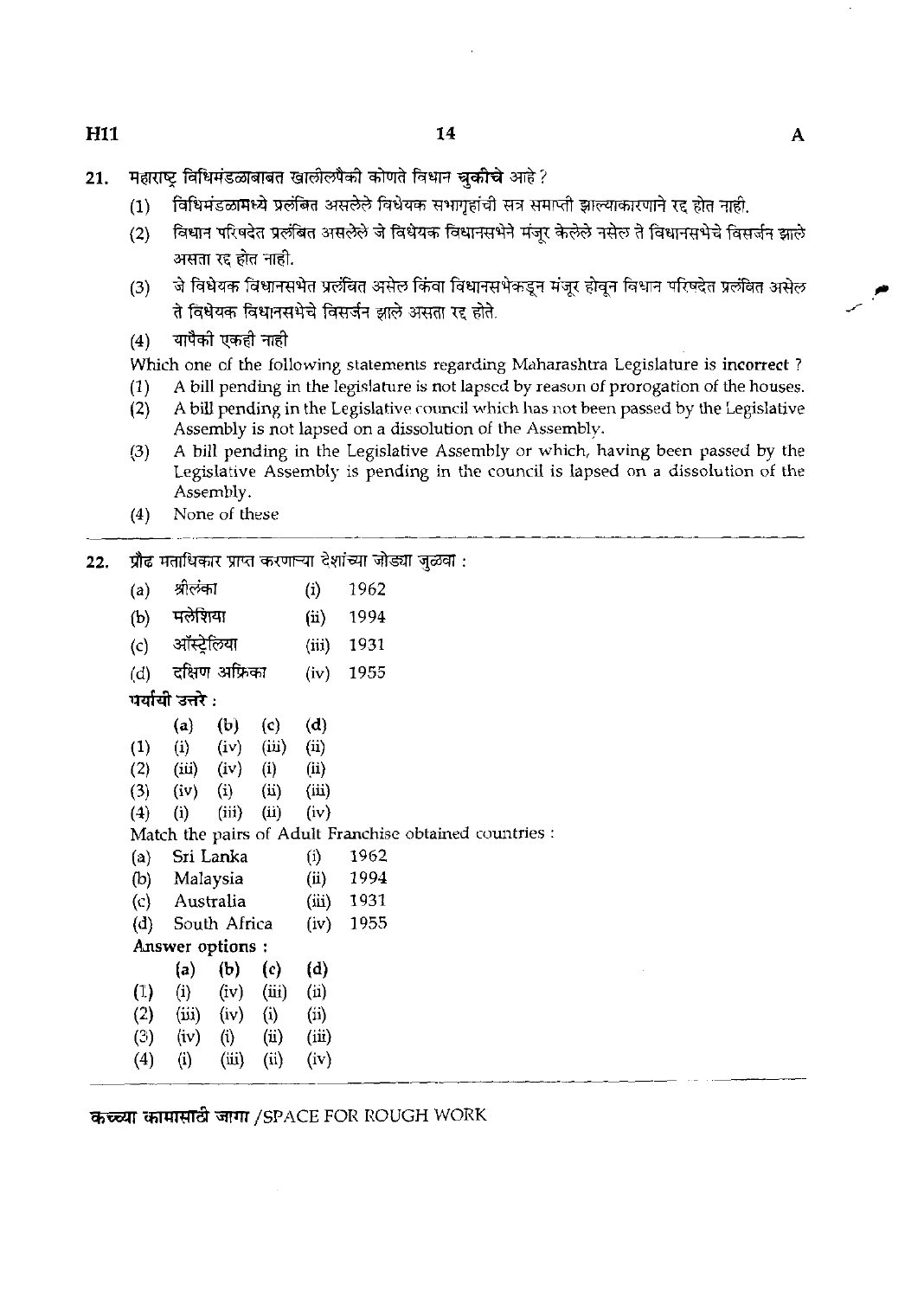$\downarrow$   $\uparrow$ 

| А   |     |                                      |                          |       | 15                                     |     |                                                                            |     | H11 |
|-----|-----|--------------------------------------|--------------------------|-------|----------------------------------------|-----|----------------------------------------------------------------------------|-----|-----|
| 23. |     | पुढील्पैकी अयोग्य जोडी/जोड्या शोधा : |                          |       |                                        |     |                                                                            |     |     |
|     |     | अनुच्छेद                             |                          | तरतूद |                                        |     |                                                                            |     |     |
|     | (a) | 343                                  |                          |       | संघाची अधिकृत भाषा                     |     |                                                                            |     |     |
|     | (b) | 345                                  |                          |       |                                        |     | सर्वोच्च न्यायालय आणि उच्च न्यायालय, कायदे विधेयके इ. साठी वापरण्याची भाषा |     |     |
|     | (c) | 348                                  |                          |       | घटकराज्याची अधिकृत भाषा/अनेक भाषा      |     |                                                                            |     |     |
|     | (d) | 351                                  |                          |       | हिंदी भाषेच्या विकासाचे निर्देश        |     |                                                                            |     |     |
|     |     | पर्यायी उत्तरे :                     |                          |       |                                        |     |                                                                            |     |     |
|     | (1) | (a), (b), (c), (d) (2)               |                          |       | $(b)$ , $(c)$                          | (3) | $(a)$ , $(d)$                                                              | (4) | (b) |
|     |     | Find the incorrectly matched pair/s: |                          |       |                                        |     |                                                                            |     |     |
|     |     | <b>Article</b>                       |                          |       | Provision                              |     |                                                                            |     |     |
|     | (a) | 343                                  |                          |       | Official language of the Union         |     |                                                                            |     |     |
|     | (b) | 345                                  |                          |       | Acts, Bills etc.                       |     | Language to be used in Supreme Court and High Court and for                |     |     |
|     | (c) | 348                                  | $\overline{\phantom{a}}$ |       | Official language/languages of a state |     |                                                                            |     |     |
|     | (d) | 351                                  |                          |       |                                        |     | Directive for development of the Hindi language                            |     |     |
|     |     | Answer options:                      |                          |       |                                        |     |                                                                            |     |     |
|     | (1) | (a), (b), (c), (d) (2) (b), (c)      |                          |       |                                        | (3) | $(a)$ , $(d)$                                                              | (4) | (b) |

- महानगर क्षेत्र नियोजन समिती संदर्भात खालील विधाने लक्षात घ्या : 24.
	- (a) या समित्यांची रचना आणि सदस्यांच्या निवडीची पद्धत ठरविण्याचा अधिकार राज्य शासनाला असतो.
	- या समित्यांवर केंद्र शासन, राज्य शासन आणि इतर संस्थांना प्रतिनिधित्व देण्यासाठी राज्य शासन तरतूद करू  $(b)$ शकते.

वरीलपैकी कोणते विधान/ने **चुकीचे** आहे?

- $(1)$ फक्त (a) फक्त $(b)$  $(2)$
- दोही वरील्पैकी एकही नाही  $(3)$  $(4)$

Consider the following statements regarding the Metropolitan Planning Committee :

- (a) The composition and the manner of election of members of such committees are decided by State Govemment.
- (b) The State Government may make provision about the representation in such committees of the Central Govemment, State Government and other organisations. Which of the above statements is/are incorrect ?
- (1) Only (a)  $(2)$  Only (b)
- **(3)** Both (4) None of the above

**कच्च्या कामासाठी जागा /SPACE FOR ROUGH WORK** 

**P.T.O.**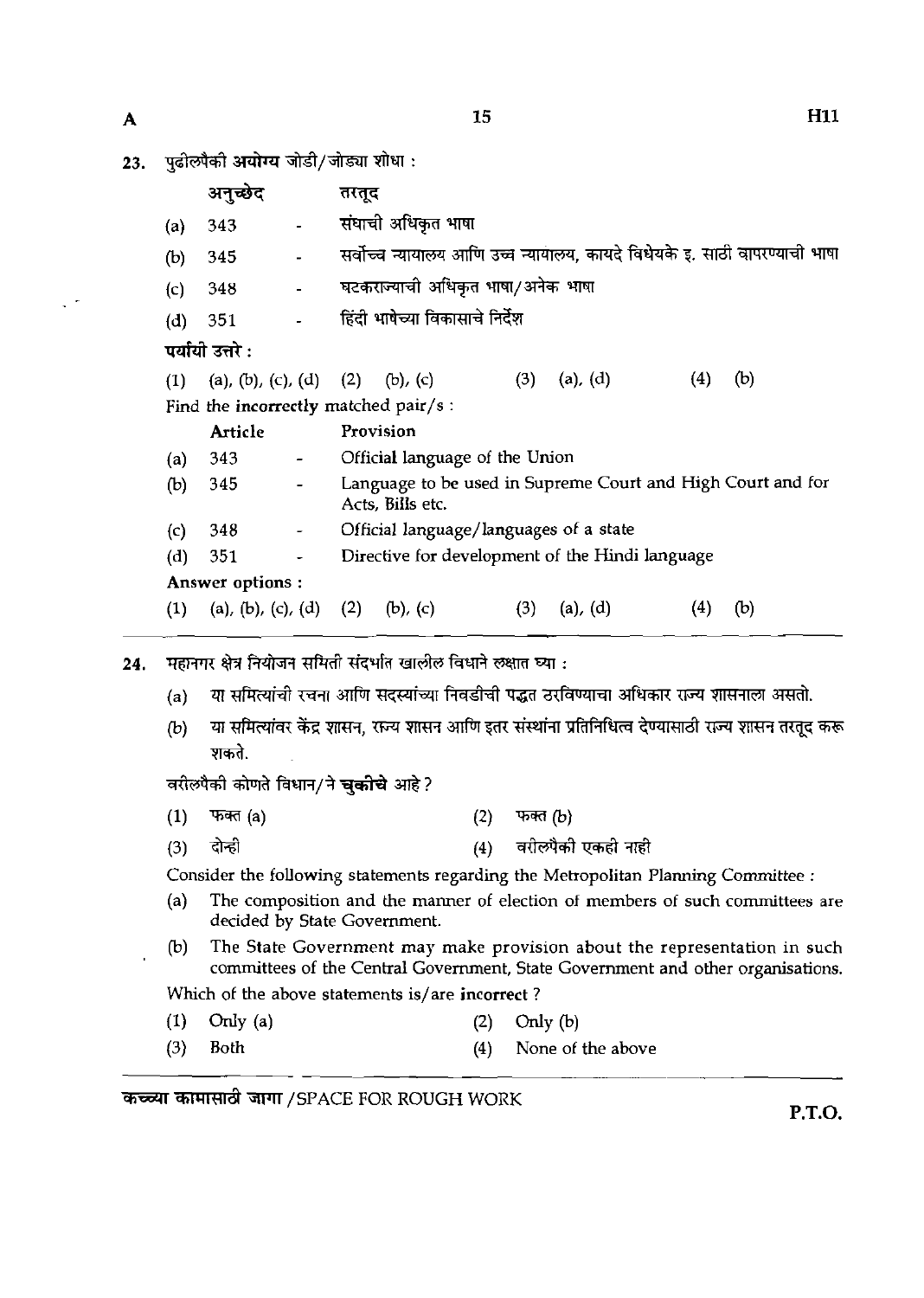| H <sub>11</sub> |                                               |                                                                                                                          |     |        | 16                 |                    |                    |     | A             |  |
|-----------------|-----------------------------------------------|--------------------------------------------------------------------------------------------------------------------------|-----|--------|--------------------|--------------------|--------------------|-----|---------------|--|
| 25.             |                                               | खालीलपैकी कोणत्या राज्यात अनुसूचित जमार्तीसाठी लोकसभेच्या जागा राखीव आहेत ?                                              |     |        |                    |                    |                    |     |               |  |
|                 | (1)                                           | बिहार                                                                                                                    | (2) | ओडिशा  |                    | (3)                | तामिळनाडू          | (4) | उत्तर प्रदेश  |  |
|                 | Sabha?                                        | In which of the following states, seats are reserved for Scheduled Tribes in the Lok                                     |     |        |                    |                    |                    |     |               |  |
|                 | (1)                                           | Bihar                                                                                                                    | (2) | Odisha |                    | (3)                | Tamil Nadu         | (4) | Uttar Pradesh |  |
| 26.             |                                               | कालानुक्रमे रचना करा :                                                                                                   |     |        |                    |                    |                    |     |               |  |
|                 | दुसरी गोल्मेज परिषद<br>(a)                    |                                                                                                                          |     |        | (b)                |                    | नेहरू अहवाल        |     |               |  |
|                 | गांधी-आयर्विन करार<br>(c)                     |                                                                                                                          |     | (d)    |                    | जातीय निवाडा       |                    |     |               |  |
|                 | पर्यायी उत्तरे :                              |                                                                                                                          |     |        |                    |                    |                    |     |               |  |
|                 | (1)<br>(a), (c), (d), (b)                     |                                                                                                                          |     | (2)    | (b), (c), (d), (a) |                    |                    |     |               |  |
|                 | (3)<br>$(b)$ , $(c)$ , $(a)$ , $(d)$          |                                                                                                                          |     | (4)    | (b), (a), (c), (d) |                    |                    |     |               |  |
|                 | Arrange the following in chronological order: |                                                                                                                          |     |        |                    |                    |                    |     |               |  |
|                 | (a)                                           | II <sup>nd</sup> Round Table Conference                                                                                  |     |        | (b)                |                    | Nehru Report       |     |               |  |
|                 | Gandhi - Irwin Pact<br>$\left( c\right)$      |                                                                                                                          |     | (d)    |                    | Communal Award     |                    |     |               |  |
|                 |                                               | Answer options:                                                                                                          |     |        |                    |                    |                    |     |               |  |
|                 | (1)                                           | (a), (c), (d), (b)                                                                                                       |     |        | (2)                | (b), (c), (d), (a) |                    |     |               |  |
|                 | (3)                                           | $(b)$ , (c), (a), (d)                                                                                                    |     |        | (4)                | (b), (a), (c), (d) |                    |     |               |  |
|                 |                                               |                                                                                                                          |     |        |                    |                    |                    |     |               |  |
| 27.             |                                               | इ.स. 1857 च्या उठावात होळकर तटस्थ होते परंतु त्यांच्या संस्थानातील पुढीलपैकी कोणत्या ठिकाणी शिपायांनी बंडे<br>केली होती? |     |        |                    |                    |                    |     |               |  |
|                 | (a)                                           | भोपाळ                                                                                                                    | (b) | मह्    |                    | (c)                | इदौर               | (d) | महिंदसी       |  |
|                 |                                               | पर्यायी उत्तरे :                                                                                                         |     |        |                    |                    |                    |     |               |  |
|                 | (1)                                           | (a) आणि (b) फक्त                                                                                                         |     |        | (2)                |                    | (b) आणि (c) फक्त   |     |               |  |
|                 | (3)                                           | (c) आणि (d) फक्त                                                                                                         |     |        | (4)                |                    | (a), (c), (d) फक्त |     |               |  |
|                 |                                               | The Holkars were neutral during the Revolt of 1857, yet their soldiers revolted at which of<br>the following places?     |     |        |                    |                    |                    |     |               |  |
|                 | (a)                                           | Bhopal                                                                                                                   | (b) | Mahu   |                    | (c)                | Indore             | (d) | Mahidasi      |  |
|                 |                                               | Answer options :                                                                                                         |     |        |                    |                    |                    |     |               |  |
|                 | (1)                                           | (a) and (b) only                                                                                                         |     |        | (2)                |                    | (b) and (c) only   |     |               |  |

لم

 $\mathcal{A}$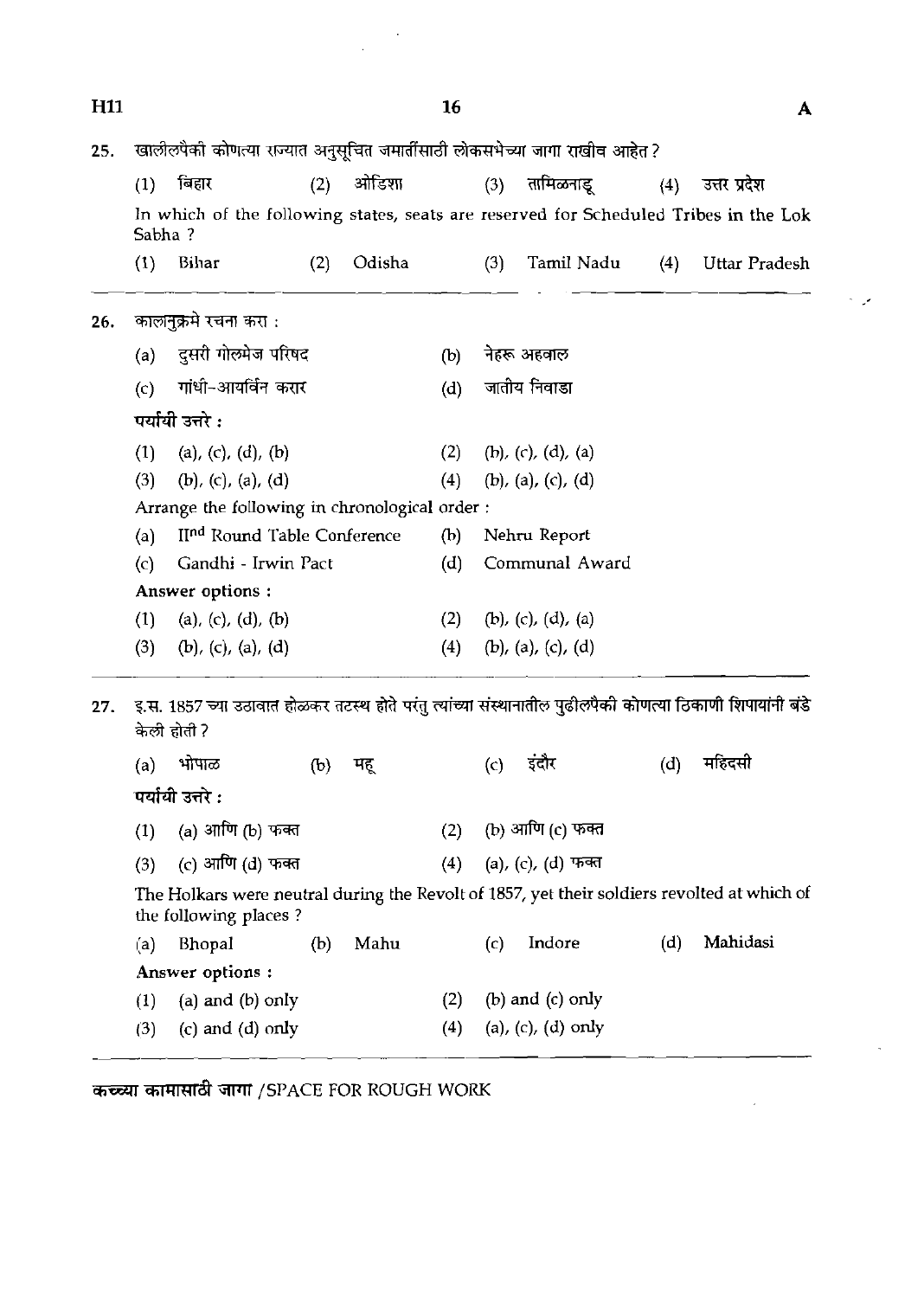| A   |                                                                                    |                                                                                            |     |                 | 17  |                |                   |     | H <sub>11</sub> |  |
|-----|------------------------------------------------------------------------------------|--------------------------------------------------------------------------------------------|-----|-----------------|-----|----------------|-------------------|-----|-----------------|--|
| 28. | इ.स. 1920 मध्ये भारताचा प्रथम हाय कमिशनर म्हणून _________ याची नेमणूक करण्यात आली. |                                                                                            |     |                 |     |                |                   |     |                 |  |
|     | (1)                                                                                | एडविन मॉॅंटेग्यू                                                                           |     |                 | (2) | सर विल्यम मेयर |                   |     |                 |  |
|     | (3)                                                                                | सिडने रौलट                                                                                 |     |                 | (4) |                | लॉर्ड चेम्सफोर्ड  |     |                 |  |
|     |                                                                                    | In 1920 A.D. _________ was appointed as the first High Commissioner of India.              |     |                 |     |                |                   |     |                 |  |
|     | (1)                                                                                | Edwin Montague                                                                             |     |                 | (2) |                | Sir William Meyer |     |                 |  |
|     | (3)                                                                                | Sidney Rowlatt                                                                             |     |                 | (4) |                | Lord Chelmsford   |     |                 |  |
| 29. |                                                                                    | 1873 मध्ये बंगालमधील कोणत्या जिल्ह्यातील शेतकऱ्यांनी शेतकऱ्यांची संघटना स्थापन केली होती ? |     |                 |     |                |                   |     |                 |  |
|     | (1)                                                                                | राजमहल                                                                                     | (2) | मुर्शिदाबाद     |     | (3)            | भागलपूर           | (4) | पबना            |  |
|     | 1873 ?                                                                             | The farmers from which district of Bengal had established an organization of Farmers in    |     |                 |     |                |                   |     |                 |  |
|     | (1)                                                                                | Rajmahal                                                                                   | (2) | Murshidabad (3) |     |                | Bhagalpur         | (4) | Pabna           |  |
| 30. |                                                                                    | "आँपरेशन पोलो" हे कोणते संस्थान भारतीय संघराज्यात विलिन करण्यासाठी चालवले होते ?           |     |                 |     |                |                   |     |                 |  |
|     | (1)                                                                                | जुनागड                                                                                     | (2) | हैद्राबाद       |     | (3)            | काश्मिर           | (4) | लिंमडी          |  |
|     |                                                                                    | Operation Polo was undertaken to merge which of the following states in Indian Union?      |     |                 |     |                |                   |     |                 |  |
|     | (1)                                                                                | Junagadh                                                                                   | (2) | Hydrabad        |     | (3)            | Kashmir           | (4) | Limdi           |  |
|     |                                                                                    | पुढील नियतकालिके कोणी सुरू केली होती ?                                                     |     |                 |     |                |                   |     |                 |  |
|     |                                                                                    |                                                                                            |     |                 |     | (c)            | साधना             |     |                 |  |
|     |                                                                                    | (a) विद्यार्थी<br>(b) काँग्रेस                                                             |     |                 |     |                |                   |     |                 |  |
|     |                                                                                    | पर्यायी उत्तरे :                                                                           |     |                 |     |                |                   |     |                 |  |
|     | (1)                                                                                | आचार्य अत्रे                                                                               |     |                 | (2) |                | रामानंद तिर्थ     |     |                 |  |
|     | (3)                                                                                | हिरवे गुरुजी                                                                               |     |                 |     |                |                   |     |                 |  |
|     |                                                                                    | Who had started the following periodicals?                                                 |     |                 | (4) |                | साने गुरुजी       |     |                 |  |
|     | (a)                                                                                | Vidyarthi                                                                                  | (b) | Congress        |     | (c)            | Sadhana           |     |                 |  |
|     |                                                                                    | Answer options:                                                                            |     |                 |     |                |                   |     |                 |  |
| 31. | (1)                                                                                | Acharya Atre                                                                               |     |                 | (2) |                | Ramananda Tirtha  |     |                 |  |

कच्च्या कामासाठी जागा /SPACE FOR ROUGH WORK

 $\mathbf{v}_i$  ) . It can be a set of the control of the space of  $\mathbf{v}_i$ 

 $\bar{\mathcal{A}}$ 

**P.T.O.** 

 $\hat{\mathcal{A}}$ 

للمستدعة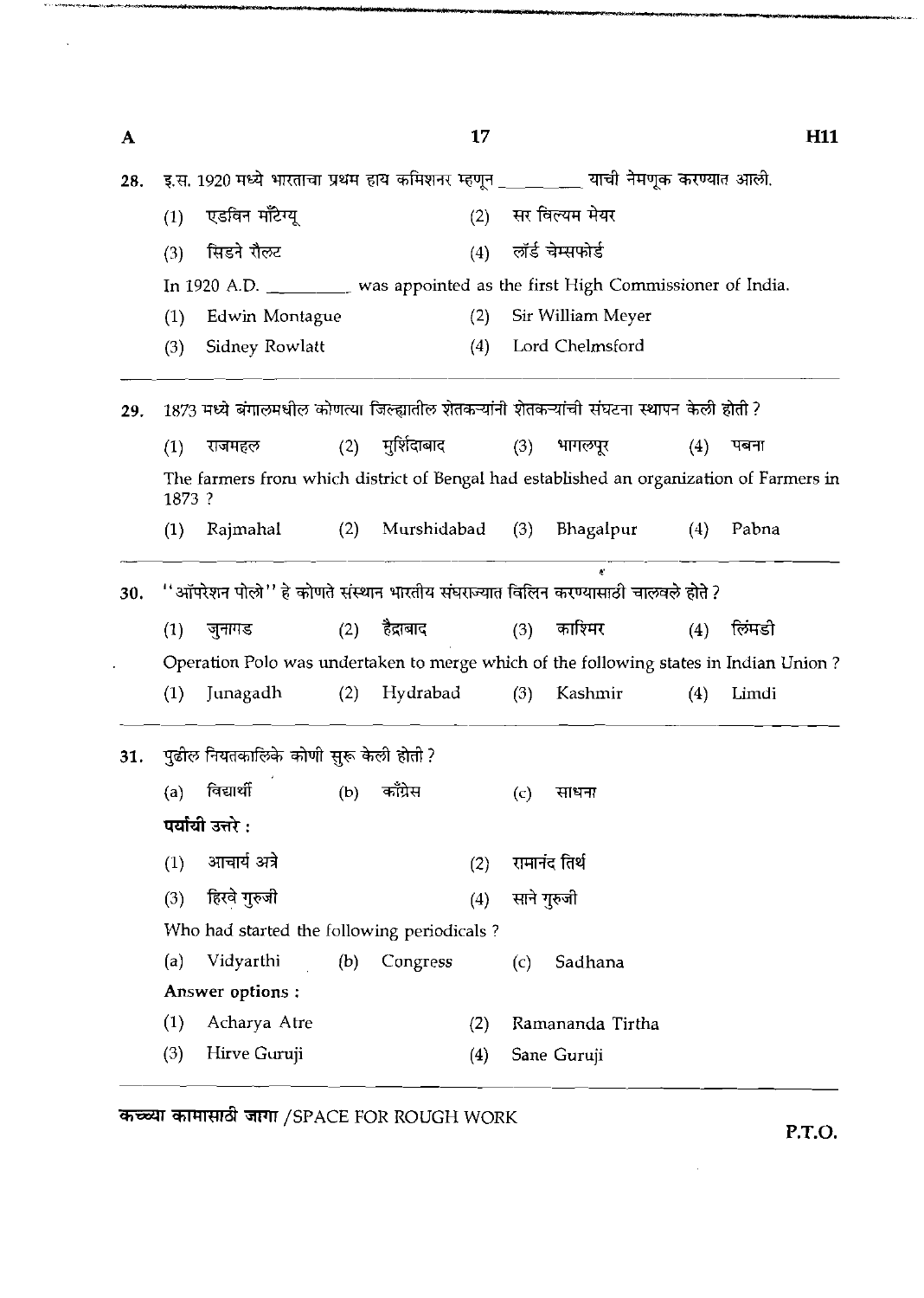# **H11**

 $\ddot{\phantom{0}}$ 

 $32.$ जोड्या जुळवा :

- (a) **किचकव**ध
- (i) गणेश बल्लाळ फणसळकर
- (ii) वासुदेव पुरूषोत्तम साठे
- वंगभंग  $(c)$
- (d) भीमराव<br>**पर्यायी उत्तरे** :

(b) स्वदेशी

 $(iv)$  लक्ष्मण नारायण जोशी

(iii) कृष्णाजी प्रभाकर खाडिलकर

|                     | $\bf(a)$ | $\left( b\right)$ | (c)               | (d)  |  |
|---------------------|----------|-------------------|-------------------|------|--|
| $\left( 1\right)$   | (iii)    | $\rm (i)$         | $\rm (ii)$        | (iv) |  |
| $\left( 2\right)$   | (iii)    | (iv)              | $\rm(i)$          | (ii) |  |
| (3)                 | (iii)    | $\rm (ii)$        | $\left( i\right)$ | (iv) |  |
| $\scriptstyle{(4)}$ | (iii)    | $\rm(i)$          | (iv)              | (ii) |  |
|                     |          |                   |                   |      |  |

Match the following :

| ${a}$ | Kichakvadh       | $\{i\}$ | Ganesh Ballal Fansalkar       |
|-------|------------------|---------|-------------------------------|
| (b)   | Swadeshi         | (n)     | Vasudeo Purushottam Sathe     |
| (c)   | Vang Bhang       | (u)     | Krishnaji Prabhakar Khadilkar |
| (d)   | Bhimrao          | (iv)    | - Laxman Narayan Joshi        |
|       | Answer options : |         |                               |
|       |                  |         |                               |

|                  | (a)   | (b)      | (c)       | (d)                         |
|------------------|-------|----------|-----------|-----------------------------|
| $\left(1\right)$ | (iii) | (i)      | (ii)      | (iv)                        |
| (2)              | (iii) | (iv)     | $\rm (i)$ | $\left( \mathrm{ii}\right)$ |
| (3)              | (iii) | (ii)     | $\rm (i)$ | (iv)                        |
| $\left(4\right)$ | (iii) | $\rm(i)$ | (iv)      | $\rm (ii)$                  |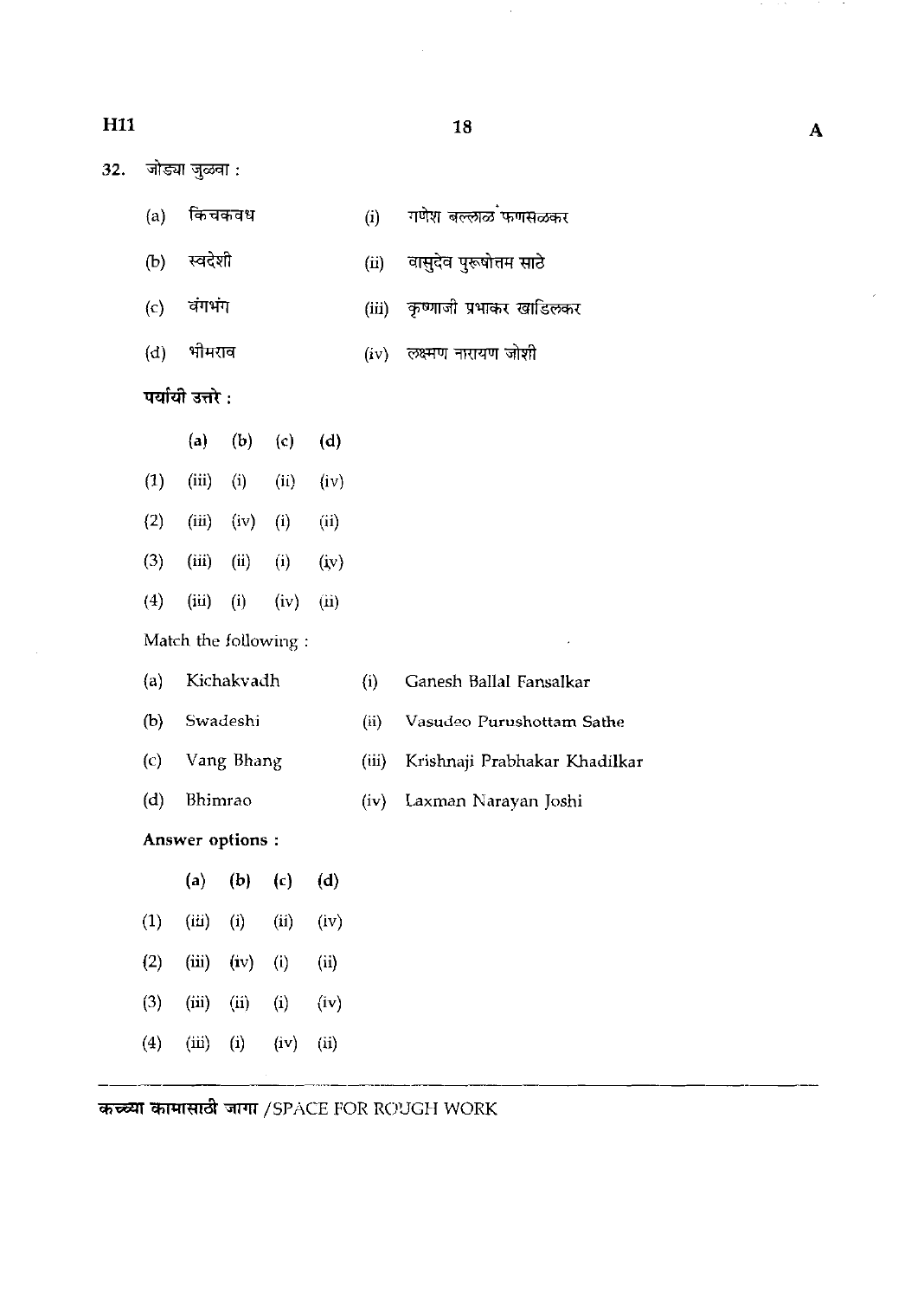| A   |                                     |                                                                                       | 19  | H <sub>11</sub>                                                                           |  |  |  |  |  |
|-----|-------------------------------------|---------------------------------------------------------------------------------------|-----|-------------------------------------------------------------------------------------------|--|--|--|--|--|
| 33. |                                     | खालीलपैकी कोणते सन्मान महर्षी धोंडो केशव कर्वे यांना दिले होते ?                      |     |                                                                                           |  |  |  |  |  |
|     | (a)                                 | भारत रत्न                                                                             | (b) | पद्म विभूषण                                                                               |  |  |  |  |  |
|     | (c)                                 | डी. लिट.                                                                              | (d) | एलएल डी.                                                                                  |  |  |  |  |  |
|     |                                     | पर्यायी उत्तरे :                                                                      |     |                                                                                           |  |  |  |  |  |
|     | (1)                                 | (a) फक्त                                                                              | (2) | (a) आणि (b) फक्त                                                                          |  |  |  |  |  |
|     | (3)                                 | (a), (b) आणि (c) फक्त                                                                 | (4) | (a), (b), (c), (d)                                                                        |  |  |  |  |  |
|     |                                     | Which of the following honours were Conferred on Maharshi Dhondo Keshav Karve?        |     |                                                                                           |  |  |  |  |  |
|     | (a)                                 | Bharat Ratna                                                                          | (b) | Padma Vibhushan                                                                           |  |  |  |  |  |
|     | (c)                                 | D. Litt.                                                                              | (d) | LL.D.                                                                                     |  |  |  |  |  |
|     |                                     | Answer options:                                                                       |     |                                                                                           |  |  |  |  |  |
|     | (1)                                 | (a) only                                                                              | (2) | $(a)$ and $(b)$ only                                                                      |  |  |  |  |  |
|     | (3)                                 | (a), (b) and (c) only                                                                 | (4) | (a), (b), (c), (d)                                                                        |  |  |  |  |  |
| 34. |                                     | कोल्हापूर प्रजा परिषदेची स्थापना ___________ आणि __________ यांच्या प्रयत्नांनी झाली. |     |                                                                                           |  |  |  |  |  |
|     | (1)                                 | माधवराव बागल आणि रत्नाप्पा कुंभार                                                     |     |                                                                                           |  |  |  |  |  |
|     | (2)                                 | दामोदर भिडे आणि दामोदर जोशी                                                           |     |                                                                                           |  |  |  |  |  |
|     | (3)                                 | हणमंत कुलकर्णी आणि गंगाधरराव देशपांडे                                                 |     |                                                                                           |  |  |  |  |  |
|     | खंडेराव बागल आणि दामोदर जोशी<br>(4) |                                                                                       |     |                                                                                           |  |  |  |  |  |
|     |                                     |                                                                                       |     | The Kolhapur Praja Parishad was established by the efforts of ___________ and __________. |  |  |  |  |  |
|     | (1)                                 | Madhavrao Bagal and Ratnappa Kumbhar                                                  |     |                                                                                           |  |  |  |  |  |
|     | (2)                                 | Damodar Bhide and Damodar Joshi                                                       |     |                                                                                           |  |  |  |  |  |
|     | (3)                                 | Hanmant Kulkarni and Gangadharrao Deshpande                                           |     |                                                                                           |  |  |  |  |  |
|     | (4)                                 | Khanderao Bagal and Damodar Joshi                                                     |     |                                                                                           |  |  |  |  |  |
|     |                                     |                                                                                       |     |                                                                                           |  |  |  |  |  |

कच्च्या कामासाठी जागा /SPACE FOR ROUGH WORK

**P.T.O.** 

.<br>Malakat Martin wa Katalonia

 $\hat{\mathcal{A}}$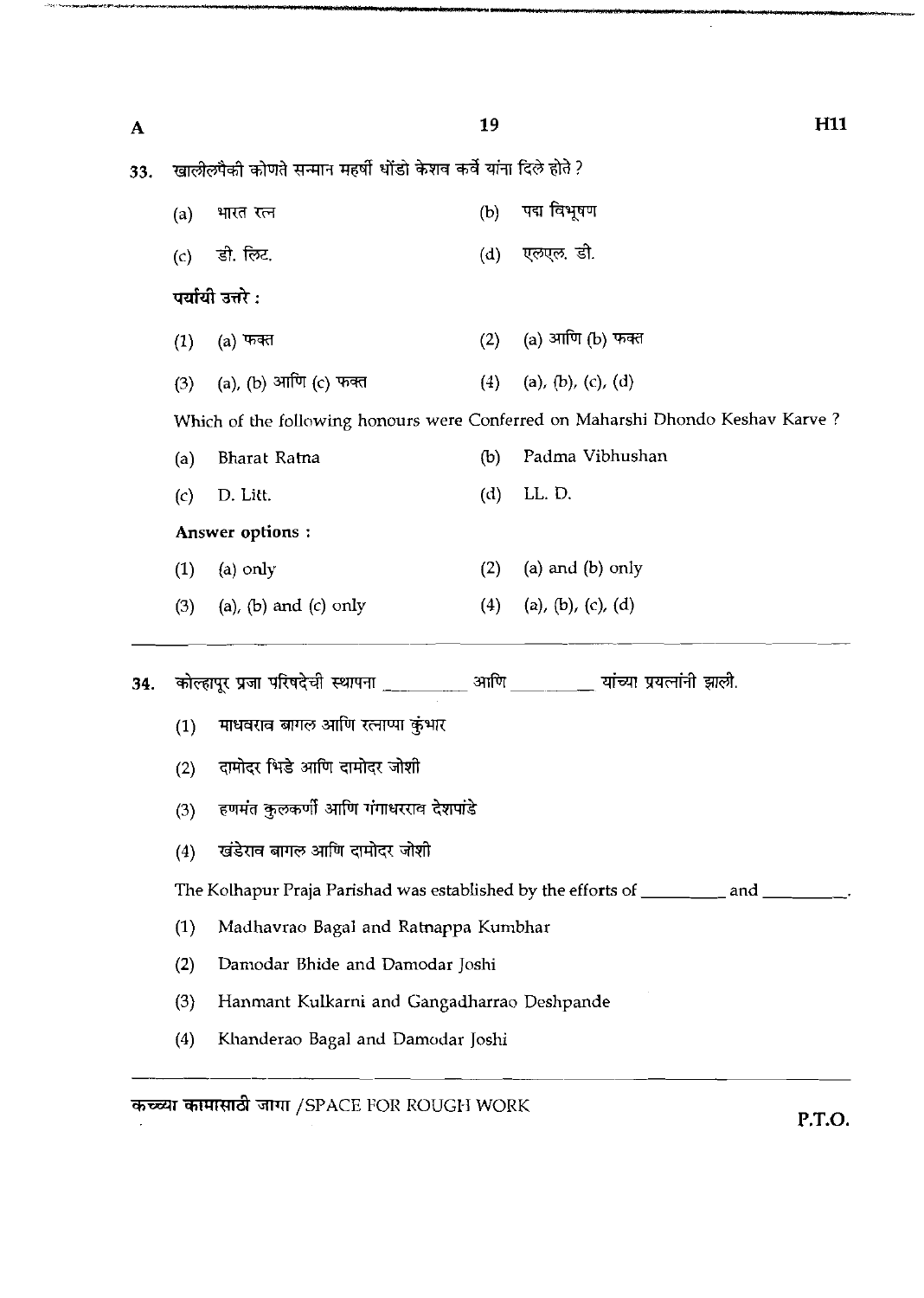| H <sub>11</sub> |         |                                                                             | 20  | A                                                                                                                           |
|-----------------|---------|-----------------------------------------------------------------------------|-----|-----------------------------------------------------------------------------------------------------------------------------|
|                 |         |                                                                             |     |                                                                                                                             |
| 35.             |         | कृष्णाजी प्रभाकर खाडीलकर _________ यांचे अनुयायी झाले.                      |     |                                                                                                                             |
|                 | (1)     | बा.गं. टिळक                                                                 | (2) | गो.कृ. गोखले                                                                                                                |
|                 | (3)     | मो.क. गांधी                                                                 | (4) | गो.ह. देशमुख                                                                                                                |
|                 |         | Krishnaji Prabhakar Khadilkar became a follower of ________.                |     |                                                                                                                             |
|                 | (1)     | B.G. Tilak                                                                  | (2) | G.K. Gokhale                                                                                                                |
|                 | (3)     | M.K. Gandhi                                                                 | (4) | G.H. Deshmukh                                                                                                               |
| 36.             |         | विष्णुबाबा ब्रह्मचारी आणि मिशनरी यांच्यातील वाद ___________ पुस्तकात आढळतो. |     |                                                                                                                             |
|                 | (1)     | वेदोक्त धर्मप्रकाश                                                          | (2) | समुद्रकिनारीचा वाद विवाद                                                                                                    |
|                 | (3)     | अरुणोदय                                                                     | (4) | धर्म विवेचन                                                                                                                 |
|                 | book    |                                                                             |     | The discussion between Vishnubaba Brahmachari and the Missionaries is found in the                                          |
|                 | (1)     | Vedoktadharma prakash                                                       | (2) | 'Samudra Kinaricha Vad Vivad'                                                                                               |
|                 | (3)     | Arunoday                                                                    | (4) | Dharma Vivechan                                                                                                             |
|                 |         |                                                                             |     |                                                                                                                             |
| 37.             | कोणती ? |                                                                             |     | राष्ट्रीय काँग्रेसचे पहिले अध्यक्ष व्योमेशचंद्र बॅनर्जी यांनी राष्ट्रीय काँग्रेसच्या स्थापनेची मूलभूत उद्दिष्टे सांगितली ती |
|                 | (a)     | सामाजिक समता/समानता                                                         |     |                                                                                                                             |
|                 | (b)     | राष्ट्रीय भावना                                                             |     |                                                                                                                             |
|                 | (c)     | धर्मनिरपेक्षता                                                              |     |                                                                                                                             |
|                 |         |                                                                             |     |                                                                                                                             |
|                 | (d)     | ऐक्यभावनेचा विकास व दृढीकरण<br>पर्यायी उत्तरे :                             |     |                                                                                                                             |
|                 | (1)     | (a) आणि (c) फक्त                                                            | (2) | (b) आणि (d) फक्त                                                                                                            |
|                 | (3)     | (a) आणि (d) फक्त                                                            | (4) |                                                                                                                             |
|                 |         | for the establishment of the National Congress, which were they?            |     | (a), (b) आणि (c) फक्त<br>Yomeshchandra Banarjee, the first President of the National Congress stated the objectives         |
|                 | (a)     | Social Equality/Uniformity                                                  |     |                                                                                                                             |
|                 | (b)     | National Feeling                                                            |     |                                                                                                                             |
|                 | (c)     | Secularism                                                                  |     |                                                                                                                             |
|                 | (d)     | Development of sense of unity and consolidation of the same                 |     |                                                                                                                             |
|                 |         | Answer options :                                                            |     |                                                                                                                             |
|                 | (1)     | (a) and $(c)$ only                                                          | (2) | $(b)$ and $(d)$ only                                                                                                        |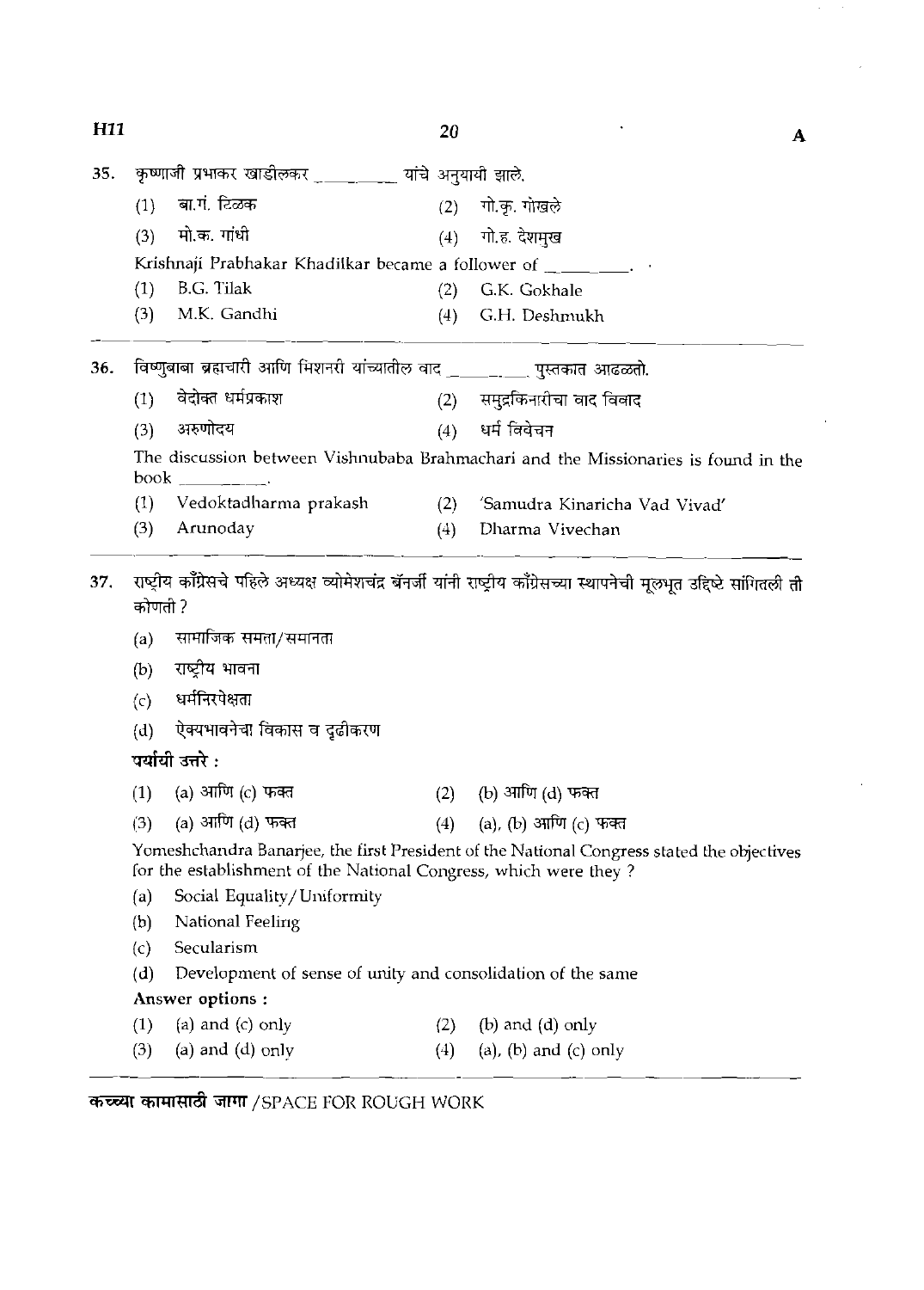**H11** 

21 कलकत्यास सुप्रीम कोर्टाची स्थापना कोणत्या कायद्याने करण्यात आली ? 38. 1773 चा रेग्युलेटिंग ॲक्ट 1784 चा पिट्स इंडिया ॲक्ट  $(1)$  $(2)$ (3) 1793 चा सनदी कायदा (4) 1813 चा सनदी कायदा By which law was the Supreme Court of Calcutta established ? (1) 1773's Regulating Act (2) 1784's Pits India Act (3) 1793's Legislative Act (4) 1813's Legislative Act

खालीलपैकी कोणती जोडी **बरोबर** आहे? 39.

| (1) | बागची                                    |                                 | प्राइव्हेट इनव्हेस्टमेंट इन इंडिया                                                          |
|-----|------------------------------------------|---------------------------------|---------------------------------------------------------------------------------------------|
| (2) | एस. गोपाल                                |                                 | - - इमर्जन्सी ऑफ इंडियन नॅशनॅलीझम्                                                          |
| (3) |                                          |                                 | अनिल सिल                           प्रॉब्लेम्स अँड पॉलीटिक्स ऑफ ब्रिटिश इन इंडिया 1885 - 89 |
| (4) |                                          |                                 | हिरालाल सिन्हा               ब्रिटिश पॉलीसी इन इंडिया                                       |
|     | Which of the following pairs is correct? |                                 |                                                                                             |
| (1) | Bagachi                                  |                                 | Private Investment in India                                                                 |
| (2) | S. Gopal                                 | $\sim$ 100 $\mu$                | Emergency of Indian Nationalism                                                             |
| (3) | Anil Seal                                | $\frac{1}{2}$ and $\frac{1}{2}$ | Problems and Politics of British in India 1885 - 89                                         |
| (4) | Hiralal Sinha -                          |                                 | British Policy in India                                                                     |

40.

|     | 'बंदी जीवन' ही पुस्तिका कोणी लिहिली ? |     |                      |
|-----|---------------------------------------|-----|----------------------|
| (1) | चन्द्रशेखर आझाद                       | (2) | रासबिहारी बोस        |
| (3) | रामप्रसाद बिस्मील                     | (4) | सचिंद्रनाथ सन्याल    |
|     | Who wrote the Booklet "Bandi Jiven" ? |     |                      |
| (1) | Chandrashekhar Azad                   |     | Rasbihari Bose       |
| (3) | Ramprasad Bismil                      | (4) | Sachindranath Sanyal |
|     |                                       |     |                      |

**कच्च्या कामासाठी जागा /SPACE FOR ROUGH WORK** 

**P.T.O.** 

 $\overline{\mathbf{A}}$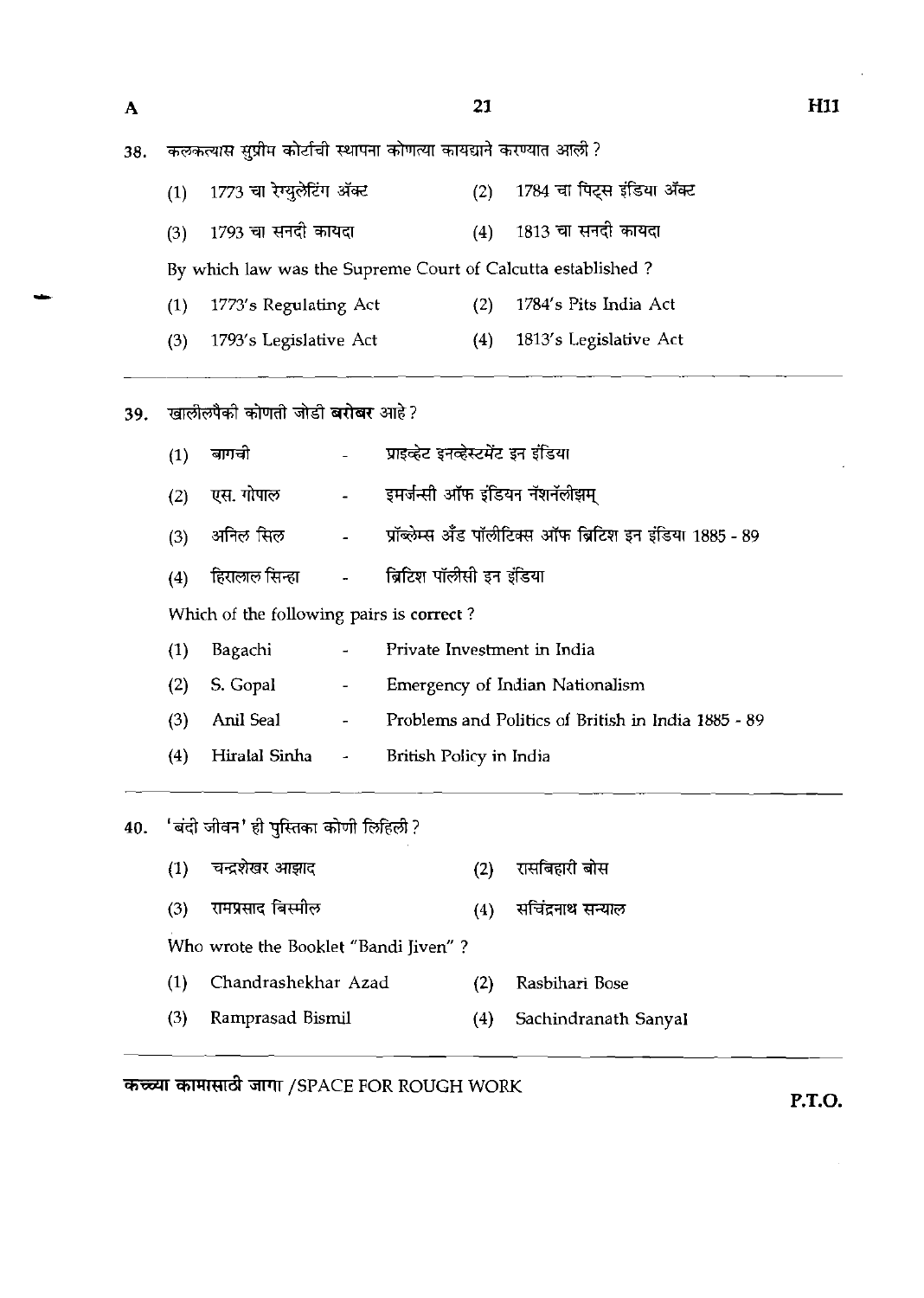| <b>H11</b> |     |                   |                                                                           |         | 22  |                     |                     |     |     | A                                                                            |
|------------|-----|-------------------|---------------------------------------------------------------------------|---------|-----|---------------------|---------------------|-----|-----|------------------------------------------------------------------------------|
| 41.        |     |                   | महाराष्ट्राचे एकूण भौगोलिक क्षेत्र किती आहे ?                             |         |     |                     |                     |     |     |                                                                              |
|            | (1) | 200.60 लाख हेक्टर |                                                                           |         | (2) |                     | 207.60 लाख हेक्टर   |     |     |                                                                              |
|            | (3) | 307.70 लाख हेक्टर |                                                                           |         | (4) |                     | 318.60 लाख हेक्टर   |     |     |                                                                              |
|            |     |                   | What is total Geographical area of Maharashtra?                           |         |     |                     |                     |     |     |                                                                              |
|            | (1) |                   | 200.60 Lakh hectare                                                       |         | (2) | 207.60 Lakh hectare |                     |     |     |                                                                              |
|            | (3) |                   | 307.70 Lakh hectare                                                       |         | (4) |                     | 318.60 Lakh hectare |     |     |                                                                              |
| 42.        |     |                   | कोकण रेल्वेमुळे मुंबई ते कोचीन दरम्यानचे अंतर _______ कि.मी. ने कमी झाले. |         |     |                     |                     |     |     |                                                                              |
|            | (1) | 513               | (2)                                                                       | 213     |     | (3)                 | 102                 |     | (4) | 302                                                                          |
|            |     | km.               |                                                                           |         |     |                     |                     |     |     | Because of Kokan Railway the distance between Mumbai to Kochin is reduced by |
|            | (1) | 513               | (2)                                                                       | 213     |     | (3)                 | 102                 |     | (4) | 302                                                                          |
| 43.        |     |                   | खालीलपैकी कोणती नदी गोदावरी खोऱ्याचा भाग <b>नाही</b> ?                    |         |     |                     |                     |     |     |                                                                              |
|            | (1) | तेरणा             | (2)                                                                       | प्रवरा  |     | (3)                 | मांजरा              |     | (4) | भातसा                                                                        |
|            |     |                   | Which of the following river is not a part of Godavari basin?             |         |     |                     |                     |     |     |                                                                              |
|            | (1) | Terna             | (2)                                                                       | Pravara |     | (3)                 | Manjra              |     | (4) | <b>Bhatsa</b>                                                                |
| 44.        |     |                   | __________ गुजरात राज्यातील प्रमुख बंदर आहे.                              |         |     |                     |                     |     |     |                                                                              |
|            | (1) | कांडल             | (2)                                                                       | कोची    |     | (3)                 | मांडवी (4)          |     |     | वरीलपैकी नाही                                                                |
|            |     |                   | ______ is major port of Gujarat State.                                    |         |     |                     |                     |     |     |                                                                              |
|            | (1) | Kandla            | (2)                                                                       | Kochi   |     | (3)                 | Mandvi              | (4) |     | None of the above                                                            |
|            |     |                   |                                                                           |         |     |                     |                     |     |     |                                                                              |

 $\mathcal{O}(10^{-10})$  , where  $\mathcal{O}(10^{-10})$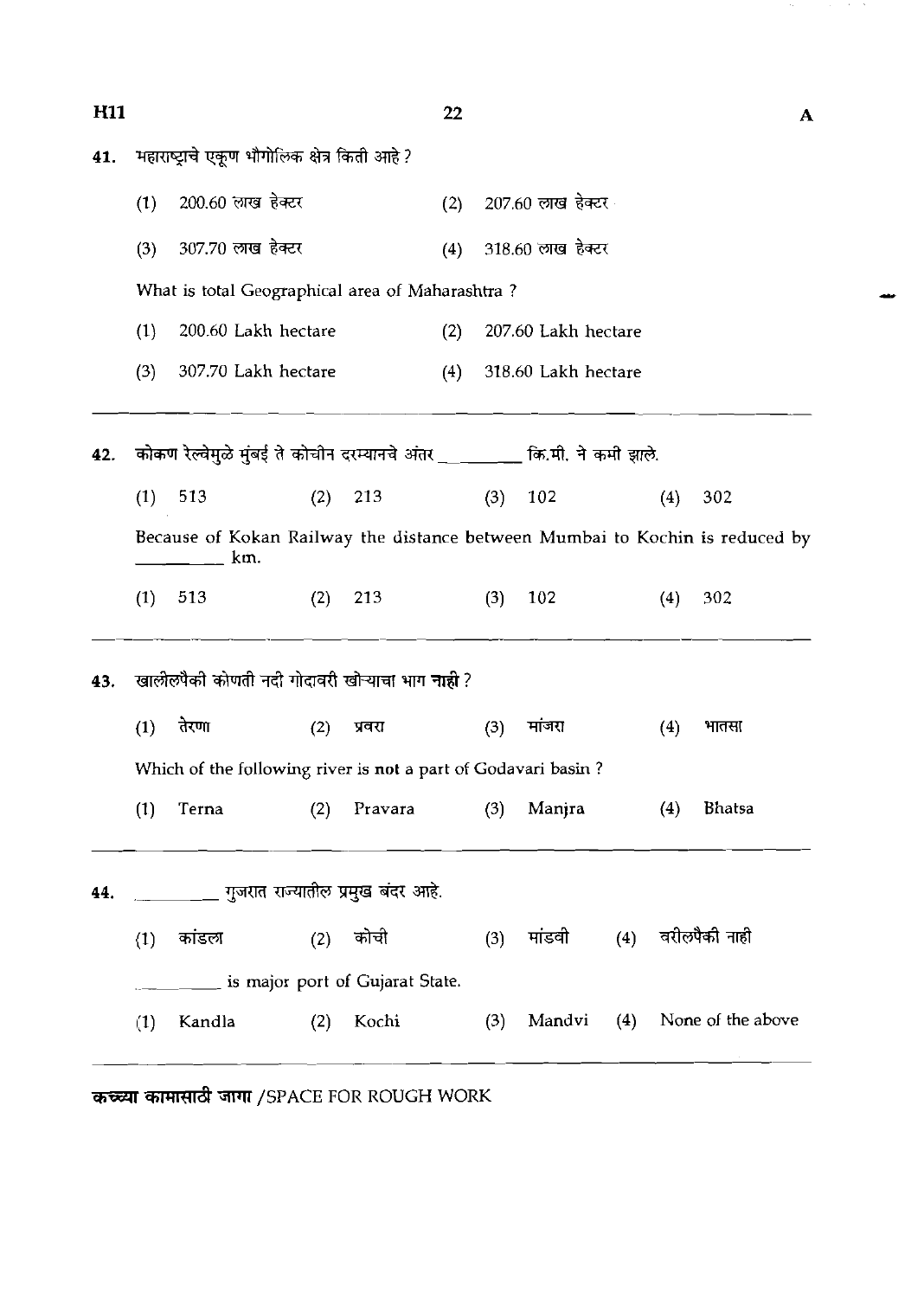| A   |     |                                                                                         | 23  |                              | H11 |
|-----|-----|-----------------------------------------------------------------------------------------|-----|------------------------------|-----|
| 45. |     | जागतिक वारसा शिल्पस्थानात ____________ या लेणीची नोंद केलेली आहे.                       |     |                              |     |
|     | (1) | अजंठा लेणी                                                                              | (2) | कार्ले लेणी                  |     |
|     | (3) | पितळखोरा लेणी                                                                           | (4) | बेडसा लेणी                   |     |
|     |     | is recorded in world heritage site.                                                     |     |                              |     |
|     | (1) | Ajanta caves                                                                            | (2) | Karle caves                  |     |
|     | (3) | Pitalkhora caves                                                                        | (4) | Bedsa caves                  |     |
|     | (1) | आंध्र प्रदेश                                                                            | (2) | महाराष्ट्र                   |     |
| 46. |     | खालीलपैकी कोणत्या राज्यात तलाव सिंचन जास्त आहे ?                                        |     |                              |     |
|     | (3) | मध्य प्रदेश                                                                             | (4) | गुजरात                       |     |
|     |     | Which of the following states has high tank irrigation?                                 |     |                              |     |
|     | (1) | Andhra Pradesh                                                                          | (2) | Maharashtra                  |     |
|     | (3) | Madhya Pradesh                                                                          | (4) | Gujarat                      |     |
|     |     |                                                                                         |     |                              |     |
| 47. |     | गोमित, पारधी, भील्ल या अनुसूचित जमाती खालीलपैकी प्रामुख्याने कोणत्या जिल्ह्यात आढळतात ? |     |                              |     |
|     | (1) | अकोला<br>(2)<br>बल्र्हाणा                                                               |     | <u>(4) हाणे</u><br>ਬਕ<br>(3) |     |

 $\mathcal{A}^{\mathcal{A}}$ 

| $\left( 1\right)$ | अकाला                                       | (2) | बुल्र्ढाणा | (3) | भूळे  | (4) | ठाणे                                                                                   |
|-------------------|---------------------------------------------|-----|------------|-----|-------|-----|----------------------------------------------------------------------------------------|
|                   | district?                                   |     |            |     |       |     | Gomit, Pardhi, Bhill these Scheduled tribes are mainly found in which of the following |
| $\left( 1\right)$ | Akola                                       | (2) | Buldhana   | (3) | Dhule | (4) | Thane                                                                                  |
|                   | कच्च्या कामासाठी जागा /SPACE FOR ROUGH WORK |     |            |     |       |     | PTO.                                                                                   |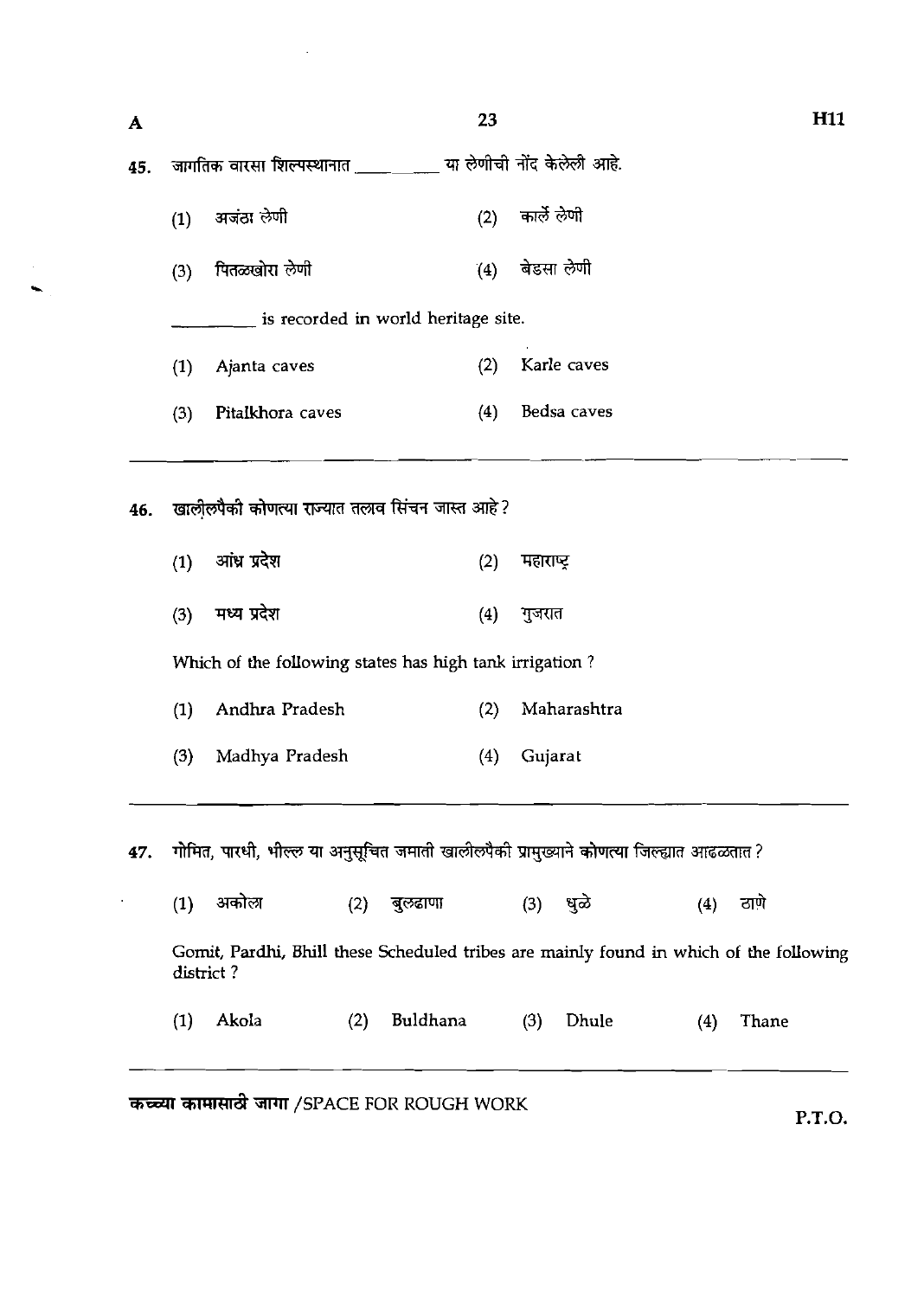| H <sub>11</sub> |     |                                                                                                 |           | 24                                  |     |                                     |     | A                 |
|-----------------|-----|-------------------------------------------------------------------------------------------------|-----------|-------------------------------------|-----|-------------------------------------|-----|-------------------|
| 48.             |     | 2011 च्या जनगणनेनुसार अनुसूचित जातीची लोकसंख्या महाराष्ट्रात ________ जिल्ह्यात सर्वाधिक आढळते. |           |                                     |     |                                     |     |                   |
|                 | (1) | नाशिक                                                                                           |           | (2) औरंगाबाद                        |     | $(3)$ पुणे                          |     | (4) सोलापूर       |
|                 |     | As per census 2011 ________ district has highest population of schedule cast in<br>Maharashtra. |           |                                     |     |                                     |     |                   |
|                 |     | $(1)$ Nasik                                                                                     |           | (2) Aurangabad (3) Pune (4) Solapur |     |                                     |     |                   |
| 49.             |     | भारताची पहिली पंचवार्षिक योजना __________.                                                      |           |                                     |     |                                     |     |                   |
|                 | (1) | 1950 - 1955                                                                                     |           | $(2)$ 1941 - 1946                   |     | $(3)$ 1951 - 1956 $(4)$ 1961 - 1966 |     |                   |
|                 |     | Indias First Five Year Plan _________.                                                          |           |                                     |     |                                     |     |                   |
|                 | (1) | 1950 - 1955                                                                                     |           | $(2)$ 1941 - 1946                   |     | $(3)$ 1951 - 1956                   |     | $(4)$ 1961 - 1966 |
| 50.             |     | महाराष्ट्राचा प्रमुख जलविभाजक कोणता?                                                            |           |                                     |     |                                     |     |                   |
|                 | (1) | सह्याद्रि पर्वत                                                                                 |           | (2)                                 |     | सातपुडा पर्वत                       |     |                   |
|                 | (3) | निलगिरी पर्वत                                                                                   |           | (4)                                 |     | अरवली पर्वत                         |     |                   |
|                 |     | What is the main water divider of Maharashtra?                                                  |           |                                     |     |                                     |     |                   |
|                 | (1) | Sahyadri Mountain                                                                               |           | (2)                                 |     | Satpuda Mountain                    |     |                   |
|                 | (3) | Nilgiri Mountain                                                                                |           | (4)                                 |     | Aravali Mountain                    |     |                   |
| 51.             |     | महाराष्ट्रातील पहिली अणुभट्टी __________ नावाने ओळखली जाते.                                     |           |                                     |     |                                     |     |                   |
|                 | (1) | सायरस                                                                                           | (2) ध्रुव |                                     |     | (3) पूर्णिमा                        | (4) | अप्तरा            |
|                 |     | The first nuclear reactor in Maharashtra is known as _________.                                 |           |                                     |     |                                     |     |                   |
|                 |     | $(1)$ Cyrus                                                                                     | (2)       | Dhruva                              | (3) | Purnima                             |     | $(4)$ Apsara      |
|                 |     |                                                                                                 |           |                                     |     |                                     |     |                   |

 $\hat{\mathcal{A}}$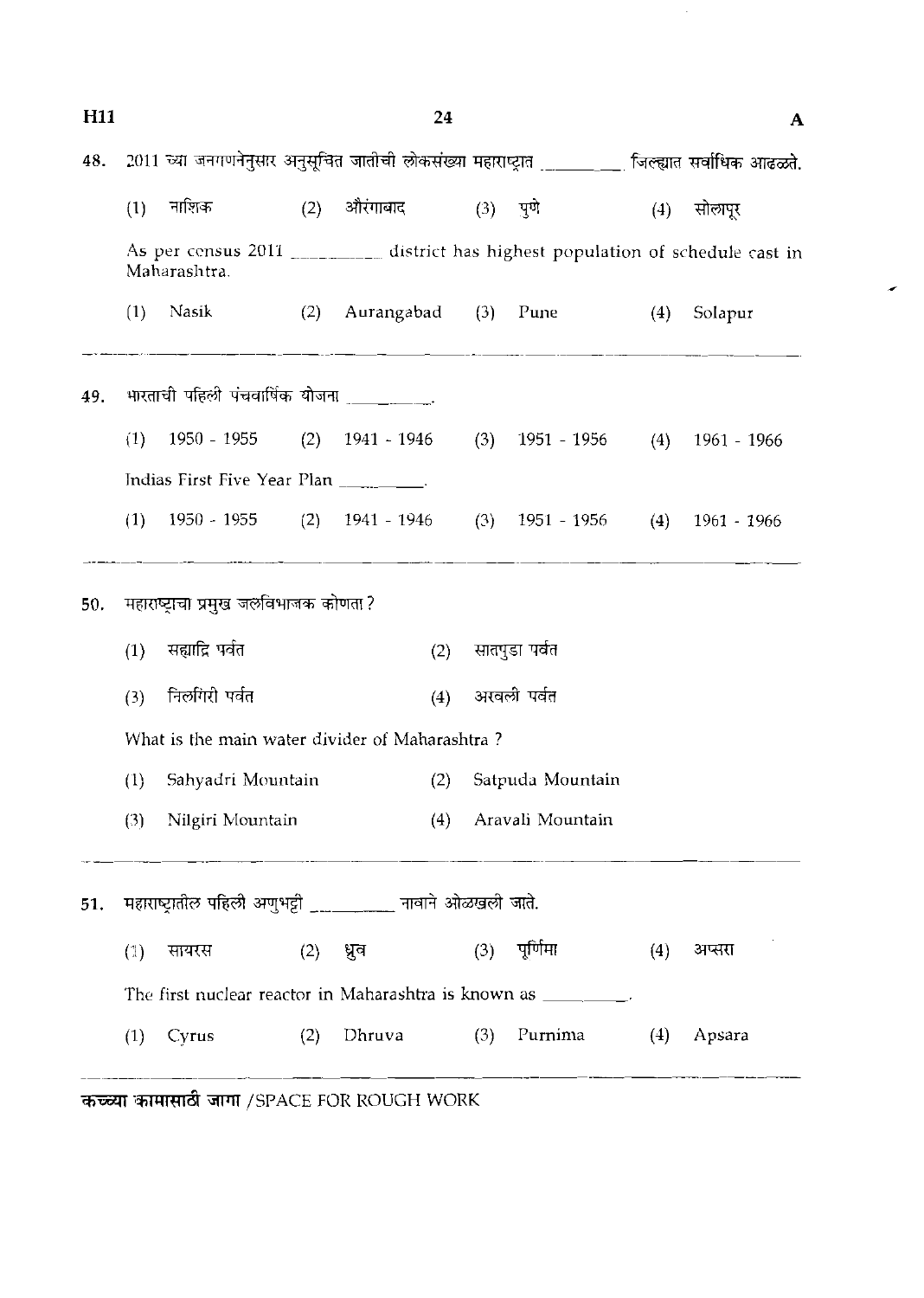$\hat{\phi}$  is a probably<br>compact of the  $\hat{\phi}$ 

-an<del>ve</del>s

 $\mathcal{L}$ 

.<br>Militah **dalamatuati** niyati kachin kabul na *dag*a dika

 $\hat{\alpha}$ 

.<br>Antingriya (antingr

**H11** 

.<br>Martin 1999 - Martin Martin 1990 - Paris de l'Alexandro de l'Alexandro de l'Alexandro de l'Alexandro de l'Alex

 $\hat{\mathcal{A}}$ 

| 52. |                      | जोड्या लावा :    |                 |                    |       |                                                                                                                                                                                                                                                                                                                                                                                                                                        |
|-----|----------------------|------------------|-----------------|--------------------|-------|----------------------------------------------------------------------------------------------------------------------------------------------------------------------------------------------------------------------------------------------------------------------------------------------------------------------------------------------------------------------------------------------------------------------------------------|
|     |                      | जिल्हा           |                 |                    |       | तालुका                                                                                                                                                                                                                                                                                                                                                                                                                                 |
|     | (a)                  | नांदेड<br>(i)    |                 |                    |       | भोकर                                                                                                                                                                                                                                                                                                                                                                                                                                   |
|     | जालना<br>(b)         |                  |                 |                    | (ii)  | भोकरदन                                                                                                                                                                                                                                                                                                                                                                                                                                 |
|     | (c)                  | बुल्ढाणा         |                 |                    | (iii) | उमरखेड                                                                                                                                                                                                                                                                                                                                                                                                                                 |
|     | (d)                  | यवतमाळ           |                 |                    | (iv)  | संग्रामपूर                                                                                                                                                                                                                                                                                                                                                                                                                             |
|     |                      | पर्यायी उत्तरे : |                 |                    |       |                                                                                                                                                                                                                                                                                                                                                                                                                                        |
|     |                      | (a)              | (b)             | (c)                | (d)   |                                                                                                                                                                                                                                                                                                                                                                                                                                        |
|     | (1)                  | (iii)            | (ii)            | (i)                | (iv)  |                                                                                                                                                                                                                                                                                                                                                                                                                                        |
|     | (2)                  | (iv)             | (iii)           | (i)                | (ii)  |                                                                                                                                                                                                                                                                                                                                                                                                                                        |
|     | (3)                  | (ii)             | (i)             | (iv)               | (iii) |                                                                                                                                                                                                                                                                                                                                                                                                                                        |
|     | (4)                  | (i)              | (i)             | (iv)               | (iii) |                                                                                                                                                                                                                                                                                                                                                                                                                                        |
|     | Match the following: |                  |                 |                    |       |                                                                                                                                                                                                                                                                                                                                                                                                                                        |
|     | <b>District</b>      |                  |                 |                    |       | Taluka                                                                                                                                                                                                                                                                                                                                                                                                                                 |
|     | (a)                  | Nanded           |                 |                    | (i)   | Bhokar                                                                                                                                                                                                                                                                                                                                                                                                                                 |
|     | Jalna<br>(b)         |                  | (ii)            | Bhokardan          |       |                                                                                                                                                                                                                                                                                                                                                                                                                                        |
|     | $\left( c \right)$   |                  | Buldhana        |                    | (iii) | Umerkhed                                                                                                                                                                                                                                                                                                                                                                                                                               |
|     | (d)                  |                  | Yavatmal        |                    | (iv)  | Sangrampur                                                                                                                                                                                                                                                                                                                                                                                                                             |
|     |                      | Answer options : |                 |                    |       |                                                                                                                                                                                                                                                                                                                                                                                                                                        |
|     |                      | (a)              | (b)             | (c)                | (d)   |                                                                                                                                                                                                                                                                                                                                                                                                                                        |
|     | (1)                  | (iii)            | (ii)            | (i)                | (iv)  |                                                                                                                                                                                                                                                                                                                                                                                                                                        |
|     | (2)                  | (iv)             | (iii)           | $\cdot$ (i)        | (ii)  |                                                                                                                                                                                                                                                                                                                                                                                                                                        |
|     | (3)                  | (ii)             | (i)             | (iv)               | (iii) |                                                                                                                                                                                                                                                                                                                                                                                                                                        |
|     | (4)                  | (i)              | (ii)            | (iv)               | (iii) |                                                                                                                                                                                                                                                                                                                                                                                                                                        |
| 53. |                      |                  |                 |                    |       | महाराष्ट्रात डोलोमाईट चे साठे ________ जिल्ह्यात आहे.                                                                                                                                                                                                                                                                                                                                                                                  |
|     | (1)                  |                  |                 | अमरावती व अकोला    |       | नांदेड व परभणी<br>(2)                                                                                                                                                                                                                                                                                                                                                                                                                  |
|     | (3)                  |                  | हिंगोली व वाशिम |                    |       | यवतमाळ व रत्नागिरी<br>(4)                                                                                                                                                                                                                                                                                                                                                                                                              |
|     |                      |                  |                 |                    |       | districts of Maharashtra.<br>The dolomite deposits are in $\frac{1}{\sqrt{1-\frac{1}{\sqrt{1-\frac{1}{\sqrt{1-\frac{1}{\sqrt{1-\frac{1}{\sqrt{1-\frac{1}{\sqrt{1-\frac{1}{\sqrt{1-\frac{1}{\sqrt{1-\frac{1}{\sqrt{1-\frac{1}{\sqrt{1-\frac{1}{\sqrt{1-\frac{1}{\sqrt{1-\frac{1}{\sqrt{1-\frac{1}{\sqrt{1-\frac{1}{\sqrt{1-\frac{1}{\sqrt{1-\frac{1}{\sqrt{1-\frac{1}{\sqrt{1-\frac{1}{\sqrt{1-\frac{1}{\sqrt{1-\frac{1}{\sqrt{1-\frac$ |
|     | (1)                  |                  |                 | Amravati and Akola |       | Nanded and Parbhani<br>(2)                                                                                                                                                                                                                                                                                                                                                                                                             |
|     | (3)                  |                  |                 | Hingoli and Washim |       | Yavatmal and Ratnagiri<br>(4)                                                                                                                                                                                                                                                                                                                                                                                                          |
|     |                      |                  |                 |                    |       |                                                                                                                                                                                                                                                                                                                                                                                                                                        |

**THE INFORM AND IN THE POST OF THE PRINCE FOR ROUGH WORK P.T.O. P.T.O.** 

 $\bar{\mathcal{L}}$ 

 $\overline{\phantom{a}}$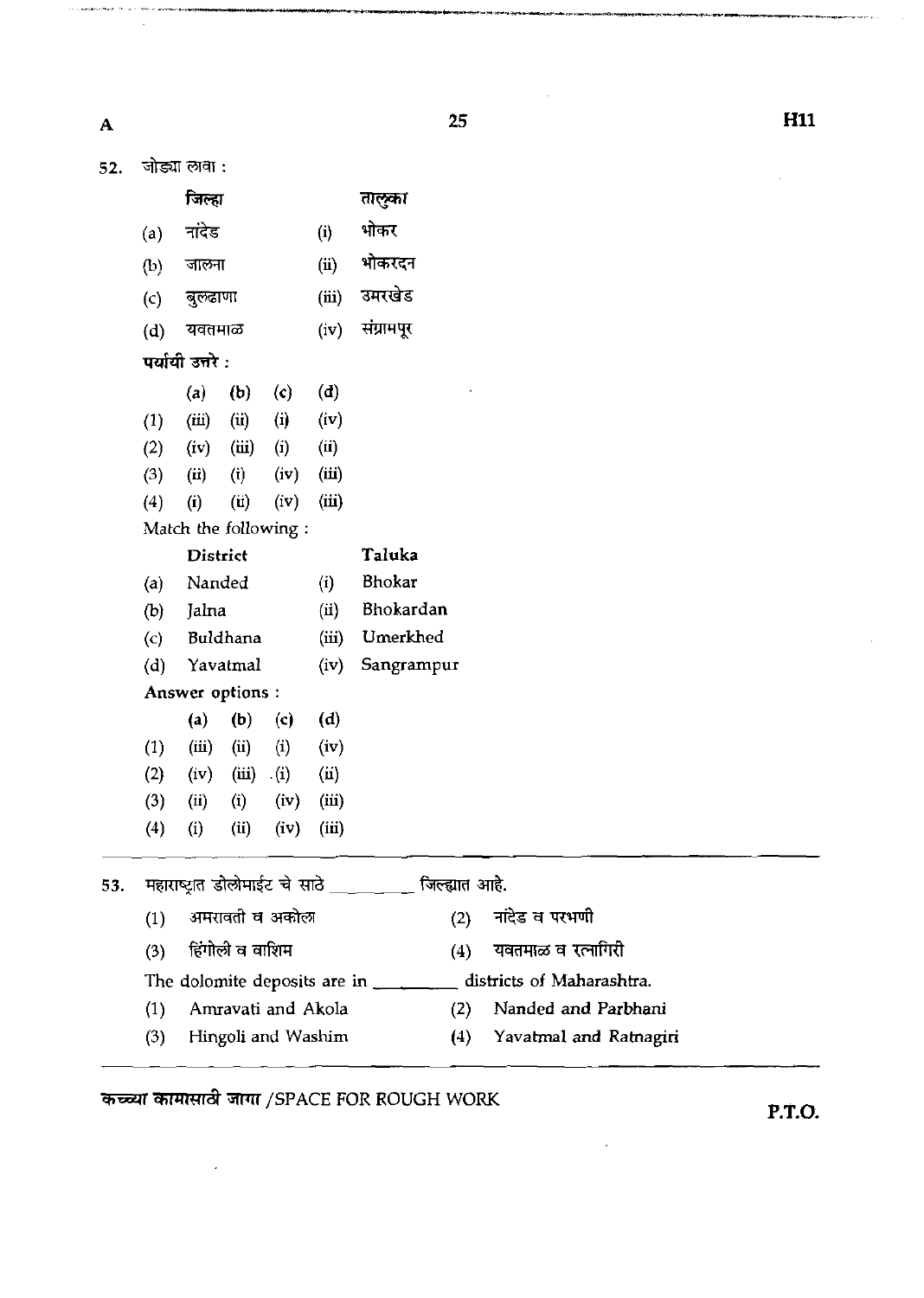$\sim$ 

| H <sub>11</sub> |                                                                                |                                                                                                                            |     |           | 26  |     |                                        |     |            | A |  |  |  |
|-----------------|--------------------------------------------------------------------------------|----------------------------------------------------------------------------------------------------------------------------|-----|-----------|-----|-----|----------------------------------------|-----|------------|---|--|--|--|
| 54.             |                                                                                | _______ हा महाराष्ट्रातील पहीला पर्यटन जिल्हा आहे.                                                                         |     |           |     |     |                                        |     |            |   |  |  |  |
|                 | (1)                                                                            | कोल्हापूर                                                                                                                  | (2) | नाशिक     |     | (3) | सिंधूदुर्ग                             | (4) | रत्नागिरी  |   |  |  |  |
|                 | is the first Tourism district in Maharashtra.                                  |                                                                                                                            |     |           |     |     |                                        |     |            |   |  |  |  |
|                 | (1)                                                                            | Kolhapur                                                                                                                   | (2) | Nashik    |     | (3) | Sindhudurg                             | (4) | Ramagiri , |   |  |  |  |
| 55.             | जालना जिल्ह्याच्या सीमा खालीलपैकी कोणकोणत्या जिल्ह्यांशी जोडल्या आहेत ?        |                                                                                                                            |     |           |     |     |                                        |     |            |   |  |  |  |
|                 | (a)                                                                            | बुल्रदाणा, परभणी, बीड, औरंगाबाद                                                                                            |     |           |     |     |                                        |     |            |   |  |  |  |
|                 | (b)                                                                            | बुलढाणा, वाशिम, परभणी, नांदेड, बीड, औरंगाबाद, जळगाव                                                                        |     |           |     |     |                                        |     |            |   |  |  |  |
|                 | (c)                                                                            | औरंगाबाद, जळगाव, उस्मानाबाद, परभणी, हिंगोली, बुलढाणा                                                                       |     |           |     |     |                                        |     |            |   |  |  |  |
|                 | पर्यायी उत्तरे :                                                               |                                                                                                                            |     |           |     |     |                                        |     |            |   |  |  |  |
|                 | (1)                                                                            | फक्त विधान (a) बरोबर आहे.                                                                                                  |     |           | (2) |     | फक्त विधान (b) बरोबर आहे.              |     |            |   |  |  |  |
|                 | (3)                                                                            | (4) वरील सर्व विधाने चुक आहेत.<br>फक्त विधान (c) बरोबर आहे.                                                                |     |           |     |     |                                        |     |            |   |  |  |  |
|                 | To which of the following district boundaries are connected to Jalna district? |                                                                                                                            |     |           |     |     |                                        |     |            |   |  |  |  |
|                 | (a)                                                                            | Buldhana, Parbhani, Beed, Aurangabad                                                                                       |     |           |     |     |                                        |     |            |   |  |  |  |
|                 | (b)                                                                            | Buldhana, Washim, Parbhani, Nanded, Beed, Aurangabad, Jalgaon                                                              |     |           |     |     |                                        |     |            |   |  |  |  |
|                 | (c)                                                                            | Aurangabad, Jalgaon, Usmanabad, Parbhani, Hingoli, Buldhana                                                                |     |           |     |     |                                        |     |            |   |  |  |  |
|                 | Answer options:                                                                |                                                                                                                            |     |           |     |     |                                        |     |            |   |  |  |  |
|                 | (1)                                                                            | Only statement (a) is correct                                                                                              |     |           | (2) |     | Only statement (b) is correct          |     |            |   |  |  |  |
|                 | (3)                                                                            | Only statement (c) is correct                                                                                              |     |           |     |     | (4) All the above statements are wrong |     |            |   |  |  |  |
| 56.             | दर्शवितो.                                                                      | 1950-51 ते 2013-14 या काळात एकूण स्थूल देशांतर्गत उत्पादनामध्ये शेती क्षेत्राचा वाटा _________ प्रवृत्ती                   |     |           |     |     |                                        |     |            |   |  |  |  |
|                 | (1)                                                                            | स्थिर                                                                                                                      | (2) | घटती      |     | (3) | वाढती                                  | (4) | तटस्थ      |   |  |  |  |
|                 |                                                                                | Since 1950-51 to 2013-14 the share of agriculture sector in total gross domestic product<br>indicating ___________ trends. |     |           |     |     |                                        |     |            |   |  |  |  |
|                 | (1)                                                                            | Stable                                                                                                                     | (2) | Declining |     | (3) | Increasing                             | (4) | Neutral    |   |  |  |  |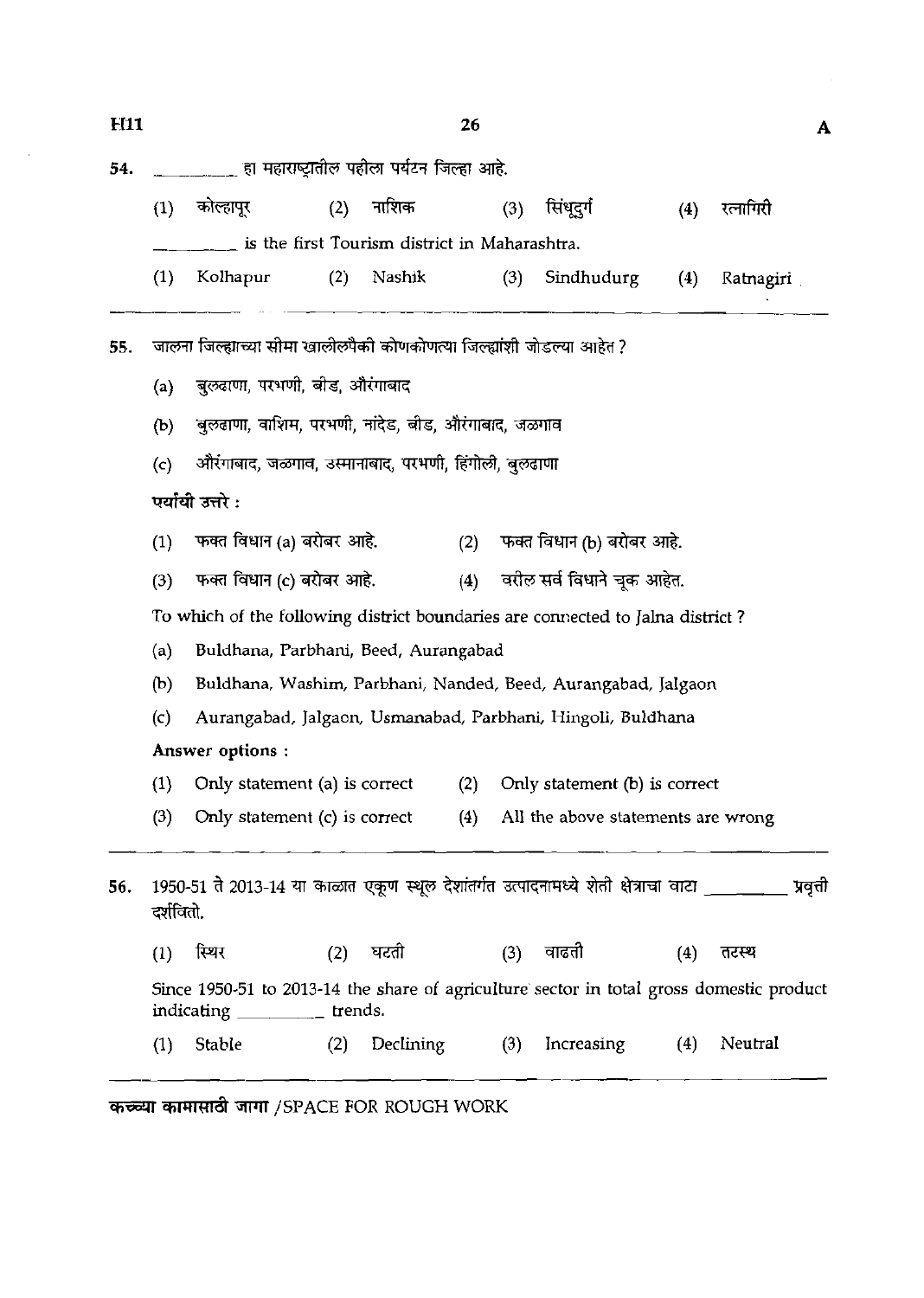$\overline{\mathbf{A}}$ 

**H11** 

57. महाराष्ट्र राज्यातील कोंकण विभागाला खालील क्षेत्रात शाश्वत तुलनात्मक लाभ आहे.

(a) शेती आणि कृषी प्रक्रिया उद्योग

(b) वन आणि खनिज संपत्ती

कापड उद्योग  $(c)$ 

मत्स्यपालन, फलोत्पादन, पर्यटन  $(d)$ 

वरीलपैकी कोणते विधान बरोबर आहे ?

- (a) आणि  $(b)$  $(2)$  $(1)$ फक्त (a)
- (c) आणि (d) फक्त $(d)$  $(4)$  $(3)$

Konkan division of Maharashtra has a sustainable comparative advantage in the following sectors.

- (a) Agriculture and Agro Processing Industries
- (b) Forests and Mineral Wealth
- (c) Textile Industry
- **(d)** Fisheries, horticulture, tourism

Which of the above statement is/are **true** ?

- (1) Only (a)  $(2)$  (a) and (b)
- (3) Only (d)  $(4)$  (c) and (d)

महाराष्ट्र शासन 2013 केळकर समिती अहवाल प्रकाशित माहितीनुसार, राज्यातील खालील समाज गटांची 'प्राचीन 58. आदिवासी गट' म्हणून गणना केली आहे.

माडिया गोंड कातकरी कोलाम भील्ल  $(b)$  $(c)$  $(d)$  $(a)$ 

खालीलपैकी एक पर्याय **बरोबर** आहे.

- (a), (b) आणि (c) फक्त (a) आणि (b)  $(1)$  $(2)$
- फक्त (b) आणि (c)  $(3)$  $(4)$ फक्त (d)

According the Government of Maharashtra 2013 Kelkar Committee Report Publication, following communities from Maharashtra are enumerated as Primitive Tribal Groups.

(a) Katkaris (b) Madia Gonds (c) Kolams (d) Bhils

One of the following alternatives is **correct.** 

- (1) (a), (b) and (c)  $(2)$  Only (a) and (b)
- (3) Only (b) and (c)  $(4)$  Only  $(d)$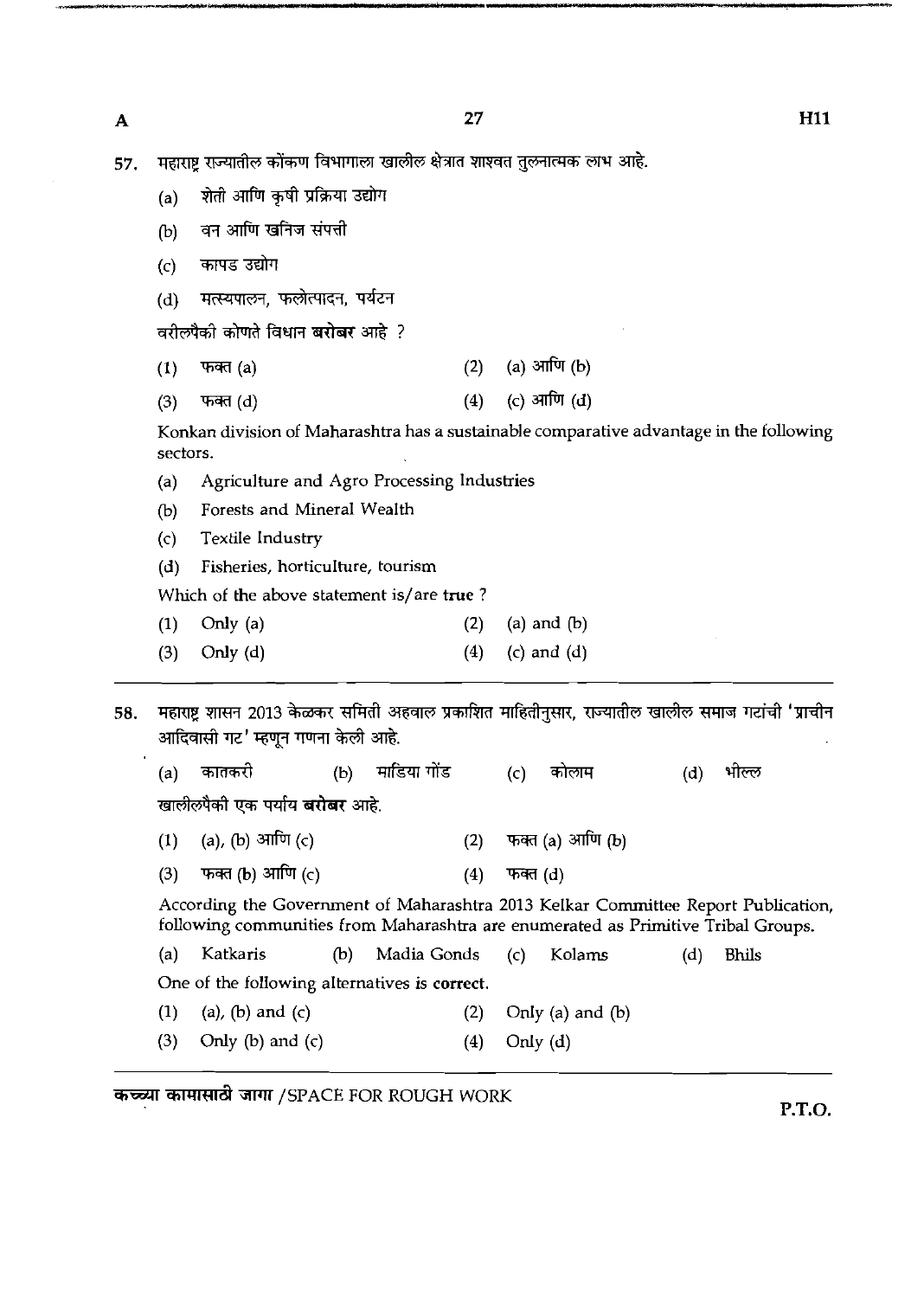59. जोड्या लावा :

| ٠<br>ı<br>٠ |  |
|-------------|--|
|-------------|--|

( राजकोषीय निर्देशक) (अंदाज पत्रकीय अनुमान (2018-19) सकल उत्पन्नाच्या टक्केवारीनुसार) राजकोषीय तूट  $(a)$ (i) 12.1 महसूली तूट  $(b)$ (ii) 48.8 (c) वर्ष अखेरीस एकूण थकबाकी देयता (iii) 2.2 (d) स्थूल राष्ट्रीय उत्पादनाच्या स्थूल कर महसूल प्रमाण (iv) 3.3 पर्यायी उत्तरे $:$ (a) (b) (c) (d)  $(1)$  (i) (ii) (iii) (iv)  $(2)$   $(iii)$   $(i)$   $(iv)$   $(ii)$  $(3)$   $(iv)$   $(iii)$   $(ii)$   $(i)$ (4) (ii) (iv) (i) (iii) Match the following : List - I List - **I1**  (Fiscal Indicators) (Budget Estimates (2018-19) as  $\%$  of GDP) (a) Fiscal Deficit  $(i)$  12.1 (b) Revenue Deficit (ii) 48.8 (c) Total Outstanding Liabilities  $(iii)$  2.2 (d) Gross Tax Revenue as percentage of GDP (iv) 3.3 Answer options : **(a)** (b) (c) (4

|     |                                    | $\mathbf{v}$                      |  |
|-----|------------------------------------|-----------------------------------|--|
|     | $(1)$ $(ii)$ $(ii)$ $(iii)$ $(iv)$ |                                   |  |
| (2) |                                    | $(iii)$ $(i)$ $(iv)$ $(ii)$       |  |
|     | $(3)$ $(iv)$ $(iii)$ $(ii)$ $(i)$  |                                   |  |
|     |                                    | $(4)$ $(ii)$ $(iv)$ $(i)$ $(iii)$ |  |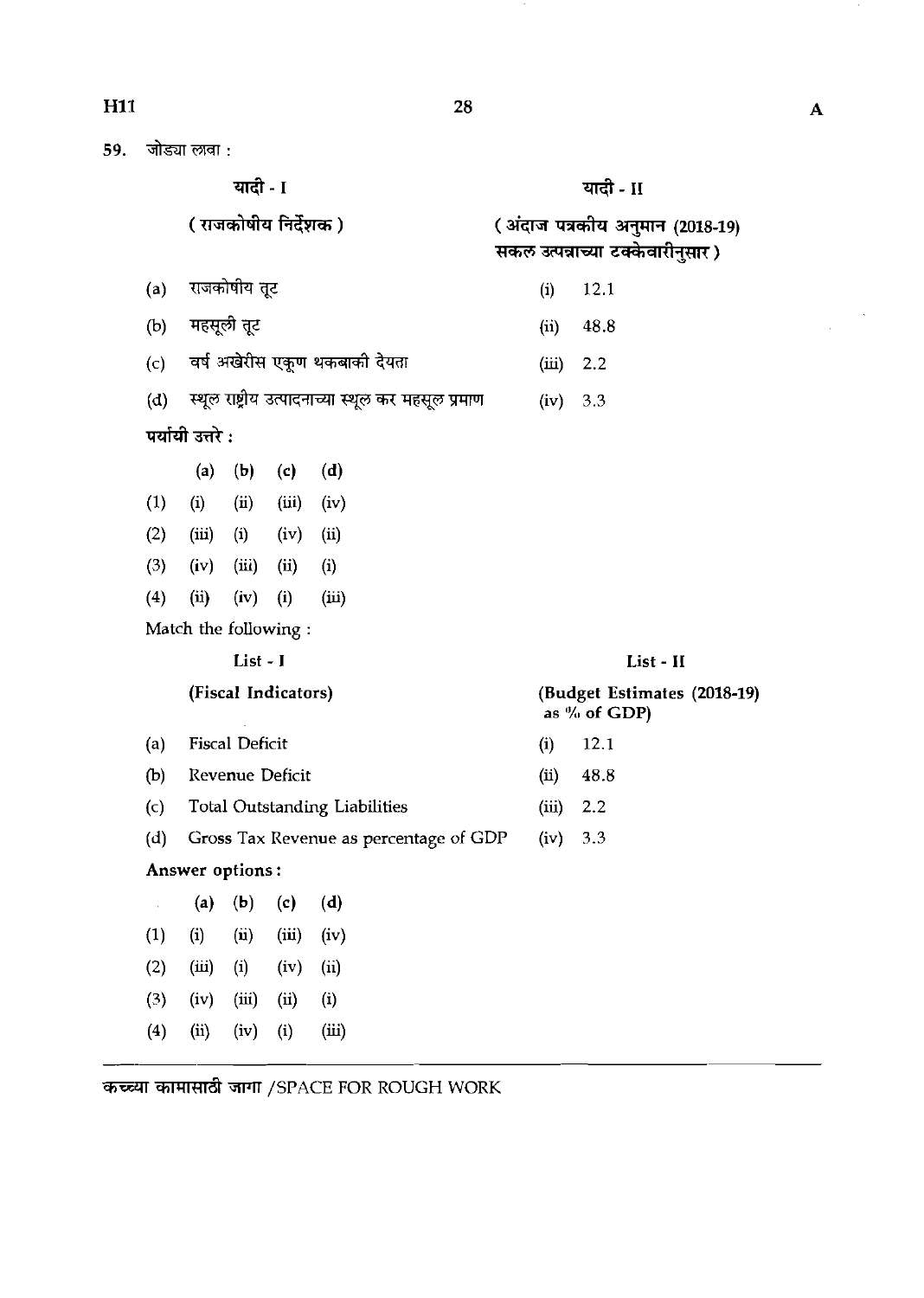- *60.* **Tq.** V3iPFil 2016.17 =TI **?ikrlr?l.h?S** 3kFQm 7T39 ?xmwll fBtBq **v**  <u>स्रोतांच्या महत्वानसार, विविध महसूल स्रोतांच्या सापेक्ष वाट्यांचा क्रम खालीलपैकी कोणता आहे ?</u>
	- (a) सज्य उत्पादन शुल्क, विक्री कर, इतर कर
	- वीज कर आणि शुल्क, राज्य उत्पादन शुल्क, वाहन कर  $(b)$
	- विक्री कर, शिक्के आणि नोंदणी शुल्क, राज्य उत्पादन शुल्क  $(c)$
	- शिक्के आणि नोंदणी शुल्क, राज्य उत्पादन शुल्क, इतर कर  $(d)$

वरीलपैकी कोणती विधान/विधाने बरोबर आहेत?

(c) आणि  $(d)$  $(1)$  $\pi$ क्त (b)  $(2)$ फक्त $(c)$  $(3)$  $(4)$ फक्त $(d)$ 

According to the Maharashtra Government's Budget Estimate for 2016-17, which of the following is the correct sequence of the relative shares of revenue sources as per their importance in the total revenue ?

- (a) State Excise Duties, Sales Tax, Other Taxes
- @) Tax and Duties on Electricity, State Excise Duties, Tax on Vehicles
- (c) Sales Tax, Stamps and Registration charges, State Excise Duties
- (d) Stamps and Registration charges, State Excise Duties, Other Taxes

Which of the above statement/s is/are **correct** ?

|  | $(1)$ Only $(b)$ |  | $(2)$ Only $(c)$ |  | $(3)$ (c) and (d) |  | $(4)$ Only $(d)$ |
|--|------------------|--|------------------|--|-------------------|--|------------------|
|--|------------------|--|------------------|--|-------------------|--|------------------|

लोकसंख्या संक्रमण सिद्धांतानुसार दुसऱ्या टप्प्यामध्ये . 61.

- लोकसंख्या वेगाने वाढते  $(1)$
- कमी अधिक प्रमाणात लोकसंख्या स्थिर राहते  $(2)$
- (3) लोकसंख्या वाढीचा दर स्थिर राहतो<br>(4) वरीलपैकी कोणतेही नाही
- 

According to the theory of demographic transition in the second stage there is \_\_\_\_\_

- (1) rapid growth of population
- (2) population remains more or less stable
- (3) rate of population growth remains stable
- (4) none of the above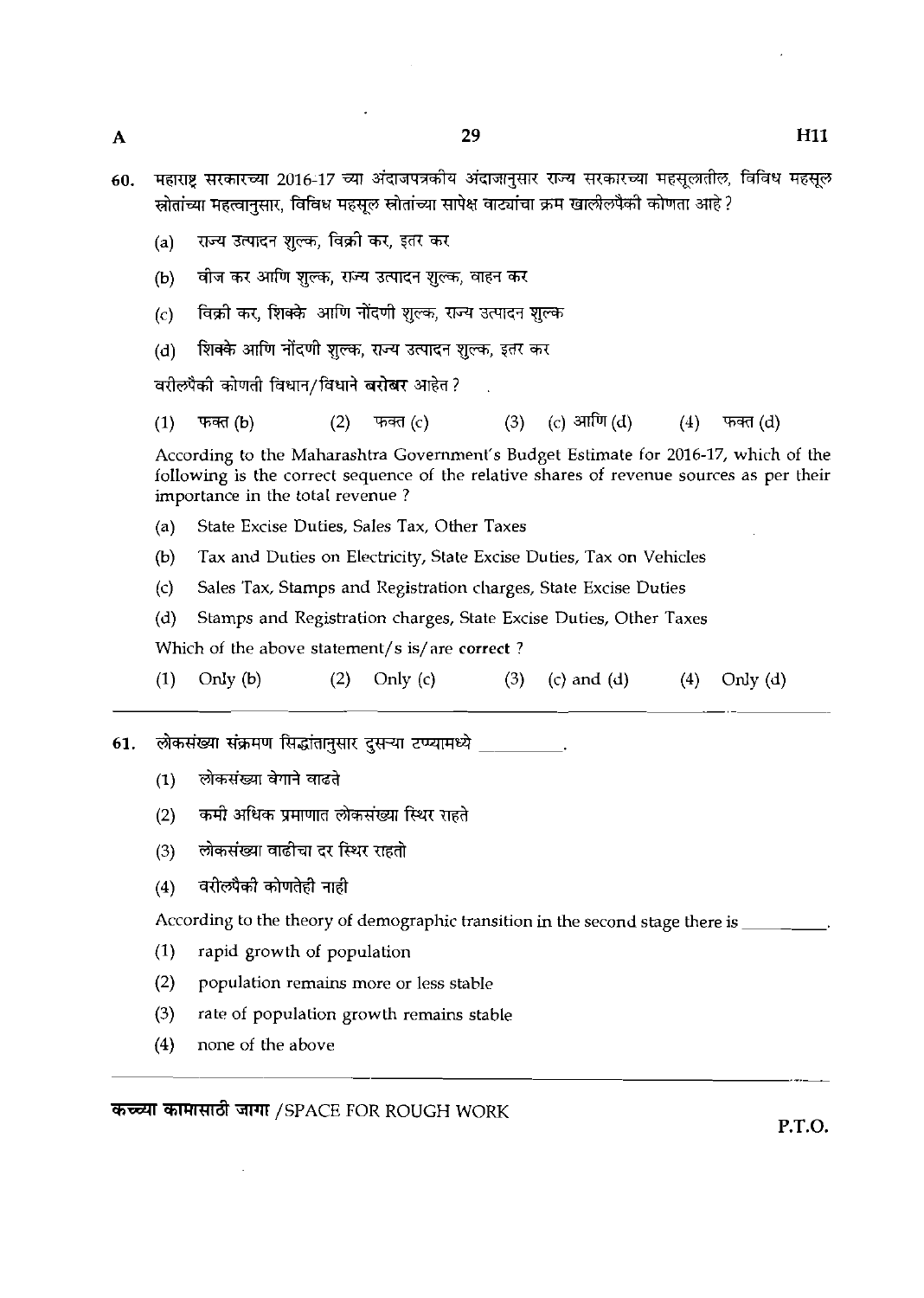खालीलपैकी एक पर्याय, महाराष्ट्र राज्याचा मनरेगा योजने संबंधित वर्ष 2015-16 साठीचा अनुक्रमे एक दिवसाचा 62. रोजगार निर्मिती खर्च (रुपयांत) आणि प्रत्येक कुटुंबासाठी सरासरी रोजगार (दिवसात) दर्शवितो.

खालीलपैकी कोणते विधान **बरोबर** आहे. ?

**H11** 

| (1) ₹ 262, 53 दिवस | (2) ₹ 242, 60 दिवस |
|--------------------|--------------------|
| (3) ₹ 324, 44 दिवस | (4) ₹ 370, 50 दिवस |

One of the following alternatives shows : the cost of generating one day of employment (7) and average employment per household (days) respectively for the year 2015-16 related to the MGNREGA Scheme for the State of Maharashtra.

Which one of the below statement is correct ?

| $(1)$ ₹ 262, 53 days | (2) ₹ 242, 60 days |
|----------------------|--------------------|
| (3) ₹ 324, 44 days   | (4) ₹ 370, 50 days |

63. केंद्र सरकारच्याही अगोदर खालीलपैकी कोणत्या राज्यांनी 'राजकोषीय जबाबदारी कायदा (FRL) अंमलात आणला ?

| Which one of the below statement is correct?                          |     |                            |
|-----------------------------------------------------------------------|-----|----------------------------|
| $(1)$ ₹ 262, 53 days                                                  | (2) | ₹ 242, 60 days             |
| (3) ₹ 324, 44 days                                                    |     | (4) ₹ 370, 50 days         |
| केंद्र सरकारच्याही अगोदर खालीलपैको कोणत्या राज्यांनी 'राजकोषीय जबाबदा |     |                            |
| (a) उत्तर प्रदेश, पंजाब                                               |     | (b) कर्नाटक, केरळ          |
| (c) तामीळनाडू                                                         |     | (d) पश्चिम बंगाल           |
| खालीलपैकी कोणते उत्तर <b>बरोबर</b> आहे?                               |     |                            |
| (1) फक्त (a)                                                          |     | (2) (a), (b) $3\pi\pi$ (c) |
| (3) फक्त (b)                                                          | (4) | फक्त (d)                   |
|                                                                       |     |                            |

Which of the following states adopted Fiscal Responsibility Legislation even before the Central Government ?

|     | (a) Uttar Pradesh, Punjab                 | (b) | Karnataka, Kerala |
|-----|-------------------------------------------|-----|-------------------|
|     | (c) Tamil Nadu                            | (d) | West Bengal       |
|     | Which of the following answer is correct? |     |                   |
|     | $(1)$ Only $(a)$                          | (2) | (a), (b) and (c)  |
| (3) | Only $(b)$                                | (4) | Only $(d)$        |

64. नियोजनाच्या नंतरच्या टप्प्यामध्ये (1981 ते 2012) सरासरी स्थूल देशांतर्गत उत्पादनवाढीचा दर \_\_\_\_\_\_\_\_\_\_\_\_होता. (1) *3.5%* (2) 5.9% (3) 5.7% (4) 4.2% The average GDP growth rate during the later phases of planning 1981 to 2012 was (1)  $3.5\%$  (2)  $5.9\%$  (3)  $5.7\%$  (4)  $4.2\%$  $(2)$  5.9% (3) 5.7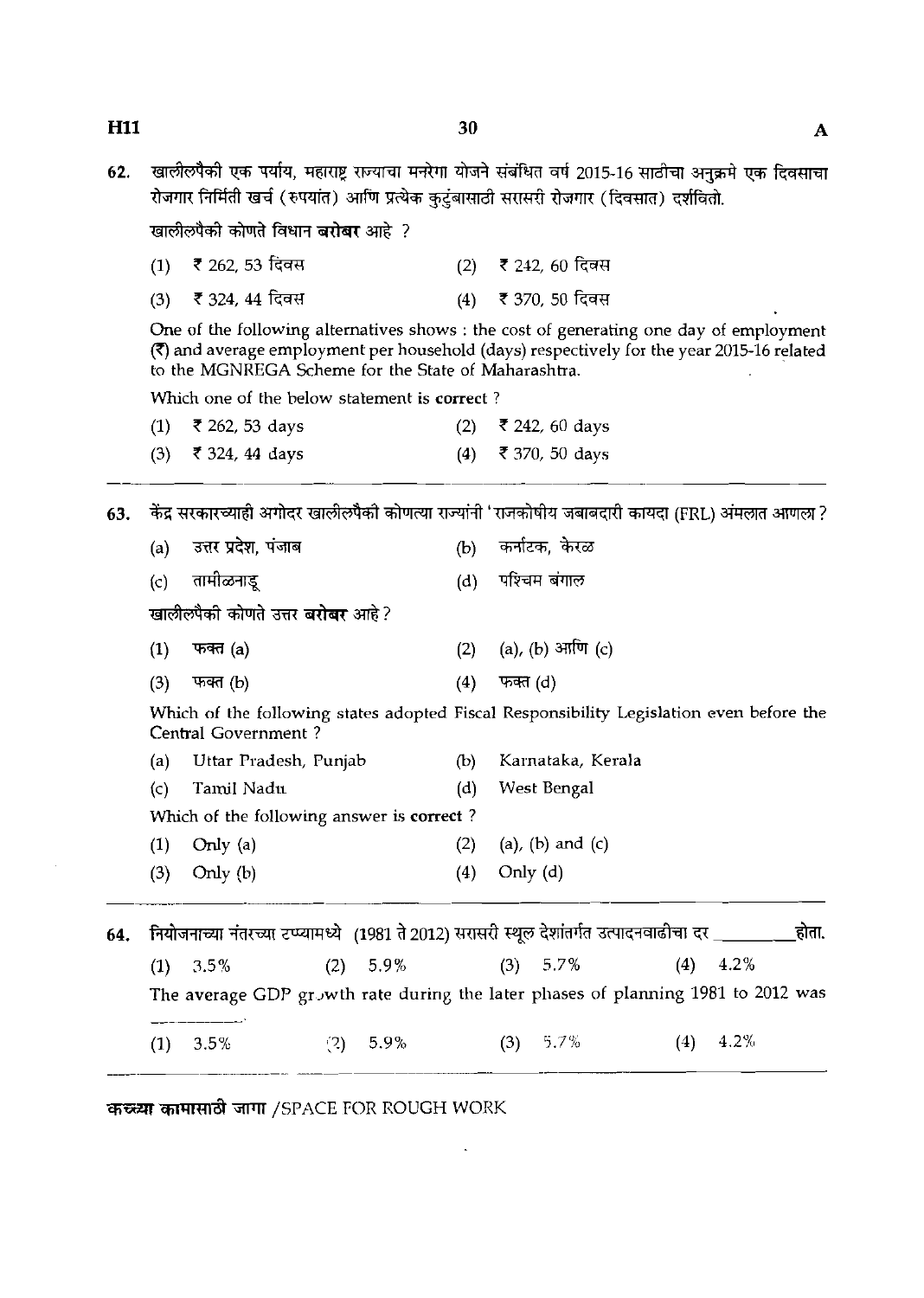- 'सार्वत्रिक मुलभूत उत्पन्न' यात खालील घटक आहेत : 65.
	- $(1)$  सार्वत्रिकता
	- $(2)$  बिनश $\delta$ ता
	- *(*3) प्रतिनिधित्व (लाभार्थाच्या निवडीचा आदर)
	- $(4)$  वरीलपैको सर्व

'Universal Basic Income' has following components :

- (I) universality
- (2) unconditionality
- (3) agency (respect for recipient's choice)<br>(4) all of the above
- all of the above
- 2004-05 मधील सार्वजनिक उपक्रमांच्या कामगिरीवरून नवीन आर्थिक पर्यावरणामध्ये सार्वजनिक उपक्रम तेंव्हाच 66. चांगली कामगिरी करू शकतात जेव्हा
	- परेशी स्वायत्तता दिल्यानंतर  $(1)$
	- नोकरशाही व राजकीय नियंत्रणात घट  $(2)$
	- सार्वजनिक उपक्रमांमध्ये खाजगी संस्कृती सुरू करणे  $(3)$
	- (4) वरील सर्व उपाययोजना

According to results of PSE's in 2004-05, PSEs show much better results in new economic environment due to.

- (1) Grant greater autonomy
- (2) Reduction of bureaucratic and political control<br>(3) Infuse Private Culture in PSE's
- Infuse Private Culture in  $PSE's$
- (4) All the above measures
- 67. शेती क्षेत्रासाठीच्या आर्थिक नियोजनाची खालीलपैकी कोणती उद्दिष्टे आहेत?
	- (1) शेती उत्पादन वाढ
	- (2) रोजगार संधींमध्ये वाढ
	- (2) रोजगार संधींमध्ये वाढ<br>(3) ग्रामीण भागातील उत्पन्नातील विषमता कमी करणे<br>(4) वरील सर्व<br>Which of the following are the abiestives :
	-

Which of the following are the objectives of economic planning for the agricultural sector ?

- $(1)$  increase agricultural production
- $(2)$  increase employment opportunities
- $(3)$  reduce inequality of incomes in rural area
- $(4)$  all the above

37EXT 5MI73Ta **TFTT** /SIJACE FOii ROUGH WORK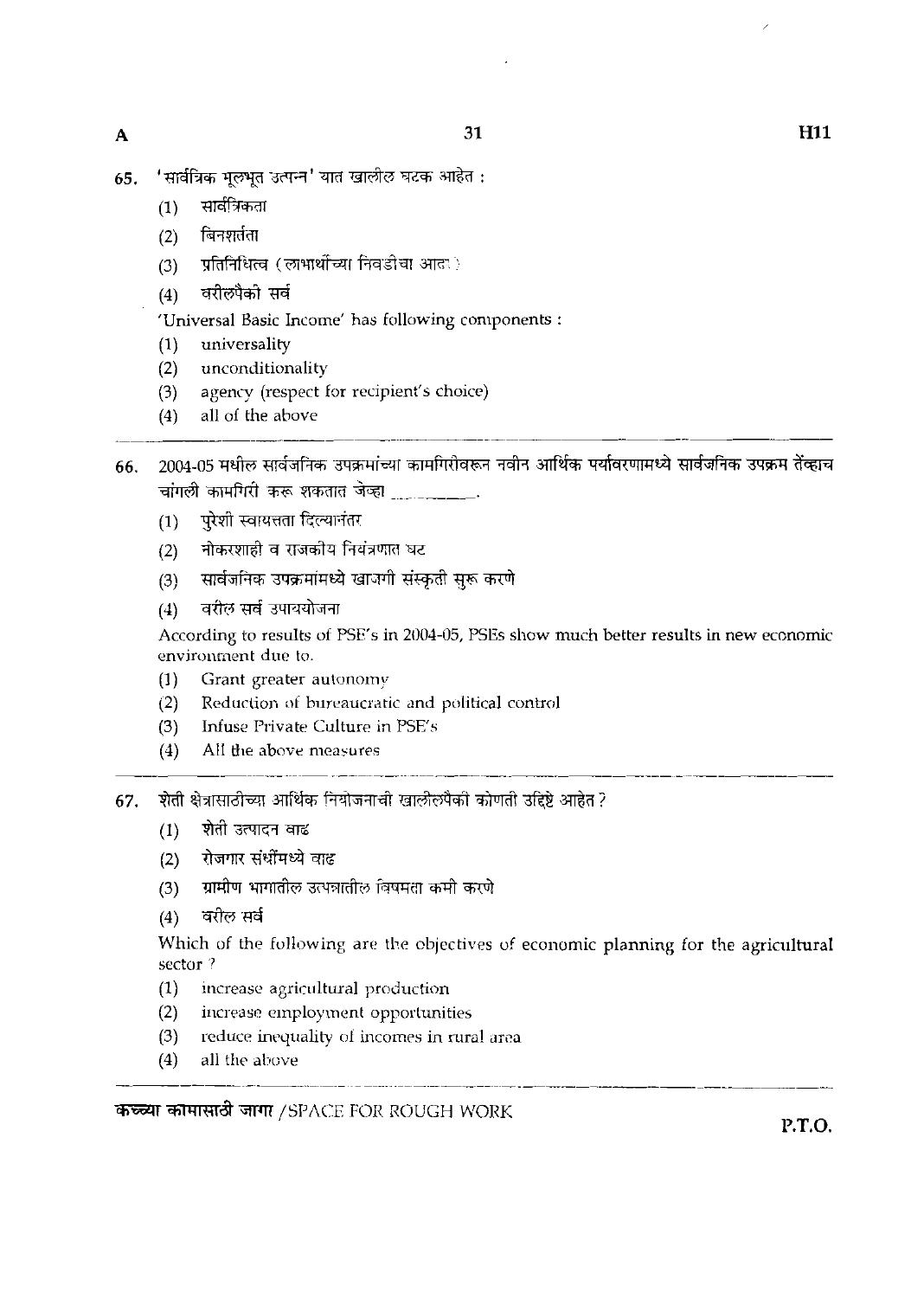**wet- <sup>I</sup>**

# ( सरकारी योजना)

- (a) प्रधानमंत्री मुद्रा योजना
- (b) सौभाग्य योजना
- (c) प्रधानमंत्री उज्ज्वला योजना
- (d) उज्ज्वल डिसकॉम अशुअरन्स योजना

# पर्यायी उत्तरे :

|                   | (a)   | (b)   | $\left( 0 \right)$ | (d)        |
|-------------------|-------|-------|--------------------|------------|
| (1)               | (i)   | (ii)  | (iii)              | (iv)       |
| (2)               | (iii) | (ii)  | $\rm(i)$           | (iv)       |
| (3)               | (iv)  | (iii) | (i)                | $\rm (ii)$ |
| $\left( 4\right)$ | (iv)  | (iii) | (iii)              | $\rm(i)$   |

Match the following :

### List - I

## (Government Scheme)

- (a) Pradlian Mantri Mudra Yojana
- (b) Sauhhagya Scheme
- (c) Pradhan Mantri Ujjwala Yojana
- (d) The Ujjawal Discom Assurance Yojana

## Answer options :

|     | (a)   | (b)   | (c)   | (d)  |
|-----|-------|-------|-------|------|
| (1) | (i)   | (ii)  | (iii) | (iv) |
| (2) | (iii) | (ii)  | (i)   | (iv) |
| (3) | (iv)  | (iii) | (i)   | (ii) |
| :4) | (iv)  | (iii) | (ii)  | (i)  |
|     |       |       |       |      |

**wet- I1** 

# ( उद्दिष्टे)

- 
- ( उद्दि्दष्टे )<br>(i) दारिद्र्य रेषेखालील कुटुंबांना एलपीजी जोडणी<br>(ii) वीज वितरण कंपन्यांचे आर्थिक आरोग्य सुधारणे<br>(iii) सक्ष्म उद्योगांना पनर्वित्त आणि विकास<br>(iv) सक्ष्म उद्योगांना पनर्वित्त आणि विकास (ii) वीज वितरण कंपन्यांचे आर्थिक आरोग्य सुधारणे
- 

(iii) सार्वत्रिक घरगुती विद्युतीकरण<br>(iv) सूक्ष्म उद्योगांना पुनर्वित्त आणि विकास

### List - **I1**

### (Objective)

- (i) to provide LPG connections to BPL households
- (ii) to enhance financial health of electricity distribution companies
- (iii) universal household electrification
- (iv) to develop and refinance micro industrial activities

32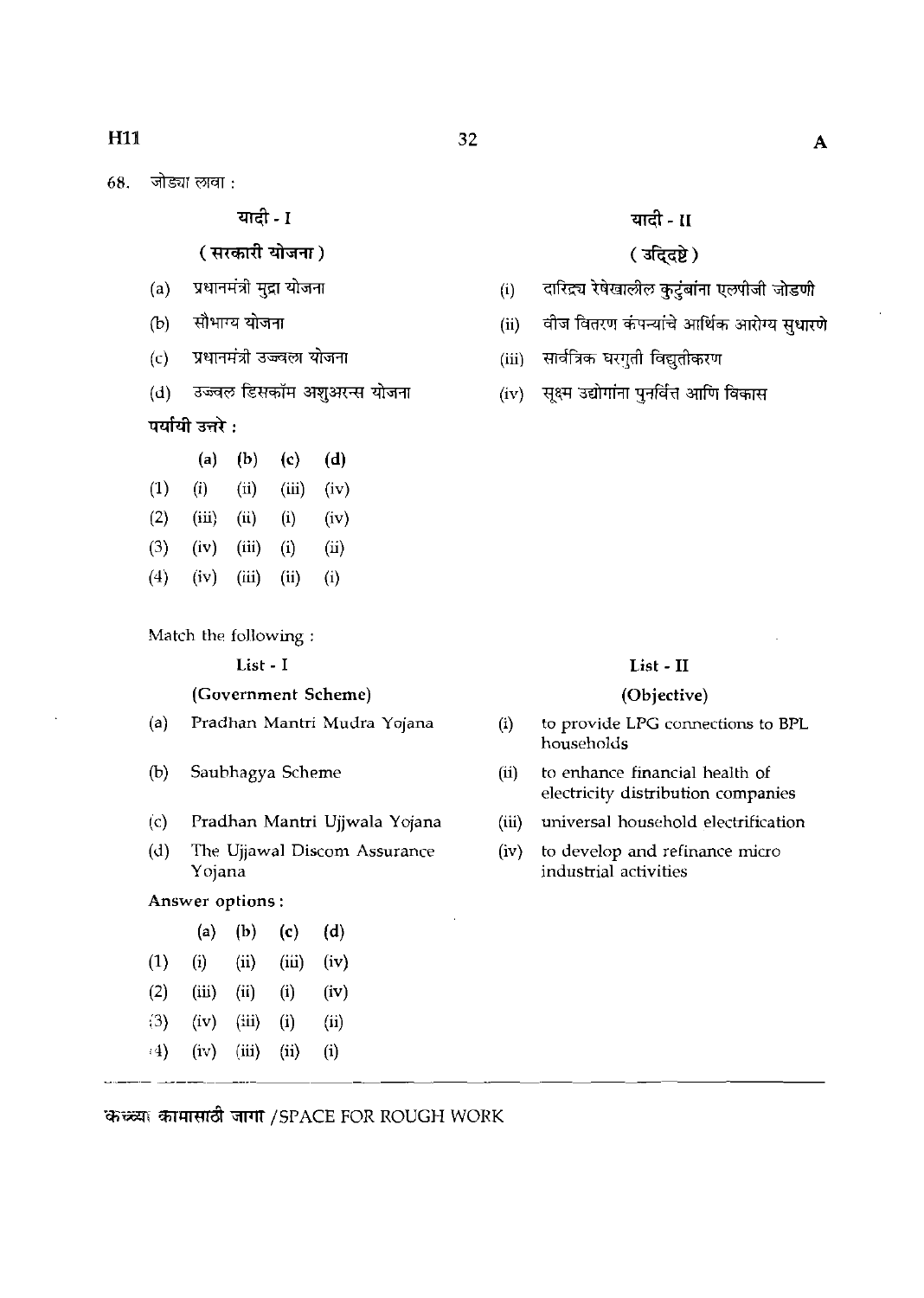33

| A   |                     |                                                                                                                                                                                                                                                                                                         |     |             | 33          |     |                 |     |             | H11 |
|-----|---------------------|---------------------------------------------------------------------------------------------------------------------------------------------------------------------------------------------------------------------------------------------------------------------------------------------------------|-----|-------------|-------------|-----|-----------------|-----|-------------|-----|
| 69. |                     | ज्यांचा नागवणूक दर _________ टक्के किंवा त्यापेक्षा जास्त आहे, असे कुटुंब अनेक अंगानी गरीब असते.                                                                                                                                                                                                        |     |             |             |     |                 |     |             |     |
|     | (1)<br>poor.        | 20.33<br>If deprivation score is ___________ percent or greater, that household is multidimensionally                                                                                                                                                                                                   |     | $(2)$ 50.33 |             | (3) | 40.33           |     | $(4)$ 33.33 |     |
|     | (1)                 | 20.33                                                                                                                                                                                                                                                                                                   | (2) | 50.33       |             | (3) | 40.33           | (4) | 33.33       |     |
| 70. |                     | मौद्रिक धोरण म्हणजे असे नियामक धोरण की ज्याद्वारे केंद्रीय बैंक ______________ वर आपले नियंत्रण ठेवते.                                                                                                                                                                                                  |     |             |             |     |                 |     |             |     |
|     | (1)                 | सार्वजनिक खर्च                                                                                                                                                                                                                                                                                          |     |             | (2)         |     | पैशाचा पुरवठा   |     |             |     |
|     | (3)                 | कर महसूल                                                                                                                                                                                                                                                                                                |     |             | (4)         |     | वरील सर्व       |     |             |     |
|     |                     | The monetary policy refers to a regulatory policy where the Central bank maintains its<br>control over the $\frac{1}{\sqrt{1-\frac{1}{2}}}\cdot$                                                                                                                                                        |     |             |             |     |                 |     |             |     |
|     |                     | Public expenditure                                                                                                                                                                                                                                                                                      |     |             | $\cdot$ (2) |     | Supply of money |     |             |     |
|     | (3)                 | Tax revenue                                                                                                                                                                                                                                                                                             |     |             | (4)         |     | All the above   |     |             |     |
| 71. | आहे ?<br>(A)<br>(B) | अंतर्वक्र आरशाच्या किरणाकृती काढण्यासाठी वापरल्या जाणाऱ्या नियमांनुसार खालीलपैको कोणते विधान <b>सत्य</b><br>जर आपाती किरण मुख्य अक्षाला समांतर असेल तर परावर्तित किरण मुख्य नाभीतून जातात.<br>जर आपाती किरण मुख्य नाभीतून जात असेल तर परावर्तित किरण मुख्य अक्षाला समांतर असतात.<br>योग्य पर्याय निवडा: |     |             |             |     |                 |     |             |     |
|     | (1)                 | विधाने (A) आणि (B) दोन्हीही सत्य आहेत.                                                                                                                                                                                                                                                                  |     |             |             |     |                 |     |             |     |
|     | (2)                 | विधान (A) सत्य असून (B) असत्य आहे.                                                                                                                                                                                                                                                                      |     |             |             |     |                 |     |             |     |
|     | (3)                 | विधान (A) असत्य असून (B) सत्य आहे.                                                                                                                                                                                                                                                                      |     |             |             |     |                 |     |             |     |
|     | (4)                 | विधाने (A) व (B) दोन्हीही असत्य आहेत.                                                                                                                                                                                                                                                                   |     |             |             |     |                 |     |             |     |
|     |                     | Which of the following statements is correct according to the laws of reflections for drawing<br>ray diagrams of a concave mirror?                                                                                                                                                                      |     |             |             |     |                 |     |             |     |
|     | (A)                 | If the incident ray is parallel to the principal axis then the reflected ray passes through<br>the focus.                                                                                                                                                                                               |     |             |             |     |                 |     |             |     |
|     | (B)                 | If the incident ray is passing through the focus then the reflected ray is parallel to<br>the principal axis.                                                                                                                                                                                           |     |             |             |     |                 |     |             |     |
|     |                     | Select the correct option :                                                                                                                                                                                                                                                                             |     |             |             |     |                 |     |             |     |
|     | (1)                 | Statements $(A)$ and $(B)$ both are correct.                                                                                                                                                                                                                                                            |     |             |             |     |                 |     |             |     |
|     | (2)                 | Statement $(A)$ is correct and $(B)$ is wrong.                                                                                                                                                                                                                                                          |     |             |             |     |                 |     |             |     |
|     | (3)                 | Statement $(A)$ is wrong and $(B)$ is correct.                                                                                                                                                                                                                                                          |     |             |             |     |                 |     |             |     |

(4) Statements (A) and (B) both are wrong.

**कच्च्या कामासाठी जागा /SPACE FOR ROUGH WORK** 

**P.T.O.** 

**H11**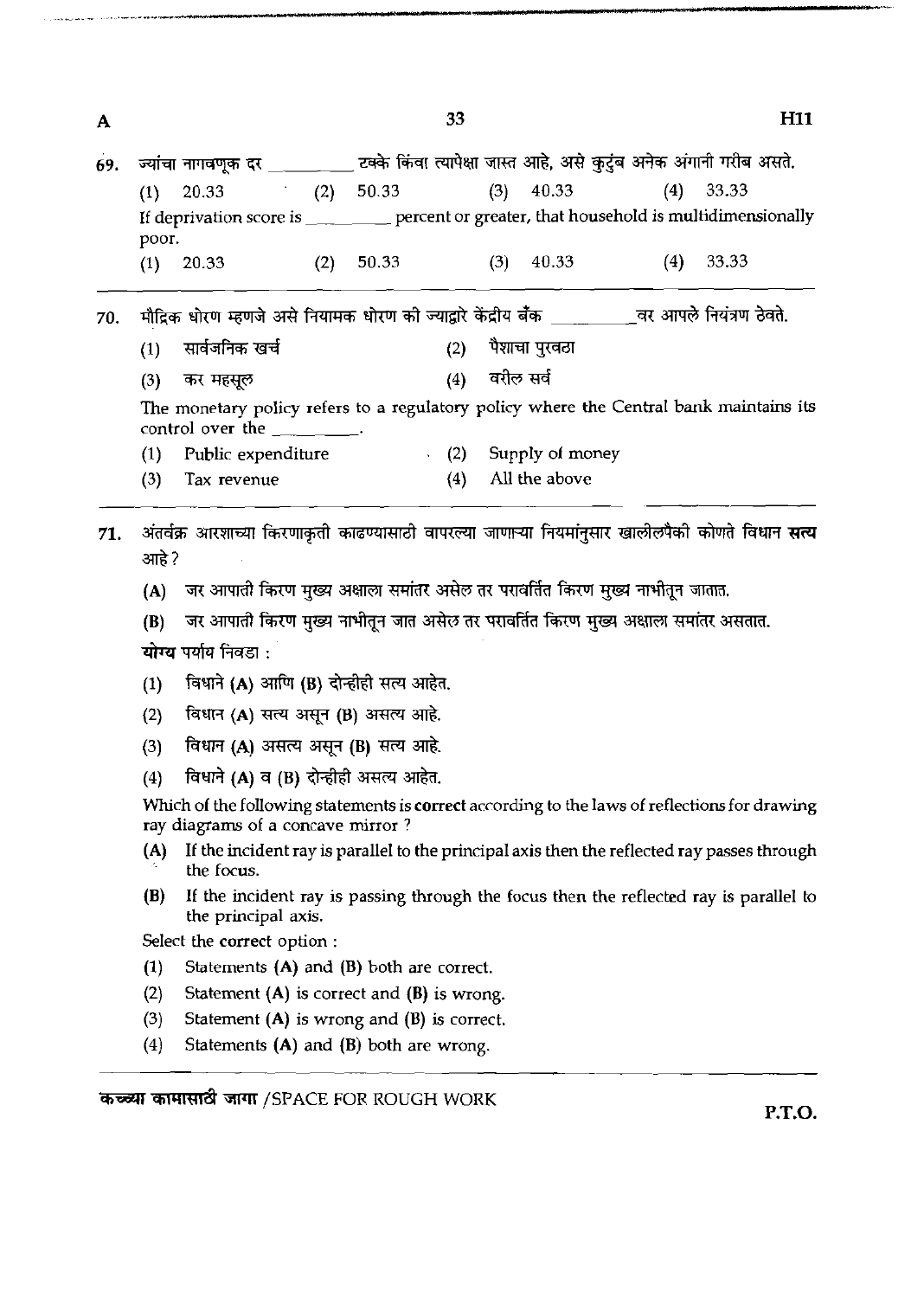| пп  |                   |                             |               |                            |      |       | 94                                                                                                         |     |     |    | A |
|-----|-------------------|-----------------------------|---------------|----------------------------|------|-------|------------------------------------------------------------------------------------------------------------|-----|-----|----|---|
| 72. |                   | कॅलरी उष्मा निर्माण होईल?   |               |                            |      |       | जर 0.3A इतकी विद्युतधारा 418 $\Omega$ रोध असलेल्या तारेच्या कुंडलातून एका मिनिटासाठी प्रवाहित केली तर किती |     |     |    |   |
|     | (1)               | 240                         |               |                            | (2)  | 540   | (3)                                                                                                        | 418 | (4) | 60 |   |
|     |                   | $418\Omega$ for one minute. |               |                            |      |       | Find the heat generated in calories if a current of 0.3A is passed through a coil of resistance            |     |     |    |   |
|     | (1)               | <b>240</b>                  |               |                            | (2)  | 540   | (3)                                                                                                        | 418 | (4) | 60 |   |
| 73. |                   | योग्य जोड्या जुळवा :        |               |                            |      |       |                                                                                                            |     |     |    |   |
|     | (a)               |                             | सी.व्ही. रमण  |                            |      | (i)   | विद्युतधारेद्वारे चुंबकत्व निर्मिती                                                                        |     |     |    |   |
|     | (b)               |                             | जॉर्ज ओहम     |                            |      | (ii)  | विद्युत मोटर                                                                                               |     |     |    |   |
|     | (c)               |                             | हॅन्स ओरस्टेड |                            |      | (iii) | प्रकाशाचे विकिरण                                                                                           |     |     |    |   |
|     | (d)               |                             | मायकेल फॅरेडे |                            |      | (iv)  | विद्युत परिपथातील रोध                                                                                      |     |     |    |   |
|     |                   |                             |               |                            |      | (v)   | विद्युत धारा                                                                                               |     |     |    |   |
|     |                   | पर्यायी उत्तरे :            |               |                            |      |       |                                                                                                            |     |     |    |   |
|     |                   | (a)                         | (b)           | (c)                        | (d)  |       |                                                                                                            |     |     |    |   |
|     | (1)               | (iii)                       | (iv)          | $\overline{u}$             | (i)  |       |                                                                                                            |     |     |    |   |
|     | (2)               | (iii)                       | (iv)          | (i)                        | (ii) |       |                                                                                                            |     |     |    |   |
|     | (3)               | (iii)                       | (v)           | $\left( \text{ii} \right)$ | (i)  |       |                                                                                                            |     |     |    |   |
|     | (4)               | (iii)                       | (v)           | (iv)                       | (ii) |       |                                                                                                            |     |     |    |   |
|     |                   | Match the following:        |               |                            |      |       |                                                                                                            |     |     |    |   |
|     | (a)               |                             | C.V. Raman    |                            |      | (i)   | Magnetism due to electric current                                                                          |     |     |    |   |
|     | (b)               |                             | George Ohm    |                            |      | (ii)  | Electric Motor                                                                                             |     |     |    |   |
|     | $\left( c\right)$ |                             | Hans Oersted  |                            |      | (iii) | Scattering of light                                                                                        |     |     |    |   |
|     | (d)               |                             |               | Michael Faraday            |      | (iv)  | Resistance in an electric circuit<br>Electric current                                                      |     |     |    |   |
|     |                   | Answer options:             |               |                            |      | (v)   |                                                                                                            |     |     |    |   |
|     |                   | (a)                         | (b)           | (c)                        | (d)  |       |                                                                                                            |     |     |    |   |
|     | (1)               | (iii)                       | (iv)          | (ii)                       | (i)  |       |                                                                                                            |     |     |    |   |
|     | (2)               | (iii)                       | (iv)          | (i)                        | (ii) |       |                                                                                                            |     |     |    |   |
|     | (3)               | (iii)                       | (v)           | (ii)                       | (i)  |       |                                                                                                            |     |     |    |   |
|     | (4)               | (iii)                       | (v)           | (iv)                       | (ii) |       |                                                                                                            |     |     |    |   |

कच्च्या कामासाठी जागा /SPACE FOR ROUGH WORK

 $\mathbf{H}$ 11

-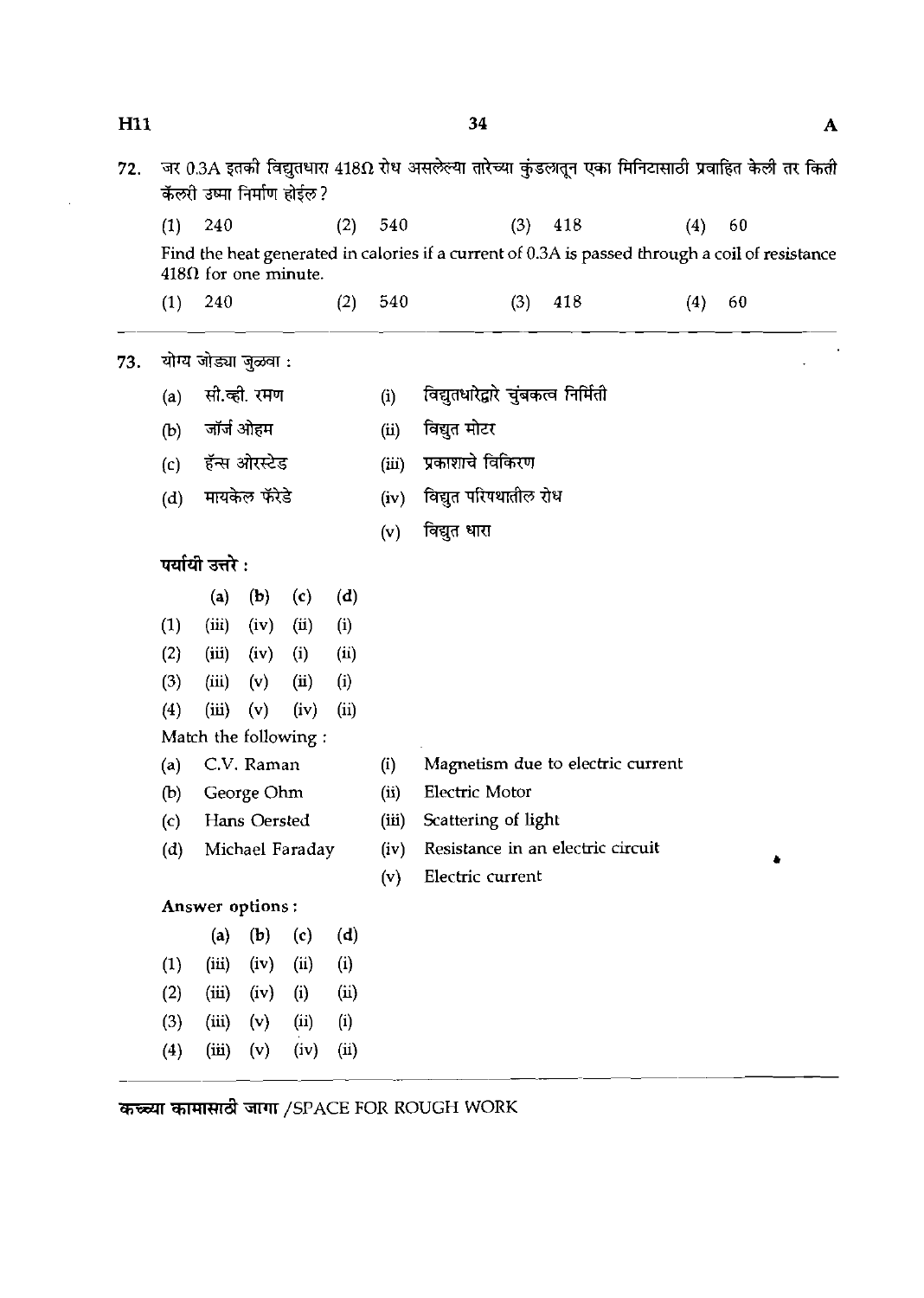**H11 74.** \*v ~---- **B** &.  $\mathbf{A}$   $\mathbf{35}$ (1)  $C_n H_{2n+2}$  (2)  $C_n H_{2n}$ <br>(3)  $C_n H_{2n-2}$  (4) वरील्पैकी कोणतेही नाही  $C_nH_{2n-2}$ General formula of alkynes is \_\_  $\overline{\phantom{a}}$ (1)  $C_n H_{2n+2}$  (2)  $C_n H_{2n}$ <br>
(3)  $C_n H_{2n-2}$  (4) None -- None of the above **75. जोड्या लावा :**<br>I  $\mathbf{I}$  **II** (a) क्रिओलाइट (i)  $CuCO_{3}$ <sup>,</sup>  $Cu(OH)_{2}$ (b) मॅग्नेटाइट (ii)  $Al_2O_3$ <sup>.</sup>  $xH_2O$ <br>
(c) मॅलॅचाइट (iii)  $ZnCO_3$  $ZnCO<sub>3</sub>$ (d) स्फॅलेराइट (iv)  $Fe_3O_4$ <br>(v)  $Fe_2O_3$ (v)  $Fe<sub>2</sub>O<sub>3</sub>$ <br>(vi) CuFeS  $CuFeS<sub>2</sub>$ (vii)  $Na<sub>3</sub>AIF<sub>6</sub>$ (viii) ZnS पर्यायी उत्तरे $:$ (a) (b) (c) (d)<br>(ii) (v) (vi) (vii (1) (i) (v) (vi) (viii) (2) (vii) (iv) (i) (viii)  $(3)$   $(vii)$   $(v)$   $(i)$   $(iii)$  $(4)$   $(vii)$   $(vi)$   $(viii)$   $(i)$ Match the columns :  $\mathbf{I}$  **II** (a) Cryolite (i)  $CuCO<sub>3</sub>$ .  $Cu(OH)<sub>2</sub>$ (b) Magnetite (ii)  $\text{Al}_2\text{O}_3$   $\cdot$   $\text{xH}_2\text{O}$ (c) Malachite (iii)  $ZnCO<sub>3</sub>$ (d) Sphalerite (iv)  $Fe<sub>3</sub>O<sub>4</sub>$ (v)  $Fe<sub>2</sub>O<sub>3</sub>$ (vi) CuFeS, (vii)  $Na<sub>3</sub>AIF<sub>6</sub>$ (viii) ZnS **Answer options** : (a) (b) (c) (d)<br>(ii) (v) (vi) (vii (1) (ii) (v) (vi) (viii)<br>
(2) (vii) (iv) (i) (viii) (12) (ivii) (i) (12)<br>(12) (i) (iii) (12) *(3)* (vii) (v) (i) (iii)  $(vii)$   $(vi)$ we /SPACE FOR ROUGH WORK **P.T.O.**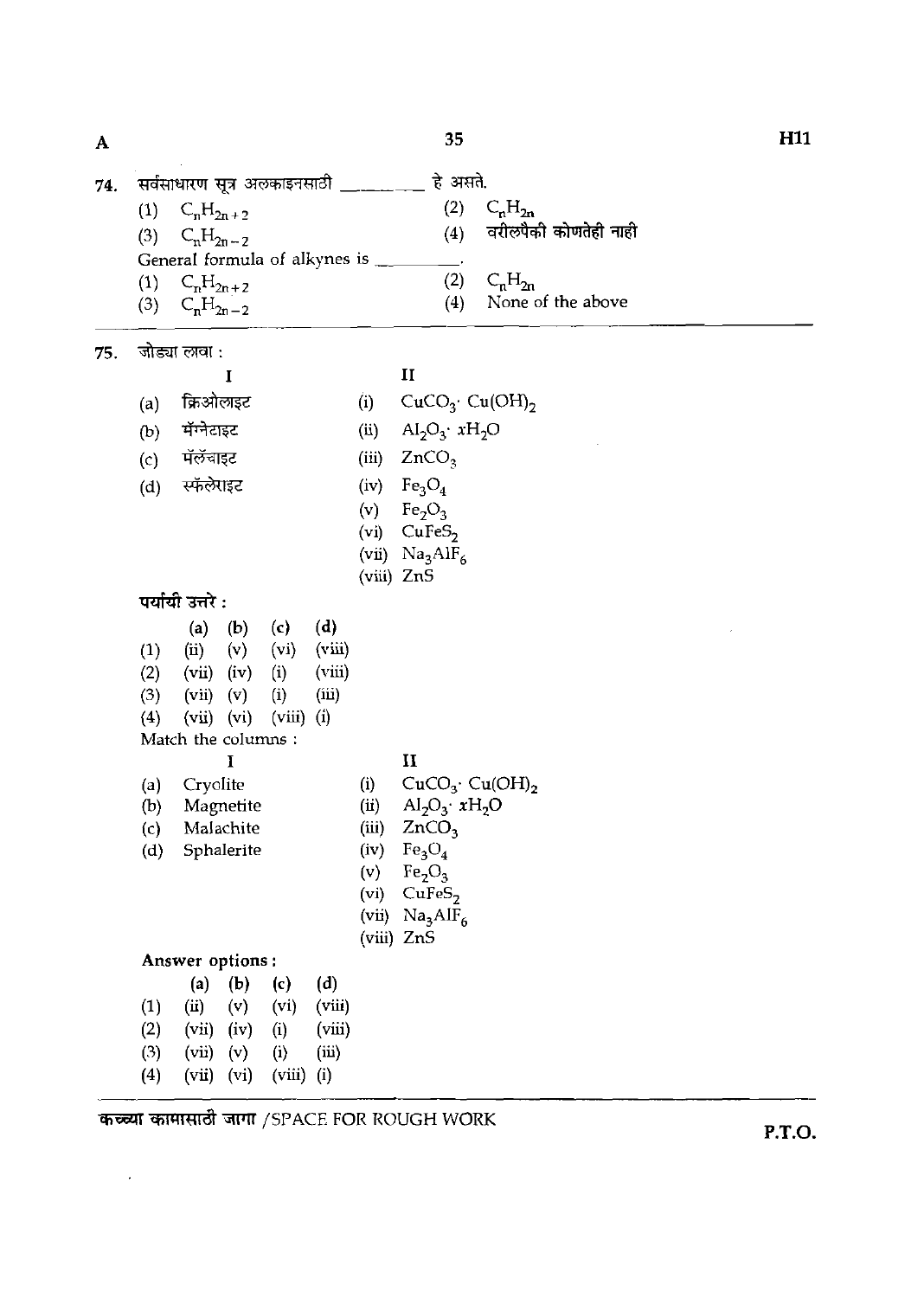# **H11**

- 76.
	- सर जे.जे. थॉमसन  $(1)$ गोल्ड स्टिन  $(2)$
	- जेम्स चॅडविक  $(3)$ रुदरफोर्ड  $(4)$

'The Discoverer of electron is :

- (1) Sir J.J. Thon-on (2) Gold Stem
- (3) James Chadwick (4) Rutherford
- योग्य पर्याय निवडा. 77.

प्रथिनाची साखळी कोणत्या अर्थहीन कोडॉनमुळे तुटते ?

| (a) UAA, UGA, UGC | (b) UAG, CGA, AGC   |
|-------------------|---------------------|
| (c) UGA, UAA, UAG | $(d)$ CGA, UAA, UGA |

**पर्यांयी उत्तरे** :

<mark>पर्यायी उत्तरे :</mark><br>(1) (a) आणि (b) (2) फक्त (a) (3) फक्त (c) (4) (d) आणि (c)

Select correct answer.

Peptide chain termination occurs with which codons ?

(a) UAA, UGA, UGC (b) UAG, CGA, AGC (c) UGA, UAA, UAG (d) CGA, UAA, UGA **Answer Options** : (1) (a) and (b) (2) Only (a) (3) Only (c) (4) (d) and (c)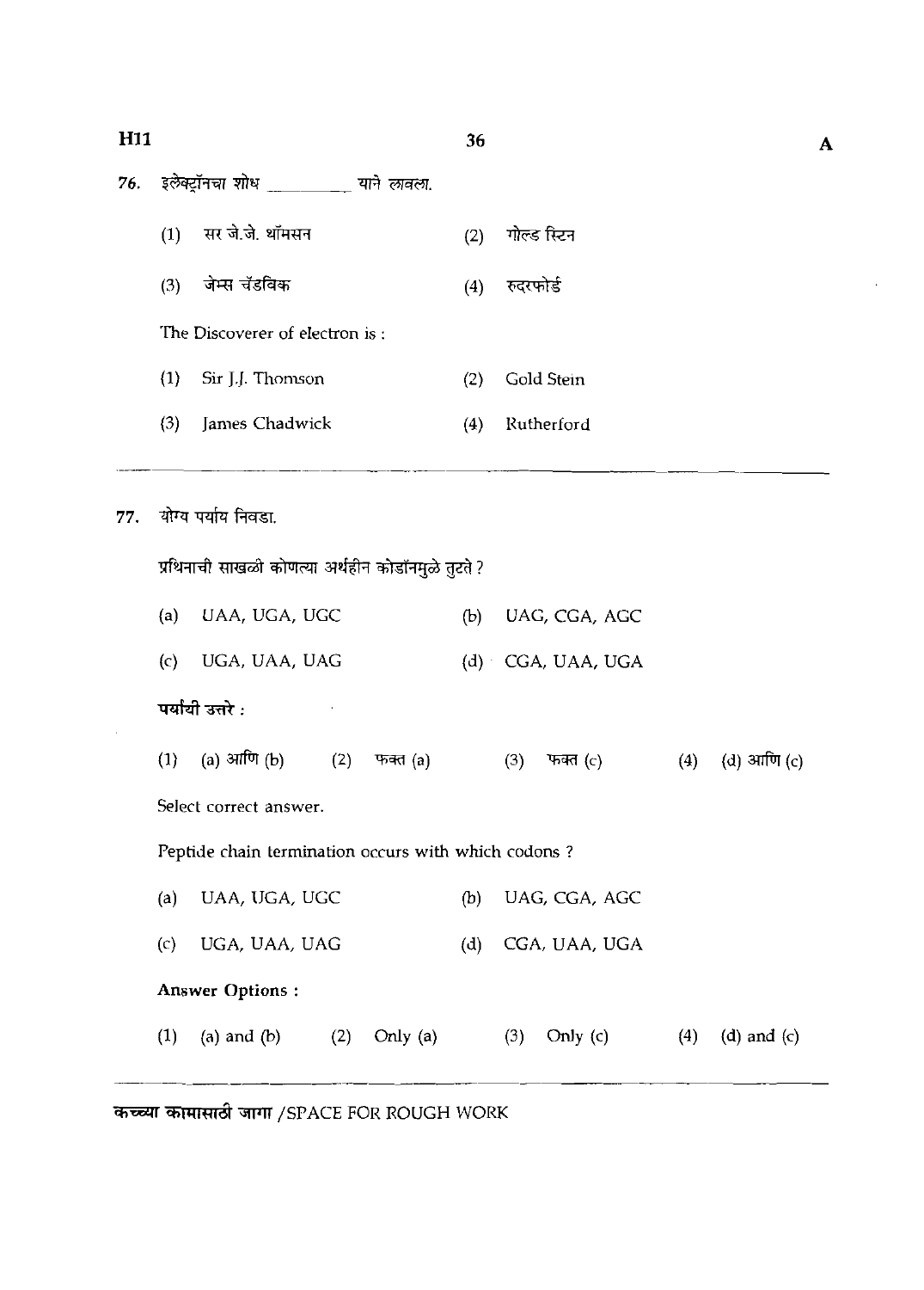$\bar{\mathcal{A}}$ 

 $\bar{\mathcal{A}}$ 

 $\hat{\mathcal{A}}$ 

| 78. |     | खालीलपैकी कोणती विधाने योग्य आहेत?                    |     |                      |  |
|-----|-----|-------------------------------------------------------|-----|----------------------|--|
|     | (a) | टेनिया सोलीयमला हुक जंत असे म्हटले जाते.              |     |                      |  |
|     | (b) | फॅस्सीला हेपेटिकाला यकृत फ्लूक या नावाने ओळखले जाते.  |     |                      |  |
|     | (c) | ॲन्कालोस्टोमा ड्युडेनलला टेप जंत असेही म्हटले जाते.   |     |                      |  |
|     | (d) | नेरेस चिल्काएनसीस हे सामान्यत: चिंधी जंत असे म्हणतात. |     |                      |  |
|     |     | पर्यायी उत्तरे :                                      |     |                      |  |
|     | (1) | (c) फक्त                                              | (2) | (b) आणि (d) फक्त     |  |
|     | (3) | (a) फक्त                                              | (4) | (a) आणि (c) फक्त     |  |
|     |     | Which of the statements given below is/are correct?   |     |                      |  |
|     | (a) | Taenia solium is called as Hookworm.                  |     |                      |  |
|     | (b) | Fasciola hepatica is commonly known as liver fluke.   |     |                      |  |
|     | (c) | Ancylostoma duodenale is also called as Tapeworm.     |     |                      |  |
|     | (d) | Nereis chilkaensis is commonly called as Ragworm.     |     |                      |  |
|     |     | <b>Answer Options:</b>                                |     |                      |  |
|     | (1) | (c) Only                                              | (2) | (b) and (d) Only     |  |
|     | (3) | (a) Only                                              | (4) | (a) and (c) Only     |  |
| 79. |     | ब्रुनर्स ग्रंथी यामध्ये आढळतात:                       |     |                      |  |
|     | (1) | पक्वाशयाच्या सबम्युकोसा                               | (2) | पोटाच्या सबम्युकोसा  |  |
|     | (3) | अन्ननलिकाच्या म्युकोसा                                | (4) | इलियमची म्युकोसा     |  |
|     |     | Brunner's gland occurs in :                           |     |                      |  |
|     | (1) | Submucosa of duodenum                                 | (2) | Submucosa of stomach |  |
|     | (3) | Mucosa of oesophagus                                  | (4) | Mucosa of ileum      |  |

कच्च्या कामासाठी जागा /SPACE FOR ROUGH WORK

**P.T.O.** 

 $\sim 10^{-10}$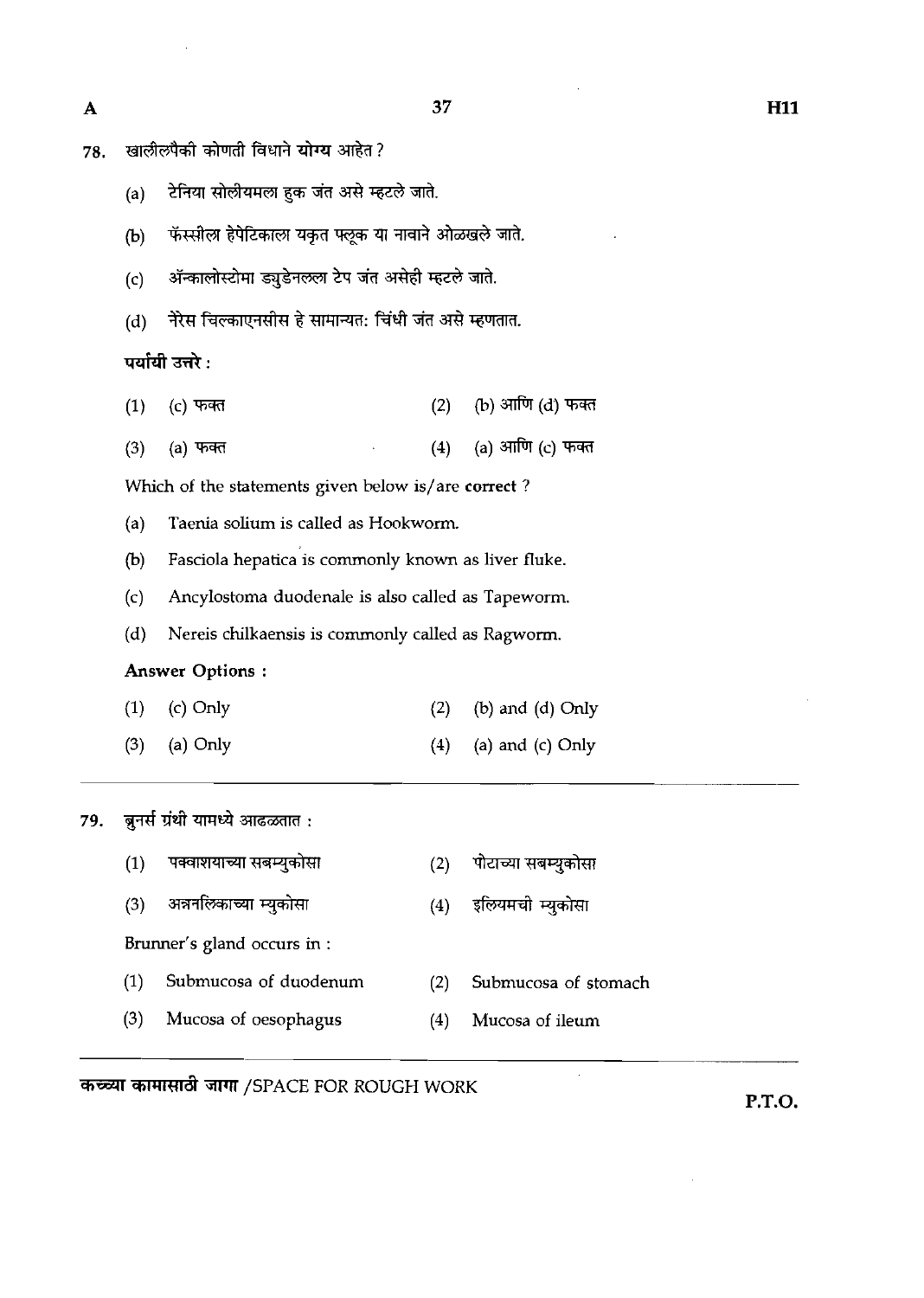| <b>H11</b> |     |                                                                                          | 38  |                                                                                        | $\mathbf{A}$ |
|------------|-----|------------------------------------------------------------------------------------------|-----|----------------------------------------------------------------------------------------|--------------|
| 80.        |     | वनस्पतींच्या वर्गीकरणामध्ये गुणसुत्रांचे कोणते गुणधर्म महत्वाची भूमिका पार पाडतात ?      |     |                                                                                        |              |
|            | (a) | गुणसुत्रांची संख्या                                                                      | (b) | गुणसूत्रांचे बाह्यरूप                                                                  |              |
|            | (c) | गुणसुत्रांचा आकार                                                                        | (d) | गुणसूत्रांचे विचलन                                                                     |              |
|            |     | वरीलपैकी कोणते विधान/विधाने <b>बरोबर</b> आहेत ?                                          |     |                                                                                        |              |
|            | (1) | (a) फक्त                                                                                 | (2) | (b) फक्त                                                                               |              |
|            | (3) | (a), (b) आणि (c) फक्त                                                                    | (4) | (a), (b), (c), (d)                                                                     |              |
|            |     |                                                                                          |     | Which chromosomal characters play important role in classification of plants ?         |              |
|            | (a) | Number of chromosomes                                                                    | (b) | Morphology of chromosomes                                                              |              |
|            | (c) | Size of chromosomes                                                                      | (d) | Aberrations in chromosomes                                                             |              |
|            |     | Which of the given above statement/s is/are correct?                                     |     |                                                                                        |              |
|            | (1) | $(a)$ only                                                                               | (2) | $(b)$ only                                                                             |              |
|            | (3) | $(a)$ , $(b)$ and $(c)$ only                                                             | (4) | (a), (b), (c), (d)                                                                     |              |
| 81.        |     | खालीलपैकी कोणत्या वनस्पती गटामध्ये संवहनी संस्था, बिजाणू निर्मिती असते परंतु बीजे नसतात. |     |                                                                                        |              |
|            | (1) | टेरीडोफायटा<br>ब्रायोफायटा<br>(2)                                                        |     | (3) अनावृत्तबीजी<br>आवृत्तबीजी<br>(4)                                                  |              |
|            |     | has seed?                                                                                |     | Which of the following plant groups has vascular system, produces spores, but does not |              |

- (1) Bryophyta (2) Pteridophyta **(3)** Gymnosperms (4) Angiosperms
- ''लेट ब्लाईट ऑफ पोटॅटो'' नावाने ओळखल्न जाणारा वनस्पती रोगास खालीलपैको कोणती फंगल जैविक वनस्पती 82. कारणीभूत आहे?
	- पायथीयम स्पीसीज फायटोपथोरा इन्फेस्टन्स  $(1)$  $(2)$
	- अल्ब्युगो कॅनडीडा कोलेटोट्रायकम  $(4)$  $(3)$

The plant disease "Late Blight of Potato" is caused by which of the following organism ?

- (1) *Phytoplltl~orn infrstnns* **(2)** *Pythium Species*
- (3) *Albugo candida* (4) *Colletotrichum*

कच्च्या कामासाठी जागा / SPACE FOR ROUGH WORK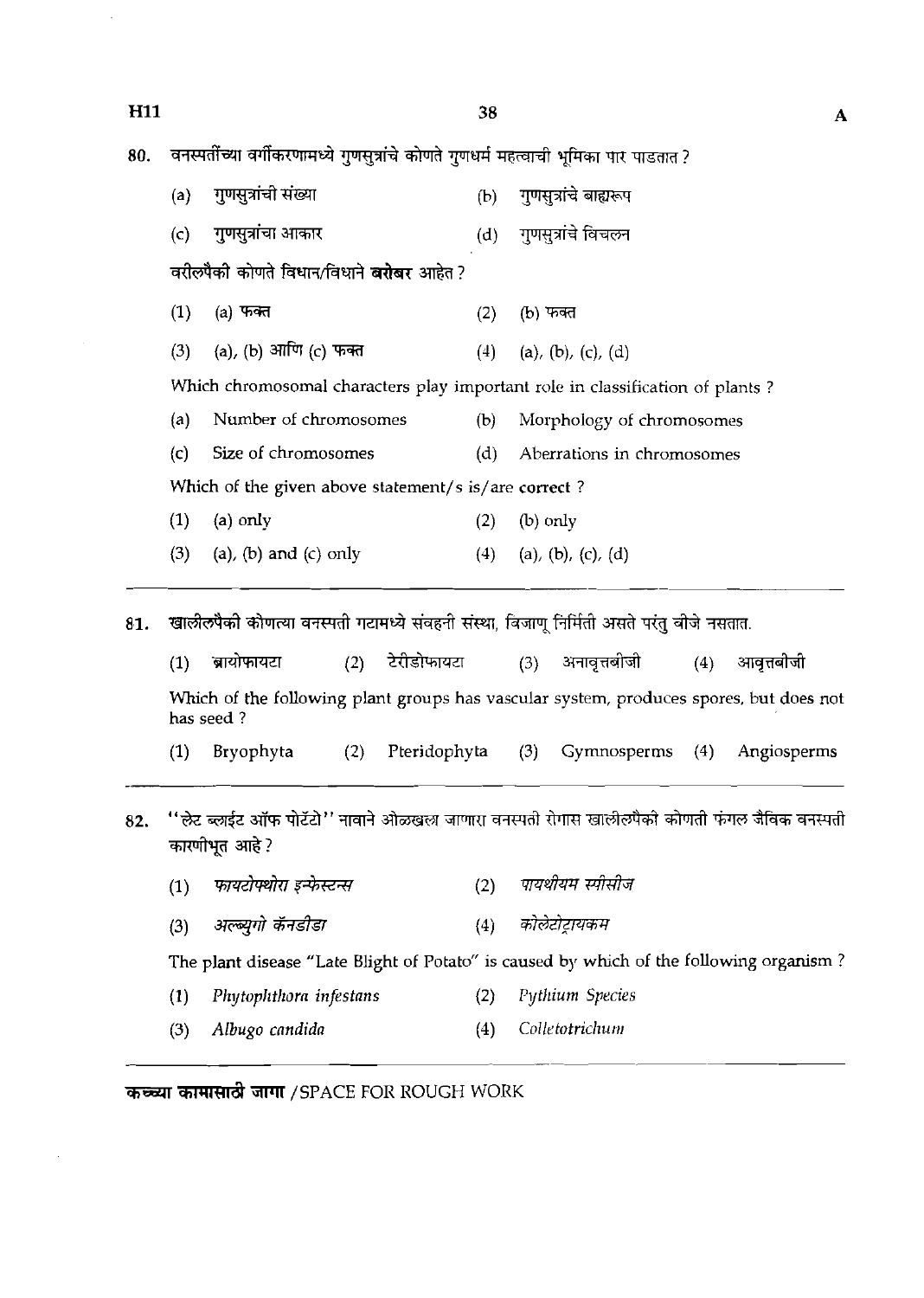| 83. | सस्तन प्राण्यांमध्ये, ज्ञानेंद्रिये खालीलपैकी कोणत्या तीन मूलभूत स्वरूपात स्थित असतात ? |  |  |  |  |
|-----|-----------------------------------------------------------------------------------------|--|--|--|--|

 $\mathbf{A}$ 

- न्युरोएपिथेलीयल संवेदी टोक, एपिथेलीयल संवेदी टोक व न्यूरोनल संवेदी टोक  $(1)$
- एपिथेलीयल संवेदी टोक, एन्डोथेलीयल संवेदी टोक व न्यूरॉलॉजीकल संवेदी टोक  $(2)$
- मिझोथेलीयल संवेदी टोक, एन्डोथेलीयल संवेदी टोक व एपिथेलीयल संवेदी टोक  $(3)$
- न्यूरोनल संवेदी टोक, एपिथेलीयल संवेदी टोक व क्यूटेनीयस संवेदी टोक  $(4)$

In Mammals, structurally the sense organs take which one of the following three basic forms ?

- **(1)** Neuroepithelial receptors, Epithelial receptors and Neuronal receptors
- **(2)** Epithelial receptors, Endothelial receptors and Neurological receptors
- **(3)** Mesothelial receptors, Endothelial receptors and Epithelial receptors
- **(4)** Neuronal receptors, Epithelial receptors and Cutaneous receptors

| (1) | तीव्र संक्रमण |             |       |                              |                  |          |                                                                                                                                                                                            | (4) लेटेन्सी संसर्ग                                                                                                                                                                                       |  |  |
|-----|---------------|-------------|-------|------------------------------|------------------|----------|--------------------------------------------------------------------------------------------------------------------------------------------------------------------------------------------|-----------------------------------------------------------------------------------------------------------------------------------------------------------------------------------------------------------|--|--|
|     |               |             |       |                              |                  |          |                                                                                                                                                                                            |                                                                                                                                                                                                           |  |  |
| (1) | chronic       | (2)         | acute |                              | (3)              | systemic | (4)                                                                                                                                                                                        | latency                                                                                                                                                                                                   |  |  |
|     |               |             |       |                              |                  |          |                                                                                                                                                                                            |                                                                                                                                                                                                           |  |  |
| (1) |               |             |       | (2)                          | त्वचा            |          |                                                                                                                                                                                            |                                                                                                                                                                                                           |  |  |
| (3) | बाह्यत्वचा    |             |       | (4)                          |                  |          |                                                                                                                                                                                            |                                                                                                                                                                                                           |  |  |
|     |               |             |       |                              |                  |          |                                                                                                                                                                                            |                                                                                                                                                                                                           |  |  |
| (1) | Cochlea       |             |       | (2)                          |                  |          |                                                                                                                                                                                            |                                                                                                                                                                                                           |  |  |
| (3) | Epidermis     |             |       | (4)                          |                  |          |                                                                                                                                                                                            |                                                                                                                                                                                                           |  |  |
|     |               | infections. |       | कोक्लिआ (कानाचा अंतर्गत भाग) | (2) तीव्र संसर्ग |          | (3)<br>दंड व शंकू नामक संवेदी तंत्रिका पेशी _____ ___ मध्ये आढळून येतात.<br>डोळ्यातील पडदा<br>Sensory nerve cells called Rods and Cones are found in Theory<br>Dermis<br>Retina of the eye | हळूहळू विकसित होणारे आणि दीर्घकालीन राहणाऱ्या संसर्गास/संक्रमणास ________ असे संबोधिले जाते.<br>सिस्टिमीक संसर्ग<br>The infections which usually develop slowly and are long-lasting are known as _______ |  |  |

कच्च्या कामासाठी जागा /SPACE FOR ROUGH WORK

**P.T.O.**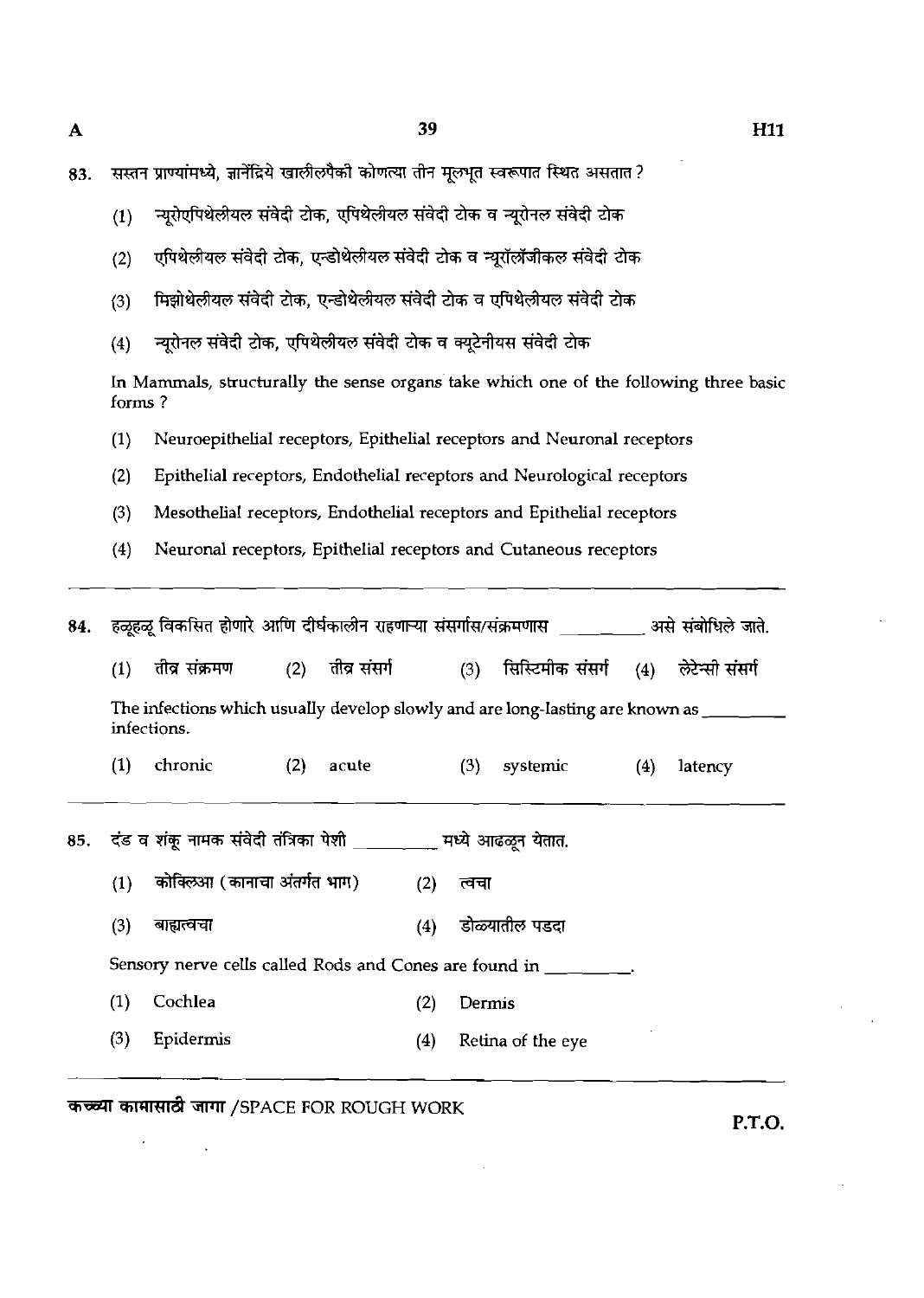संख्यांच्या मांडणीवरून अनुक्रमे Y व Z ची किंमत काढा. 86.





एकमेकांच्या शेजारी ठेवलेले X व Y हे दोन घनाकार तुमच्या समोर आहेत. या घनासंबंधीची पुढे दिलेली माहिती 37. अभ्यासा.

घन $\chi$  तुमच्या डावीकडे असून घन Y तुमच्या उजवीकडे आहे.

X या घनाची परस्पर विरुद्ध असलेली एक पृष्ठ जोडी लाल रंगवली आहे. दूसरी परस्पर विरुद्ध असलेली पृष्ठ जोडी निळी रंगवली आहे. उरलेल्या पुष्ठांपैकी एक पिवळे व दूसरे जांभळे रंगवलेले आहे.

Y या घनाची फक्त एक परस्पर विरुद्ध पृष्ठ जोडी निळी रंगवली आहे. दुसऱ्या परस्पर विरुद्ध पृष्ठ जोडीपैकी एक तपकिरी तर दुसरी हिरवी आहे. उरलेली परस्पर विरुद्ध पृष्ठ जोडी काळी व पांढरी आहे.

जर X चे लाल पृष्ठ आणि Y चे निळे पृष्ठ टेबलाला स्पर्श करत असेल, X चे पिवळे व Y चे तपकिरी पृष्ठ तुमच्यासमोर असेल तर X घनाच्या निळ्या पृष्ठासमोर येणाऱ्या Y घनाच्या पृष्ठाचा रंग निवडा.

- निश्चितपणे काळा  $(1)$ 
	- एकतर काळा नाहीतर पांढरा  $(2)$

 $(3)$ फक्त पांढरा

निश्चित करणे शक्य नाही  $(4)$ 

You are having 2 cubes X and Y in front of you that are placed adjacent to each other. Study the information about these cubes that is given below :

Cube X is on your left side and cube Y is on your right side.

One of the opposite faces pair of cube  $X$  is painted red. Another pair of opposite faces is painted blue and one of the remaining faces is painted yellow and other one is violate.

Only one pair of opposite faces of cube Y is painted blue. Another pair of opposite faces has brown and green colour while remaining opposite pair has black and white colour.

If red face of cube  $X$  and blue face of  $Y$  are touching table, yellow of  $X$  and brown of  $Y$  are facing you; then select the colour of face of cube **Y** that is facing blue side of cube X.

- (1) Definitely black (2) Either black or white
- *(3)* Only white (4) Cannot be determined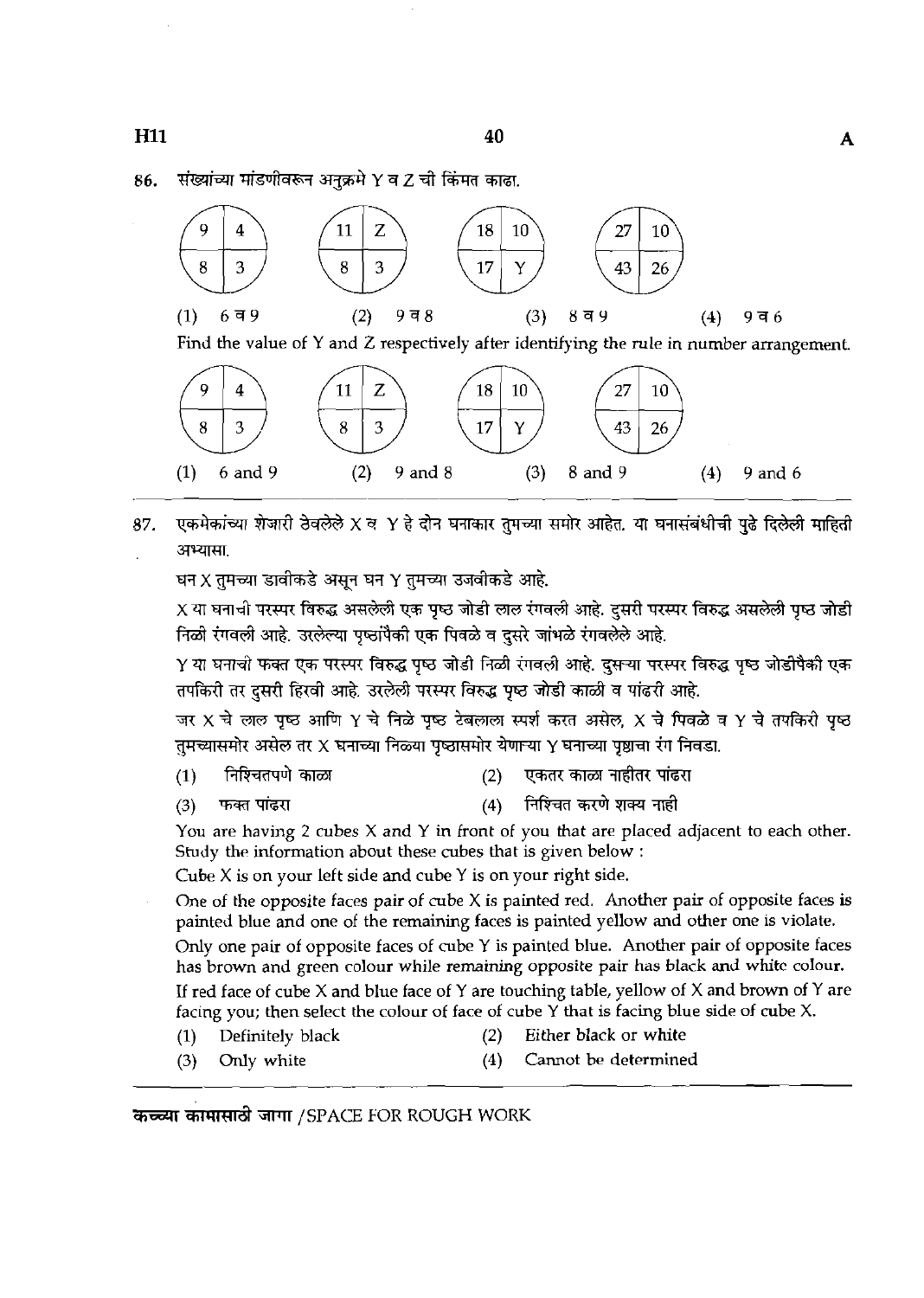- $\overline{\mathbf{A}}$
- पालसदृश्य प्राण्याची मापने पुढीलप्रमाणे दिली आहेत. त्याच्या डोक्याची लांबी 7 से.मी. आहे. त्याचे डोके व शेपटी 88. ्<br>यांच्या दरम्यानच्या शरीराची लांबी, डोके व शेपटी यांच्या लांबीच्या बेरजेइतकी आहे. शेपटीची लांबी, डोके आणि .<br>डोके व शेपटी यांच्या दरम्यानच्या शरीराच्या लांबीच्या निम्मे, यांच्या बेरजेइतकी आहे. पालीची एकण लांबी दर्शवणारा पर्याय निवडा.
	- माहिती अपुरी आहे  $(2)$  $(1)$ 63
	- $(3)$ 56  $(4)$ 42

Measurements of Iizard like animaI are as follows. Its head is 7 cm long. Its body length between the head and the tail is equal to the head plus tail. The tail Iength is equal to the head plus one half of the body Iength between the head and the tail. Select the option that indicates total length of the lizard.

|          | (1) Information is insufficient | $(2)$ 63 |  |
|----------|---------------------------------|----------|--|
| $(3)$ 56 |                                 | $(4)$ 42 |  |

89. दिलेल्या संख्या मालिकेतील चुकीचे पद ओळखा.

|                     | कच्च्या कामासाठी जागा /SPACE FOR ROUGH WORK           |            |            |
|---------------------|-------------------------------------------------------|------------|------------|
| (1)<br>24           | 72<br>(2)                                             | (3)<br>240 | (4)<br>726 |
| 6, 24, 72, 240, 726 |                                                       |            |            |
|                     | Identify the wrong term, in the given number series : |            |            |
| (1)<br>24           | (2)<br>72                                             | (3)<br>240 | (4)<br>726 |
| 6, 24, 72, 240, 726 |                                                       |            |            |

 $\mathcal{L}^{\pm}$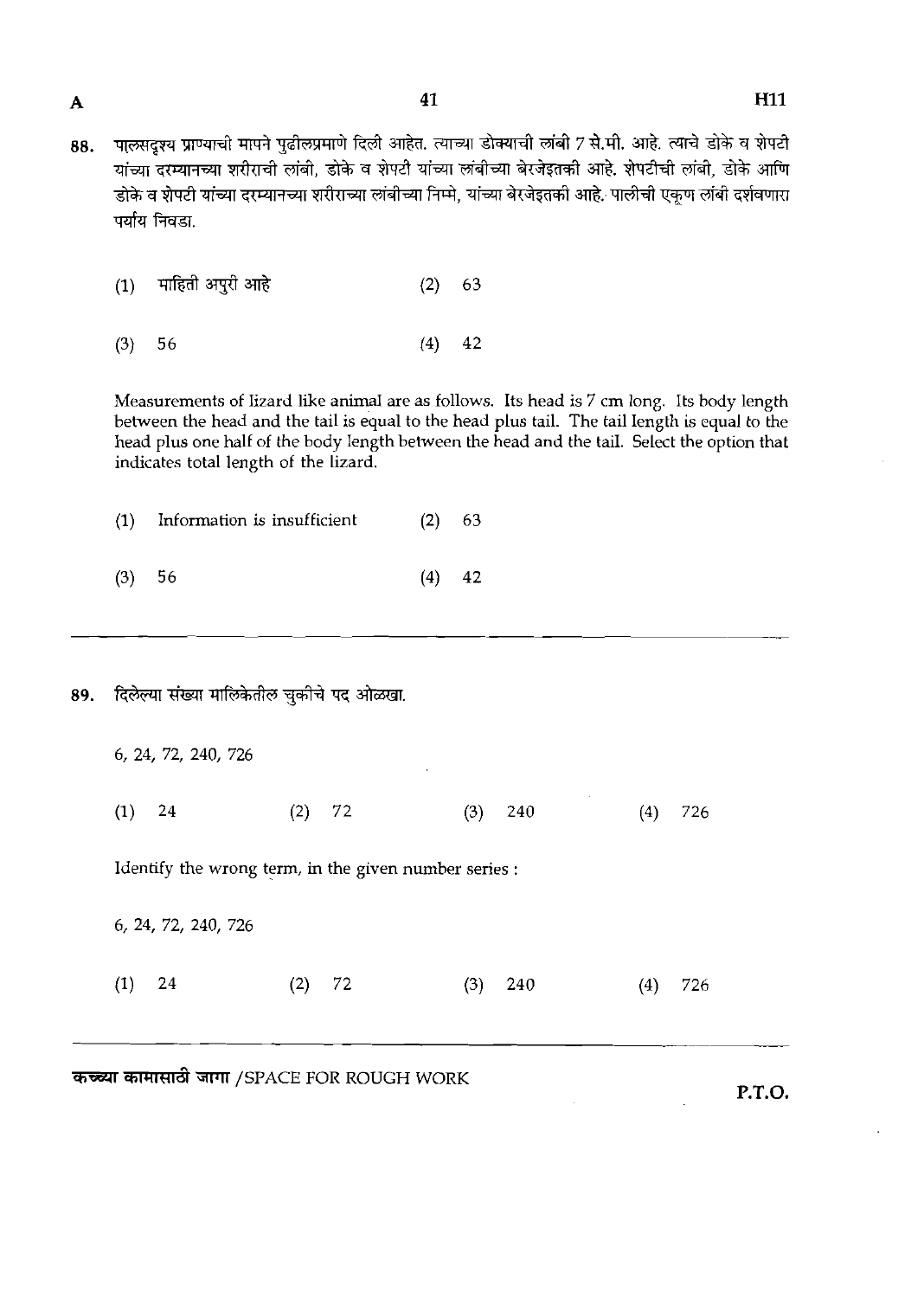**H11** 

पढील माहिती काळजीपूर्वक वाचा आणि विचारलेल्या प्रश्नाचे उत्तर द्या : 90.

हरी, समीर, निलेश, शैलजा, निकीता, लक्ष्मण आणि सुजाता या सात उमेदवारांची मुलाखत वेगवेगळ्या I ते VII पॅनलकडून घेण्यात आली व A, B, C, D, E, F आणि G या सात वेगवेगळ्या शाळांसाठी शिक्षक म्हणून निवड केली. शाळांचा आणि पॅनलचा क्रम असाच असेल असे नाही. पॅनल IV ने निलेशची मुलाखत शाळा A साठी घेतली. समीरची मुलाखत पॅनल III ने घेतली पण शाळा C किंवा D साठी नाही. हरीची मुलाखत शाळा B साठी झाली पण पॅनल I किंवा II ने घेतली नाही. निकीताची मुलाखत पॅनल Vi ने शाळा E साठी घेतली. पॅनल VII ने शाळा F साठी मुलाखत घेतली. शैलजाची मुलाखत पॅनल। ने घेतली पण शाळा C साठी नाही. पॅनल II ने लक्ष्मणची मुलाखत घेतली नाही.

पॅनल V ने कोणाची मुलाखत घेतली?

 $(1)$ हरी  $(2)$ शैलजा **लक्ष्मण**  $(3)$ सजाता  $(4)$ 

Study the following information carefully and answer the question asked :

Seven candidates Hari, Samir, Nilesh, Shailaja, Nikita, Laxman and Sujata are interviewed for selection as teacher by different panels I to VII for different school A, B, C, D, E, F and G not necessarily in the same order of schools and panels. Nilesh is interviewed by panel IV for school A. Samir is interviewed by panel III but not for school C or D. Hari is interviewed for school B, but not by panel I or II. Nikita is interviewed by panel VI for School E. Panel VII conducts the interview for school F. Shailaja is interviewed by panel I hut not for school C. Panel I1 does not interviewed Laxman.

Who was interviewed by Panel V?

|  | $(1)$ Hari |  | (2) Shailaja |  | $(3)$ Laxman |  | (4) Sujata |
|--|------------|--|--------------|--|--------------|--|------------|
|--|------------|--|--------------|--|--------------|--|------------|

- A या शहराकडून B या डोंगरी शहराकडे जाण्याचे सहा मार्ग उपलब्ध आहेत. यातील तिघांचा निर्देश P, Q व R आणि 91. इतर तिघांचा निर्देश 1, 2 व 3 असा केला जातो. वादळी हवामानात यातील Q मार्ग बंद ठेवतात. एका नदीच्या पुरामुळे P, 1 व 3 या मार्गांवर परिणाम होतो. जर मार्ग 1 बंद झाला तर R आपोआप बंद होतो कारण हे दोन्ही मार्ग हे A पासून निघणाऱ्या एका मार्गाचे काही अंतरानंतर झालेले दुभाजन आहे. जेव्हा हवामान वादळी असते आणि त्यामुळे मार्गावर परिणाम करणाऱ्या नदीला पूर येतो तेव्हा वाहतूकीसाठी उपलब्ध असलेला/ले मार्ग निवडा.
	- फक्त $P$ R आणि 2 दोन्ही  $(1)$ फक्त Q  $(2)$  $(3)$ फक्त 2  $(4)$

There are six routes for reaching from town A to hill town B. Three of these are indicated by P, Q and R and other three are indicated by 1, 2, and 3. Route *Q* is cIosed during storiny weather. Routes P, 1 and 3 are affected by flooding of one river. If route 1 is Uosed, route R gets closed automatically as both are bifurcations of the single route from  $\Lambda$  after some distance. Select the route/s which is/are available for transport when weather is stormy and causes flooding of the rivers that affect the routes.

(I Only Q (2) Only 1' (3) Oniv 2 (4) R and **2** both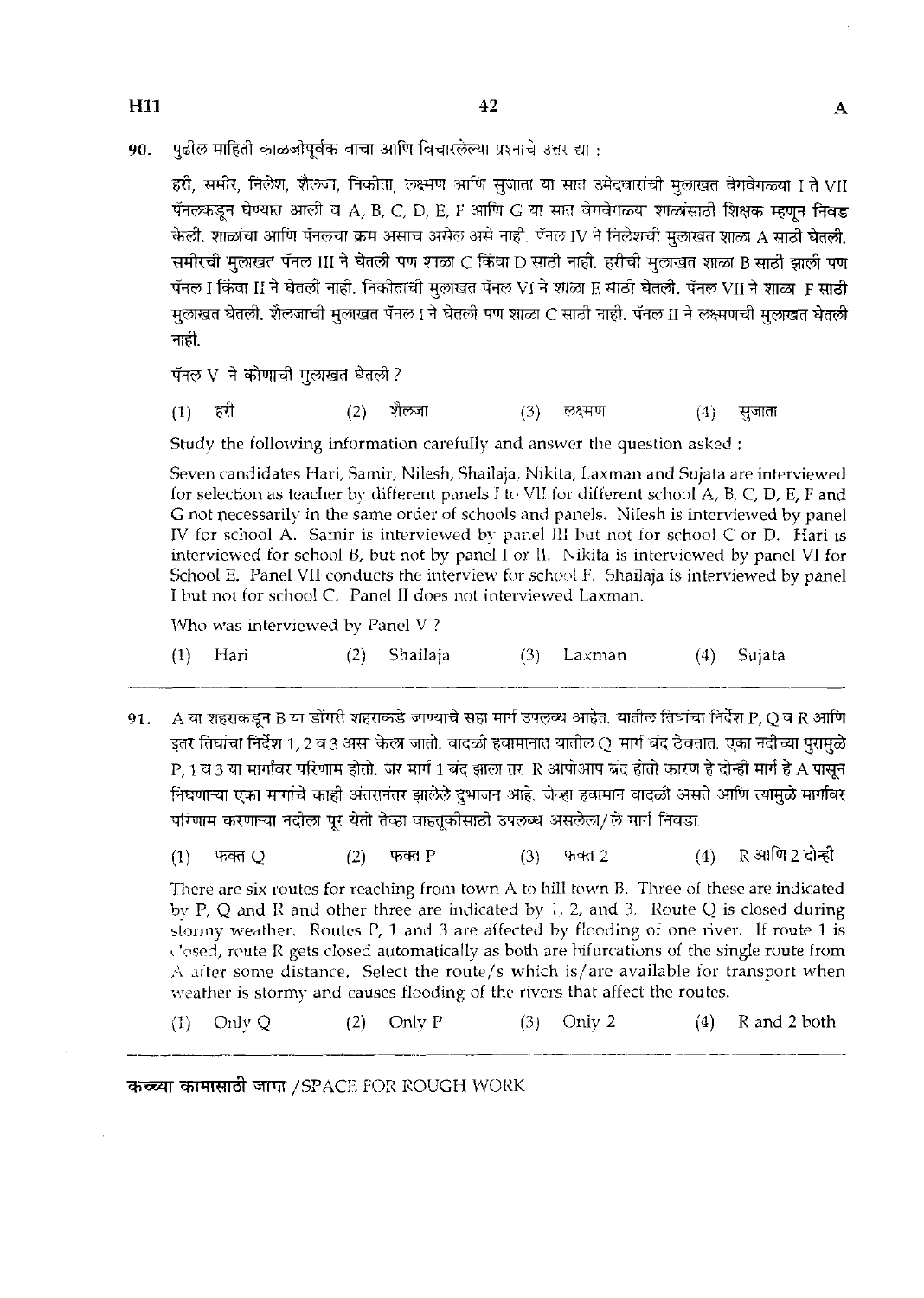A H11 जर p आणि q ची सरासरी 20 आहे, q आणि y ची सरासरी 25 आहे, p, q व y ची सरासरी 92. 23 आहे, तर p आणि y ची सरासरी किती असेल?  $(1)$  24  $(2)$ 19  $(3)$ 29  $(4)$ 25 If the average of p and q is **20,** the average of q and y is **25,** the average of p, **q** and y is **23,** then what is the average ol p and **y** ? 19  $(3)$ 29  $(1)$ 24  $(2)$  $(4)$ 25

43

प्रश्न चिन्हाच्या जागी कोणती संख्या येईल? 93.



Which number will replace the question mark ?



94. पहिल्या दोन संख्यांमध्ये जो संबंध आहे, तोच संबंध तिसऱ्या आणि चौथ्या संख्येत आहे. प्रश्नार्थक चिन्हाच्या ठिकाणी योग्य पर्याय निवडा.

86:29::98:<u>2</u> (1) **30 (2) 32 (3) 34 (4) 36**  The relation between third and fourth number is same as it is in first two numbers. Select correct option in place of question mark.  $86:29::98:\_2$ **(1) 30 (2) 32 (3) 34 (4) 36** 

**W WW77'd WT** /SPACE FOR ROUGH WORK

P.T.O.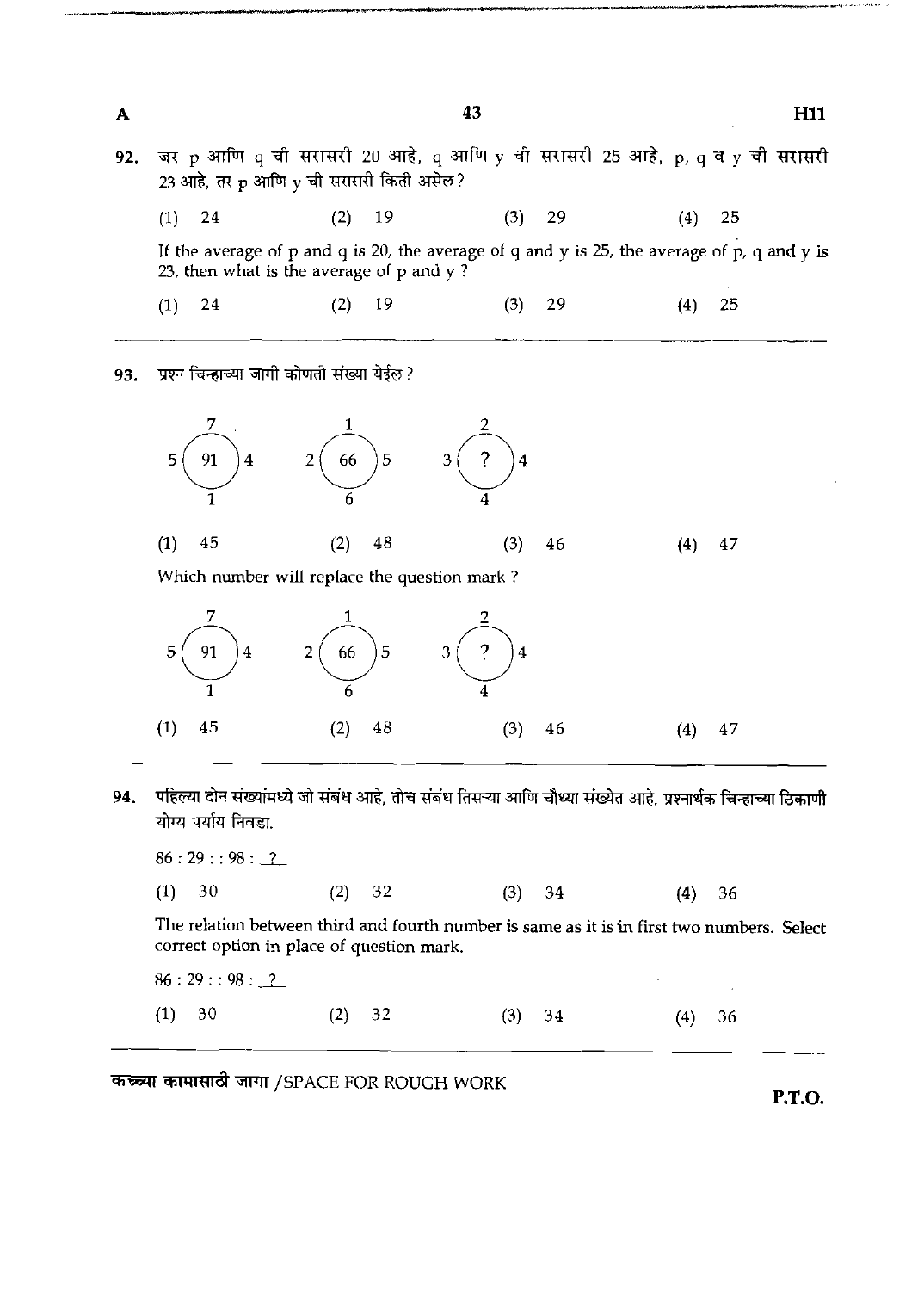$95.$  सोबतची प्रतिमा एका वसाहतीत राहणाऱ्या विशिष्ट भाषा बोलणाऱ्या व्यक्ती निर्देशित करणारी विविध क्षेत्रे दाखवते. -m-TL?t, *\*-g,ma,* **M-m,** m-m, <sup>m</sup>\* *SmT-* m. सोबतची प्रतिमा एका वसाहतीत राहणाऱ्या विशिष्ट भाषा बोलणाऱ्<br>बाण-मराठी, वर्तुळ-गुजराती, त्रिकोण-कन्नड, आयत-हिंदी, वि<br>या माहितीवर आधारित चुकीचा/चुकीचे निष्कर्ष निवडा.<br>———



# निष्कर्ष $\cdot$

- (a)  $\sim$  काही व्यक्ती चार भाषा बोलतात पण यादीत निर्देशित केलेल्या पाचही भाषा एकही व्यक्ती बोलत नाही.
- (b) काही व्यक्ती फक्त कन्नड व हिंदी बोलतात.
- (c) काही मराठी बोलणाऱ्या व्यक्ती गुजराती बोलतात पण त्यातील काही हिंदी देखील बोलतात.
- (d) ~~=x\$~~~rf~m~o~rnr~~~~~~~m~~~ **m.**

# पर्यायी उत्तरे $\,\cdot\,$

- 
- (1) (a) शिवाय एकही नाही (2) (a) वगळता सर्व<br>(3) (c) शिवाय एकही नाही (4) फक्त (b) व (d)
	-

**पयाया उत्तर :**<br>(1) (a) शिवाय एकही नाही (4) फक्त (b) व (d)<br>Accompanying image shows different areas that represent specific language speakers residing in one colony. Arrow - Marathi, Circle - Gujarati, Triangle - Kannada Rectangle - Hindi, Irregular - English. Select false conclusion/s based on this information.



Conclusions :

- (a) Some persons do speak four languages but no one speaks all the five languages mentioned in the list.
- (b) Some persons speak Kannada and Hindi only.<br>(c) Though some Marathi speaking persons do spe
- Though some Marathi speaking persons do speak Gujarati but some of these speak Hindi also.
- (d) There are persons who speak Marathi and other two languages but some persons speak Marathi and Hindi only.

- Answer options :<br>(1) None except (a) (1) None except (a)  $(2)$  All other than (a)  $(3)$  None other than (c)  $(4)$  Only (b) and (d)
- $(3)$  None other than  $(c)$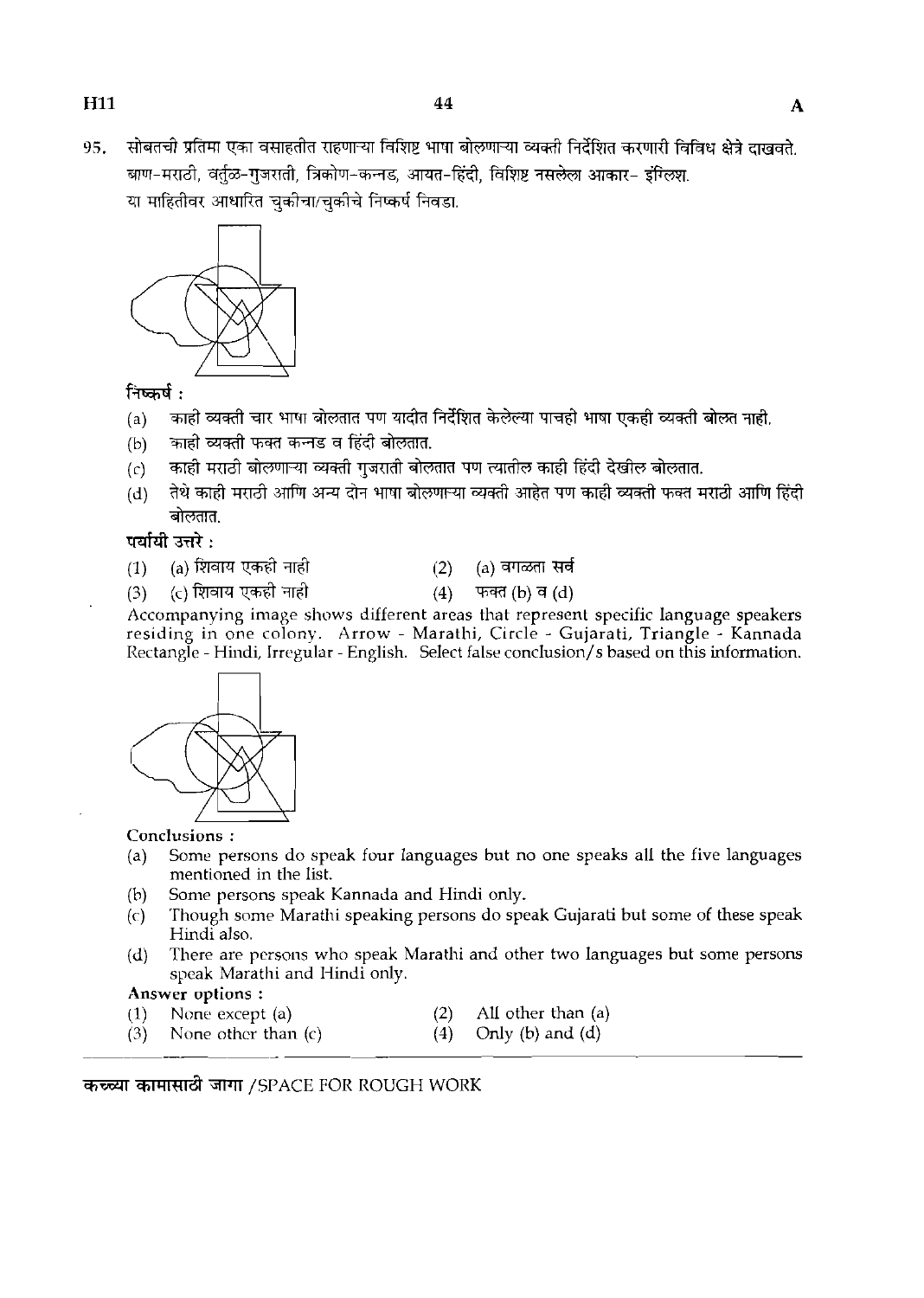| A   |                          |                                                                      | 45         | H11                                                                                                                                                                                         |
|-----|--------------------------|----------------------------------------------------------------------|------------|---------------------------------------------------------------------------------------------------------------------------------------------------------------------------------------------|
| 96. |                          | दोन पदांमध्ये आहे. प्रश्नार्थक चिन्हाच्या ठिकाणी योग्य पर्याय निवडा. |            | खालील प्रश्नामध्ये :: या चिन्हाच्या डाव्या बाजूला दिलेल्या दोन पदांमध्ये विशिष्ट संबंध आहे. तोच संबंध उजवीकडील                                                                              |
|     | EF: 15: : KL: 2          |                                                                      |            |                                                                                                                                                                                             |
|     | (1)<br>23                | (2)<br>36                                                            | (3)<br>46  | (4)<br>66                                                                                                                                                                                   |
|     | mark.                    |                                                                      |            | There is some relationship between two terms at the left of $\cdot$ : and same relationship holds<br>between two terms to the right. Find out the correct alternative, in place of question |
|     | EF: 15 : KLL : 2         |                                                                      |            |                                                                                                                                                                                             |
|     | (1)<br>23                | (2)<br>36                                                            | (3)<br>46  | (4)<br>66                                                                                                                                                                                   |
| 97. | येईल ?<br>122:170:290:22 |                                                                      |            | पहिल्या दोन पदांमध्ये जो संबंध आहे, तोच संबंध तिसऱ्या व चौथ्या पदात आहे. प्रश्न चिन्हाच्या जागी कोणती संख्या                                                                                |
|     | (1)<br>364               | (2)<br>362                                                           | (3)<br>323 | (4)<br>324                                                                                                                                                                                  |
|     |                          | should replace the question mark?                                    |            | The relation between third and fourth term is as it is in first two terms. What Number                                                                                                      |
|     | 122:170:290:2            |                                                                      |            |                                                                                                                                                                                             |
|     | (1)<br>364               | (2)<br>362                                                           | 323<br>(3) | 324<br>(4)                                                                                                                                                                                  |
| 98. |                          |                                                                      |            | एका सांकेतिक भाषेत VIDEO साठी VWREL हा संकेत आहे आणि CHAIR साठी RZSXI हा संकेत आहे. तर                                                                                                      |
|     |                          |                                                                      |            |                                                                                                                                                                                             |

- BOARD हा शब्द त्याच सांकेतिक भाषेत कसा लिहाल? **(3)** WIZLY **(4) (11, (21, (3)** \* \* <sup>M</sup>
	- **(1)** YLZIW **(2)** IZLYW
	-

In a certain code language, if VIDEO is coded as VWREL and CHAIR is coded as RZSXI then how will BOARD be coded in that code language ?

- **(1)** YLZIW **(2)** IZLYW
- **(3)** WIZLY **(4)** None of **(11,** (Z), **(3)**

*कच्च्या कामासाठी जागा /SPACE FOR ROUGH WORK* 

**P.T.O.**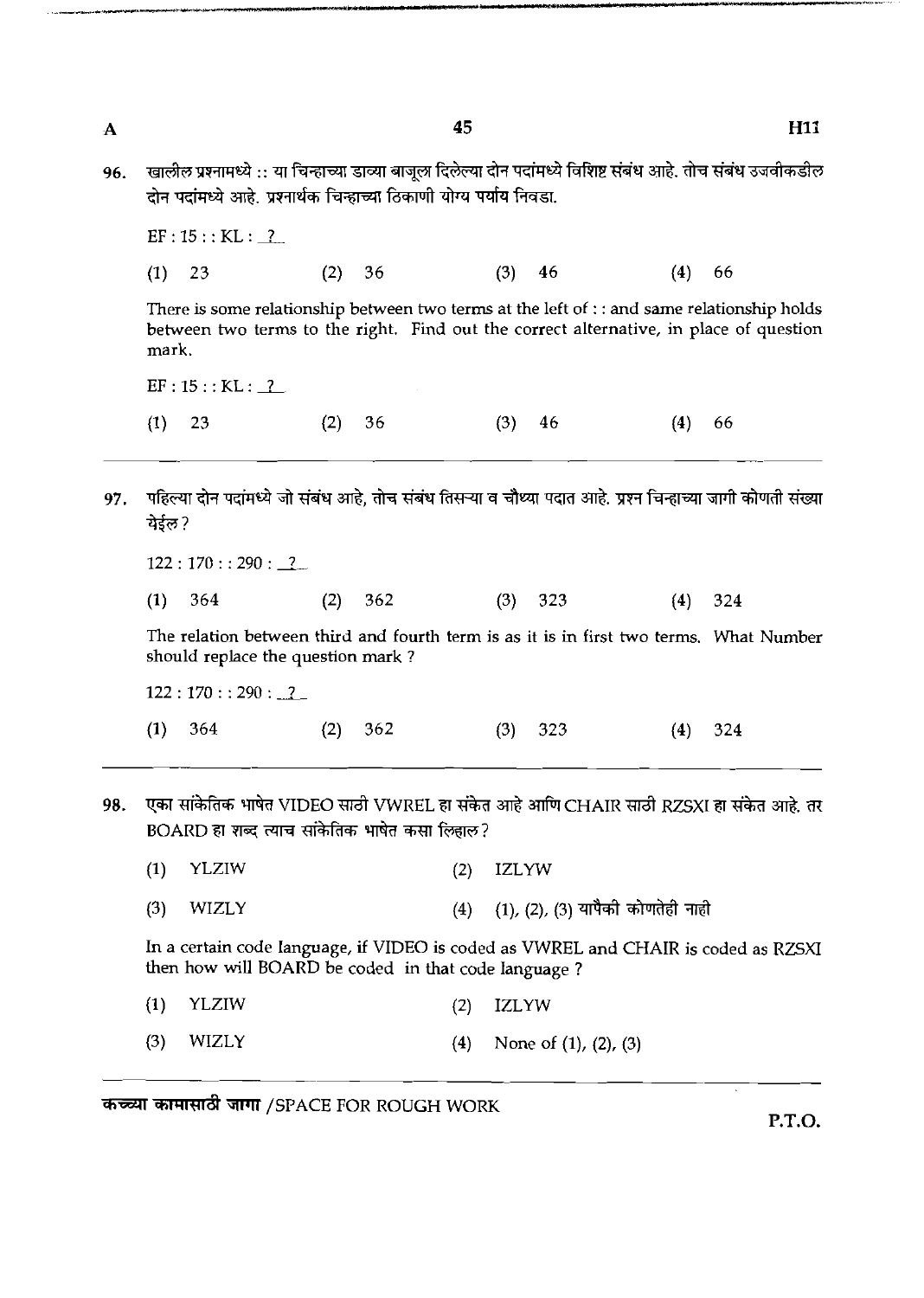- खालील विधानांवर विचार करा : 99.
	- (a) कुंदा ही दुपारी 12 ते सं. 4 वाजेपर्यंत मंगळवार, गुरुवार आणि रविवार या दिवशी घरी उपलब्ध असते.
	- तिची लहान बहीण नयना ही सोमवार, गुरुवार, शुक्रवार आणि रविवारी स, 10 ते द, 2 वाजेपर्यंत घरी असते.  $(b)$
	- (c) सर्वात मोठी बहीण ज्योती ही स. 9 ते दू. 12 वाजेपर्यंत सोमवार, बुधवार आणि गुरुवार या दिवशी आणि द, 2 ते सं. 4 या वेळेत शुक्रवार, शनिवार आणि रविवार या दिवशी घरी उपलब्ध असते.

तिन्ही बहिणी कोणत्या दिवशी व किती वाजता एकत्र घरी असतात ?

- (1) गुरुवार दु. 12 वा. व रविवारी <u>द</u>. 12 वा.
- गुरुवार दू. 12 वा. व रविवारी दू. 2 वा.  $(2)$
- $(3)$ गुरुवार - दु. 2 वा. व रविवारी दु. 2 वा.
- गुरुवार दु. 2 वा. व रविवारी दु. 12 वा.  $(4)$

Consider the following statements :

- (a) Kunda is available at home during 12 noon to 4 pm on Tuesday, Thursday and Sunday.
- @) Her younger sister Naina is available at home on Monday, Thursday, Friday and Sunday during 10 am to 2 pm.
- (c) The eldest sister Jyoti is available at home during 9 am to 12 noon on Monday, Wednesday and Thursday and 2 pm to 4 pm on Friday, Saturday and Sunday.

On which day and at what time, all the three sisters are available at home ?

-- -

- (1) Thursday 12 noon and Sunday 12 noon
- (2) Thursday 12 noon and Sunday 2 pm
- **(3)** Thursday 2 pm and Sunday 2 pm
- (4) Thursday 2 pm and Sunday 12 noon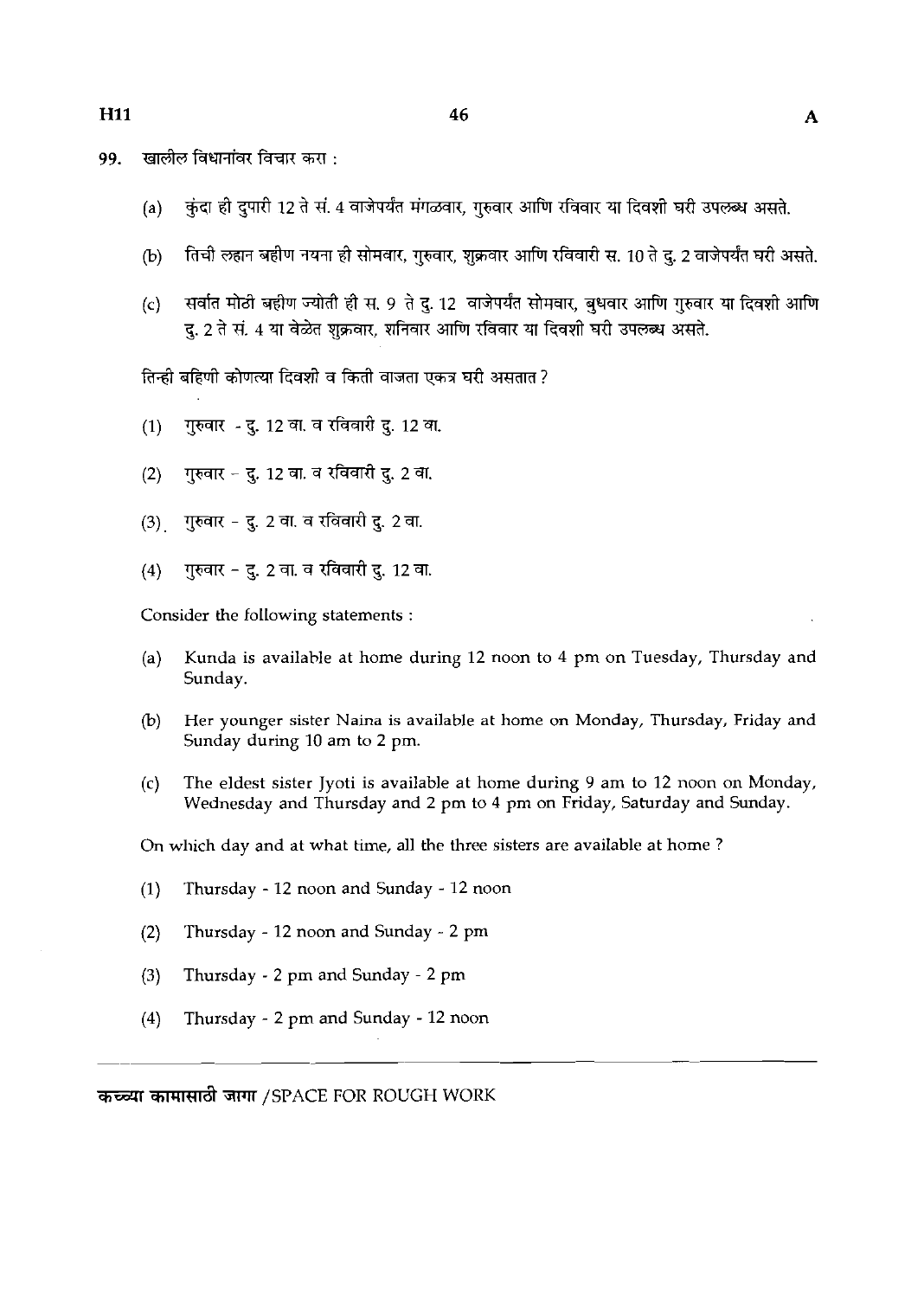$100$ . तीन पिढ्यांनी बनलेल्या संयुक्त कुटुंबाची माहिती अभ्यासा :

A, B, C, D, E आणि F हे सदस्य व दोन जोडपी असून प्रत्येक सदस्य केळे. चिक, अननस, अंजीर, पेरू व संत्रे यापैकी विशिष्ट फळाला विशेष पसंती देतो. एकही पुरुष सदस्य अंजीर वा पेरू विशेष पसंत करत नाही. C, जी E ची  $\overline{a}$ सन आहे, तिला अननस सर्वात जास्त आवडते. B, जो D चा अविवाहित मुलगा आहे, तो चिकू विशेष पसंत करतो.  $_{\rm F}$  हे A चे नातवंड आहे. ज्याला दसऱ्या पिढीच्या जोडप्याने दत्तक घेतले आहे आणि F ला संत्रे आवडत नाही. A ही यापैकी विशिष्ट फळाला विशेष पसंती देतो. एकही पुरुष सदस्य अजीर वा पेरू विशेष पसंत करत नाही. C, जी E ची<br>सून आहे, तिला अननस सर्वात जास्त आवडते. B, जो D चा अविवाहित मुलगा आहे, तो चिकू विशेष पसंत करतो.<br>F हे A चे नातवंड आहे, ज्य नसलेली विधाने निवडा.<br>**विधाने :** 

 $\overline{\mathbf{A}}$ 

- (a)  $~$  D संत्रे विशेष पसंत करतो आणि तो  $\tt A$  चा मुलगा नाही.
- (b) E हा निश्चितपणे कुटुंबाचा पुरुष सदस्य आहे.
- (c) = C ने मुल्गो दत्तक घेतली आहे.<br>**पर्यायी उत्तरे :**<br>(1) = (a) खेरीज सर्व

- (a) खेरीज सर्व<br>(a) व (c) दोन्ही<br>(a) व (c) दोन्ही (4) (a) व (b) दोन्ही
- **(3)** (a) ?I (4 **rn** (4) (a) **3** (b) &@

Study following information about the joint family comprised of three generations.

A, B, C, D, E and F are members with two married couples and each member prefers distinct fruit amongst banana, chiku, pineapple, figs, guava and orange. None of the male member prefers either figs or guava. C, who is daughter inlaw of E, enjoys pineapple most. B, who is unmarried son of D, prefers chiku. F is a grandchild of A, adopted by 2<sup>nd</sup> generation couple and F does not like orange. Person **A** prefers figs and has a spouse who prefers banana. Select statements from following set which are not true with respect to this information.

## Statements :

- (a) D prefers orange and is not a son of **A.**
- (b) E is definitely a male member of the family.
- (c) C has adopted a girl.

Answer options :

- (1) **All** but (a) (2) None but (a)
- (3) Both (a) and (c) (4) Both (a) and (b)

## -000-

& **5WlT** /SPACE FOR ROUGH WORK